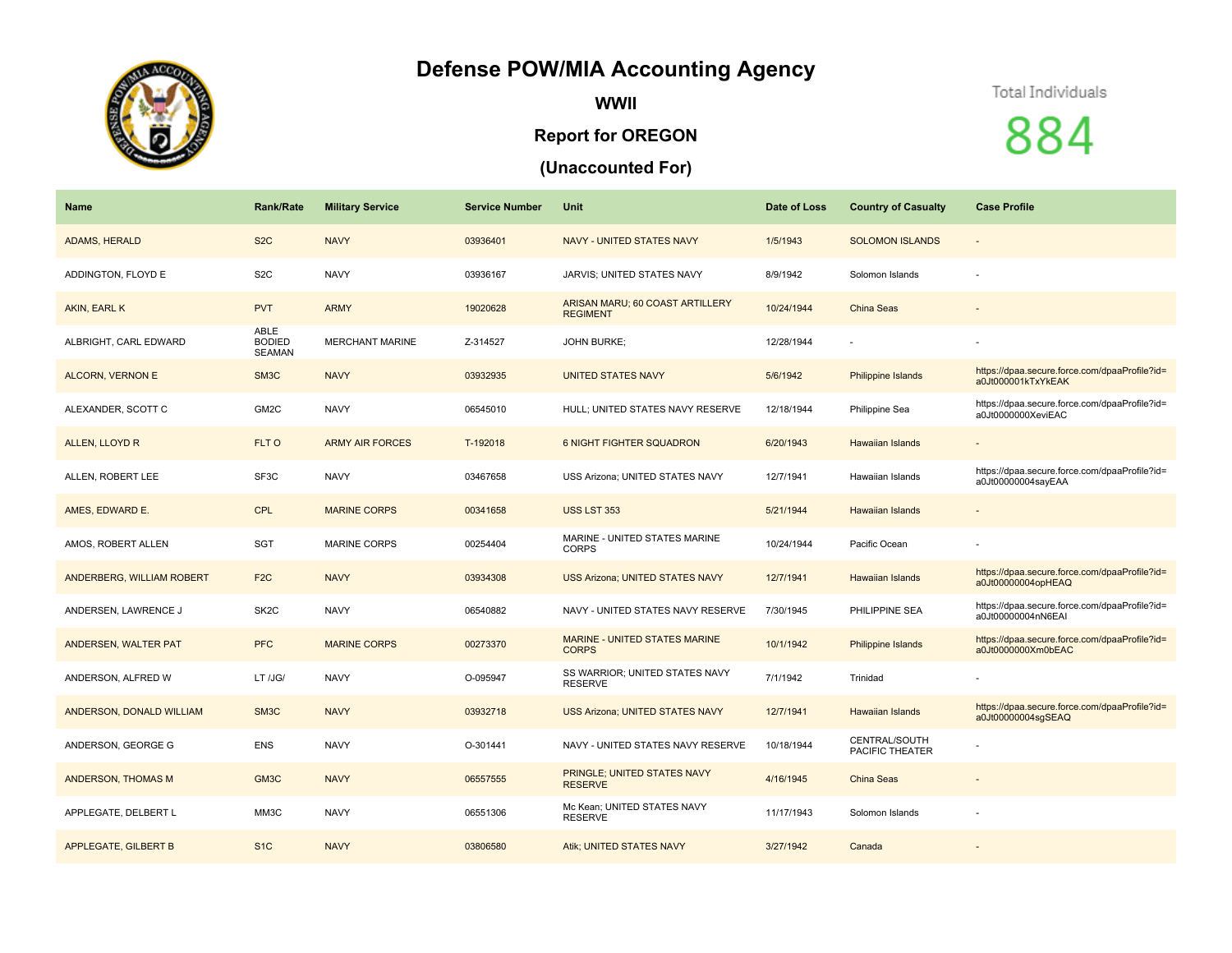| <b>Name</b>                  | <b>Rank/Rate</b>  | <b>Military Service</b> | <b>Service Number</b> | Unit                                                            | Date of Loss | <b>Country of Casualty</b>                   | <b>Case Profile</b>                                                 |
|------------------------------|-------------------|-------------------------|-----------------------|-----------------------------------------------------------------|--------------|----------------------------------------------|---------------------------------------------------------------------|
| ARNOLDUS, ROBERT T           | MAJ               | <b>ARMY AIR FORCES</b>  | O-412133              | HEADQUARTERS SQUADRON 468<br>BOMBARDMENT GROUP (VERY HEAVY)     | 11/4/1944    | Indian Ocean                                 |                                                                     |
| ARVIN, JOHN J                | <b>PVT</b>        | <b>ARMY</b>             | 06575119              | 612 TANK DESTROYER BATTALION                                    | 8/3/1945     | France                                       |                                                                     |
| ASHBY, JAMES THOMAS          | <b>CWT</b>        | <b>NAVY</b>             | 03802866              | USS QUINCY; UNITED STATES NAVY                                  | 8/9/1942     | Solomon Islands                              |                                                                     |
| <b>ASHCRAFT, KENT N</b>      | LT.               | <b>NAVY</b>             | O-098608              | UNITED STATES NAVY RESERVE                                      | 12/30/1943   | Pacific Ocean                                |                                                                     |
| AULT, WILLIAM B              | CDR               | <b>NAVY</b>             | O-057445              | UNITED STATES NAVY                                              | 5/8/1942     | Coral Sea                                    |                                                                     |
| <b>AUSTIN, MILTON H</b>      | <b>FCIC</b>       | <b>NAVY</b>             | 06544626              | NAVY - UNITED STATES NAVY RESERVE                               | 10/28/1944   | <b>PHILIPPINE SEA</b>                        |                                                                     |
| BACON, JACK D                | AMM2C             | <b>NAVY</b>             | 06555358              | USS GAMBIER BAY; UNITED STATES<br>NAVY RESERVE                  | 6/17/1944    | Marianas Islands                             |                                                                     |
| <b>BAHR, HAROLD V</b>        | S <sub>2</sub> C  | <b>NAVY</b>             | 03687100              | <b>UNITED STATES NAVY</b>                                       | 5/7/1942     | <b>Coral Sea</b>                             |                                                                     |
| BAILEY, DONALD E             | EM2C              | <b>NAVY</b>             | 06556853              | SHARK 2; UNITED STATES NAVY<br><b>RESERVE</b>                   | 10/24/1944   | China Seas                                   |                                                                     |
| <b>BAILEY, WALTER R</b>      | S <sub>1C</sub>   | <b>NAVY</b>             | 06554795              | <b>SPENCE; UNITED STATES NAVY</b><br><b>RESERVE</b>             | 12/18/1944   | <b>Philippine Islands</b>                    |                                                                     |
| BAIR, WARREN C.              | <b>PFC</b>        | <b>ARMY AIR FORCES</b>  | 19015524              | 21 PURSUIT SQUADRON 24 PURSUIT<br><b>GROUP</b>                  | 5/7/1942     | Philippine Islands                           |                                                                     |
| <b>BAKER, FLOYD C</b>        | <b>PVT</b>        | <b>ARMY</b>             | 39305447              | 32 REGIMENT 3 ARMORED DIVISION                                  | 7/29/1944    | France                                       | $\overline{\phantom{a}}$                                            |
| BAKER, WAYNE L               | GM2C              | <b>NAVY</b>             | 06558117              | NAVY - UNITED STATES NAVY RESERVE                               | 2/21/1945    | <b>BONIN &amp; VOLCANO</b><br><b>ISLANDS</b> |                                                                     |
| <b>BALDWIN, LEON E</b>       | S SGT             | <b>ARMY</b>             | 39311399              | 504 PARACHUTE INFANTRY 82<br><b>AIRBORNE DIVISION</b>           | 9/27/1944    | Holland                                      |                                                                     |
| <b>BALL, RUSSELL W</b>       | PFC               | ARMY                    | 19056358              | ARISAN MARU; 31 INFANTRY REGIMENT                               | 10/24/1944   | China Seas                                   |                                                                     |
| <b>BALLANGRUD, NORRIS S.</b> | 1st Lt            | <b>ARMY AIR FORCES</b>  | O-681300              | <b>ARMY AIR FORCE</b>                                           | 1/21/1944    |                                              |                                                                     |
| <b>BARGER, WALTER L</b>      | <b>PVT</b>        | <b>ARMY</b>             | 20935877              | 163 INFANTRY 41 DIVISION                                        | 1/18/1943    | New Guinea                                   |                                                                     |
| <b>BARGER, WILBUR A</b>      | <b>CPL</b>        | <b>ARMY AIR FORCES</b>  | 39303707              | SS CAPE SAN JUAN; 1 FIGHTER<br><b>CONTROL SQUADRON</b>          | 11/11/1943   | Fiji                                         | $\overline{\phantom{a}}$                                            |
| BARNES, DELMAR H             | LT /JG/           | <b>NAVY</b>             | 59940                 | USS Arizona; UNITED STATES NAVY                                 | 12/7/1941    | Hawaiian Islands                             | https://dpaa.secure.force.com/dpaaProfile?id=<br>a0Jt00000004mteEAA |
| <b>BARNETT, JAMES J</b>      | S SGT             | <b>ARMY AIR FORCES</b>  | 19005311              | 400 BOMBARDMENT SQUADRON 90<br><b>BOMBARDMENT GROUP (HEAVY)</b> | 6/6/1945     | Philippine Islands                           |                                                                     |
| <b>BARRESE, SAMUEL J</b>     | MM3C              | <b>NAVY</b>             | 03934632              | USS CHICAGO; UNITED STATES NAVY                                 | 1/29/1943    | Solomon Islands                              |                                                                     |
| <b>BAUER, ROBERT CLAYTON</b> | GM3C              | <b>NAVY</b>             | 04144139              | USS JUNEAU; UNITED STATES NAVY<br><b>RESERVE</b>                | 11/13/1942   | Solomon Islands                              |                                                                     |
| BAUSERMAN, OWEN R            | SC <sub>2</sub> C | <b>NAVY</b>             | 03934777              | UNITED STATES NAVY                                              | 10/6/1943    | Solomon Islands                              |                                                                     |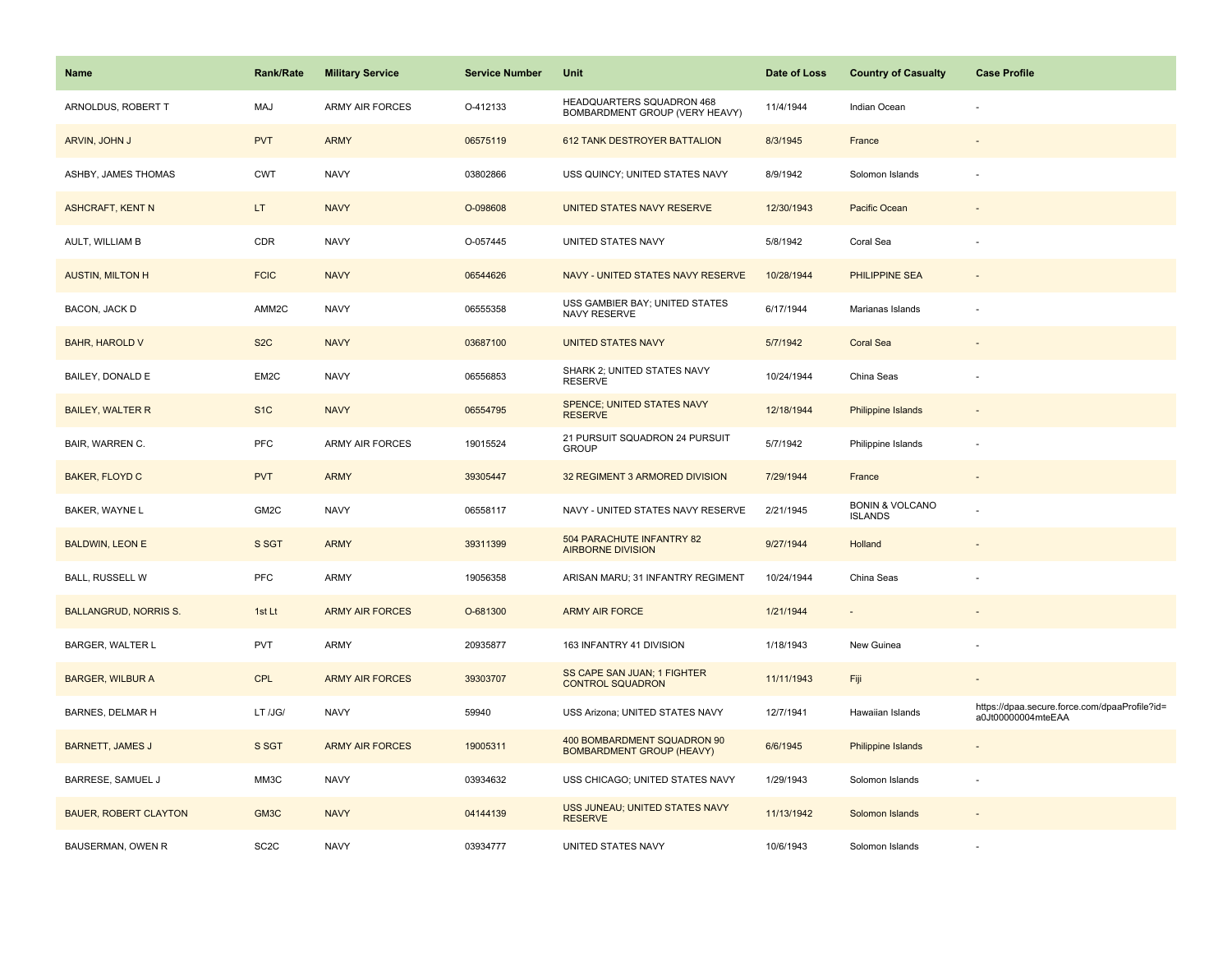| Name                          | <b>Rank/Rate</b>  | <b>Military Service</b> | <b>Service Number</b> | Unit                                                                  | Date of Loss | <b>Country of Casualty</b>              | <b>Case Profile</b>                                                 |
|-------------------------------|-------------------|-------------------------|-----------------------|-----------------------------------------------------------------------|--------------|-----------------------------------------|---------------------------------------------------------------------|
| <b>BEASLEY, HARRY M</b>       | 2LT               | <b>ARMY AIR FORCES</b>  | O-769088              | 422 BOMBARDMENT SQUADRON 305<br><b>BOMBARDMENT GROUP (HEAVY)</b>      | 7/21/1944    | North Sea or Tyrrhenian<br>Sea          |                                                                     |
| <b>BEERY, MARION E</b>        | CPL               | <b>ARMY AIR FORCES</b>  | 19123232              | 881 BOMBARDMENT SQUADRON 500<br>BOMBARDMENT GROUP (VERY HEAVY)        | 11/28/1944   | Marianas Islands                        |                                                                     |
| <b>BENNETT, MELVIN D</b>      | <b>SGT</b>        | <b>ARMY</b>             | 19020979              | SHINYO MARU; 4 CHEMICAL COMPANY<br>(AVIATION)                         | 9/7/1944     | <b>Philippine Islands</b>               |                                                                     |
| BENNETT, WILLARD E            | <b>PVT</b>        | <b>ARMY AIR FORCES</b>  | 19014542              | ARISAN MARU; HEADQUARTERS<br>SQUADRON 19 BOMBARDMENT GROUP<br>(HEAVY) | 10/24/1944   | China Seas                              |                                                                     |
| <b>BENSON, GORDON STANLEY</b> | 1LT               | <b>ARMY</b>             | O-406706              | ENOURA MARU; 3 PURSUIT SQUADRON<br><b>24 PURSUIT GROUP</b>            | 1/7/1945     | Formosa                                 | https://dpaa.secure.force.com/dpaaProfile?id=<br>a0Jt000000Qsy5kEAB |
| BENVIE, HAROLD                | PFC               | <b>ARMY</b>             | 20935763              | ARMY - 31 INFANTRY REGIMENT                                           | 1/9/1945     | PHILIPPINE ISLANDS                      | https://dpaa.secure.force.com/dpaaProfile?id=<br>a0Jt000000Qsy5fEAB |
| <b>BERGMAN, JULIUS J</b>      | BKR <sub>2C</sub> | <b>NAVY</b>             | 03935870              | PICKEREL; UNITED STATES NAVY                                          | 5/6/1943     | Japan                                   |                                                                     |
| BERRY, JACK W.                | Maj               | <b>ARMY AIR FORCES</b>  | O-22515               | 39 FIGHTER SQUADRON 35 FIGHTER<br><b>GROUP</b>                        | 8/4/1942     |                                         |                                                                     |
| <b>BERRY, VERNON W</b>        | MM <sub>2</sub> C | <b>NAVY</b>             | 04143532              | USS HELENA; UNITED STATES NAVY                                        | 7/6/1943     | Solomon Islands                         |                                                                     |
| BERTRAND, GERALD J            | AMM1C             | <b>NAVY</b>             | 03935843              | USS SARATOGA; UNITED STATES NAVY                                      | 2/21/1945    | Bonin & Volcano Islands                 | ٠.                                                                  |
| <b>BEST, GEORGE H</b>         | BM <sub>2</sub> C | <b>NAVY</b>             | 03932970              | Langley; UNITED STATES NAVY                                           | 2/27/1942    | Java                                    |                                                                     |
| BILBAO, ROY J                 | <b>PVT</b>        | <b>ARMY</b>             | 39324675              | 115 INFANTRY 29 DIVISION                                              | 1/4/1946     | Atlantic Ocean                          |                                                                     |
| <b>BINDER, HOWARD A</b>       | <b>PVT</b>        | <b>ARMY</b>             | 39305680              | 60 ENGINEERS COMBAT BATTALION 35<br><b>DIVISION</b>                   | 10/10/1944   | France                                  |                                                                     |
| BIRCH, RONALD D               | 1LT               | <b>ARMY AIR FORCES</b>  | O-778387              | 413 BOMBARDMENT SQUADRON 96<br>BOMBARDMENT GROUP (HEAVY)              | 3/24/1945    | North Sea or Tyrrhenian<br>Sea          |                                                                     |
| <b>BISHOP, GAIL ADAIR</b>     | S <sub>2</sub> C  | <b>NAVY</b>             | 03935732              | <b>USS NEW ORLEANS; UNITED STATES</b><br><b>NAVY</b>                  | 11/30/1942   | Solomon Islands                         |                                                                     |
| BLACKLEY, W W                 | 2LT               | <b>ARMY AIR FORCES</b>  | O-680842              | 330 BOMBARDMENT SQUADRON 93<br>BOMBARDMENT GROUP (HEAVY)              | 12/31/1943   | English Channel                         |                                                                     |
| <b>BLAIR, JOHN D</b>          | AOM3C             | <b>NAVY</b>             | 08835955              | UNITED STATES NAVY RESERVE                                            | 3/22/1945    | Pacific Ocean                           |                                                                     |
| BLAIR, RAYMOND D              | T SGT             | ARMY AIR FORCES         | 39317307              | 499 BOMBARDMENT SQUADRON 345<br>BOMBARDMENT GROUP (MEDIUM)            | 3/26/1944    | New Guinea                              |                                                                     |
| <b>BLEVINS, GEORGE D</b>      | S <sub>1</sub> C  | <b>NAVY</b>             | 03936936              | <b>HANCOCK; UNITED STATES NAVY</b>                                    | 4/7/1945     | <b>Philippine Sea</b>                   |                                                                     |
| BLODGETT, FRED C              | PFC               | <b>ARMY</b>             | 39314781              | 209 FIELD ARTILLERY BATTALION                                         | 5/16/1945    | Germany                                 |                                                                     |
| <b>BLODGETT, LEONARD E</b>    | S <sub>1</sub> C  | <b>NAVY</b>             | 08829543              | KETE; UNITED STATES NAVY RESERVE                                      | 3/31/1945    | Ryukyus Islands                         | $\sim$                                                              |
| BLOOM, AXEL W                 | F <sub>1</sub> C  | <b>NAVY</b>             | 05542703              | SPENCE; UNITED STATES NAVY<br><b>RESERVE</b>                          | 12/18/1944   | Philippine Islands                      |                                                                     |
| <b>BLOOMER, JACK F</b>        | LT /JG/           | <b>NAVY</b>             | O-315600              | USS Steamer Bay - VC 90; UNITED<br><b>STATES NAVY RESERVE</b>         | 2/24/1945    | <b>Central/South Pacific</b><br>Theater |                                                                     |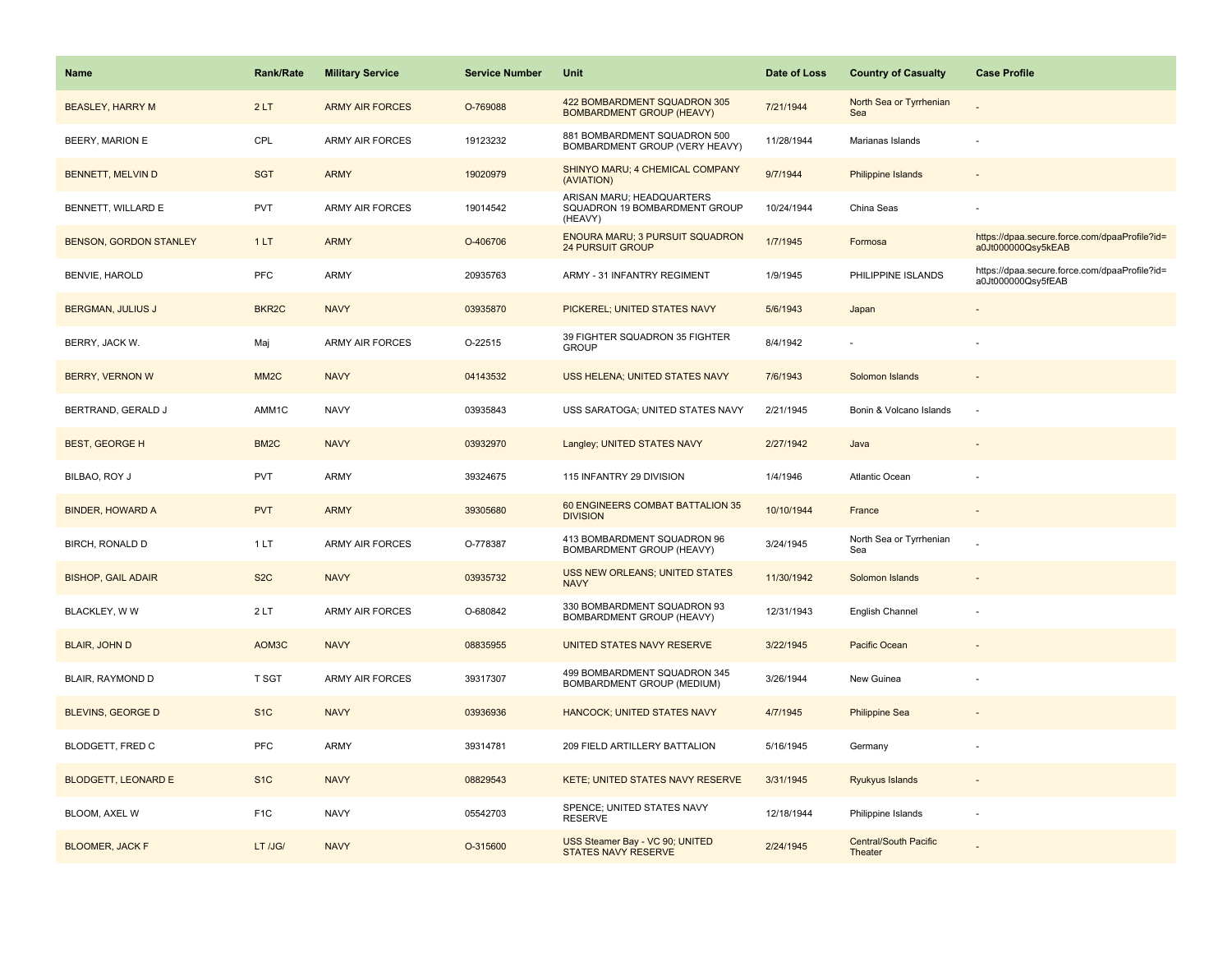| Name                        | <b>Rank/Rate</b>  | <b>Military Service</b>     | <b>Service Number</b> | Unit                                                              | Date of Loss | <b>Country of Casualty</b> | <b>Case Profile</b>                                                 |
|-----------------------------|-------------------|-----------------------------|-----------------------|-------------------------------------------------------------------|--------------|----------------------------|---------------------------------------------------------------------|
| BOELTER, HAROLD H           | T St              | <b>ARMY AIR FORCES</b>      | 39324839              | 500 BOMBARDMENT SQUADRON 345<br>BOMBARDMENT GROUP (MEDIUM)        | 12/2/1944    | Biak                       |                                                                     |
| <b>BOLZ, KENNETH W</b>      | SM <sub>2</sub> C | <b>NAVY</b>                 | 03936816              | <b>TRIGGER; UNITED STATES NAVY</b>                                | 3/28/1945    | Ryukyus Islands            |                                                                     |
| <b>BORTON, HERBERT E</b>    | SC <sub>2</sub> C | <b>NAVY</b>                 | 06540925              | NAVY - UNITED STATES NAVY RESERVE                                 | 7/30/1945    | PHILIPPINE SEA             | https://dpaa.secure.force.com/dpaaProfile?id=<br>a0Jt00000004mQMEAY |
| <b>BOSHEARS, JEROME T</b>   | 1LT               | <b>ARMY AIR FORCES</b>      | O-751982              | 7 BOMBARDMENT SQUADRON 34<br><b>BOMBARDMENT GROUP (HEAVY)</b>     | 7/9/1944     | <b>English Channel</b>     |                                                                     |
| BOWMAN, GEORGE M            | GM <sub>2</sub> C | <b>NAVY</b>                 | 06550752              | JOHNSTON; UNITED STATES NAVY<br><b>RESERVE</b>                    | 10/25/1944   | Philippine Islands         |                                                                     |
| BOYANTON, WILLIAM H         | SC <sub>2</sub> C | <b>NAVY</b>                 | 03936645              | Longshaw; UNITED STATES NAVY                                      | 5/18/1945    | China Seas                 |                                                                     |
| BOYD, DOUGLAS DAVID         | BM1C              | <b>NAVY</b>                 | 03930402              | INGRAHAM; UNITED STATES NAVY                                      | 8/22/1942    | Nova Scotia                |                                                                     |
| BOYSEN, PAUL H.             | T SGT             | <b>ARMY AIR FORCES</b>      | 19200856              | 775 BOMBARDMENT SQUADRON 463<br><b>BOMBARDMENT GROUP (HEAVY)</b>  | 5/18/1944    | Rumania                    |                                                                     |
| <b>BRASHEAR, JAMES G</b>    | AEM2C             | <b>NAVY</b>                 | 06552388              | USS SANGAMON; UNITED STATES NAVY<br><b>RESERVE</b>                | 1/25/1944    | Pacific Ocean              |                                                                     |
| <b>BREIMO, ELMER O</b>      | S <sub>1</sub> C  | <b>COAST GUARD</b>          | 00536963              | <b>COAST GUARD - UNITED STATES</b><br><b>COAST GUARD</b>          | 9/21/1943    | Alaska                     |                                                                     |
| <b>BRENNER, WAYNE EARL</b>  | <b>ACMM</b>       | <b>NAVY</b>                 | 03930583              | NAVY - UNITED STATES NAVY                                         | 6/8/1942     | <b>ATLANTIC OCEAN</b>      |                                                                     |
| <b>BREON, FLOYD L</b>       | COX               | <b>NAVY</b>                 | 03932873              | Asheville; UNITED STATES NAVY                                     | 3/3/1942     | Java                       | $\sim$                                                              |
| BRESHEARS, GLENN EVERETT    | S <sub>2</sub> C  | <b>NAVY</b>                 | 06542629              | NAVY - UNITED STATES NAVY RESERVE                                 | 11/13/1942   | SOLOMON ISLANDS            | ÷,                                                                  |
| BREZEE, WILLIAM B.          | S SGT             | <b>ARMY AIR FORCES</b>      | 19004906              | 379 BOMBARDMENT SQUADRON 310<br><b>BOMBARDMENT GROUP (MEDIUM)</b> | 10/10/1943   | Algeria                    |                                                                     |
| <b>BRIDGEMAN, PATRICK F</b> | PVT               | <b>ARMY</b>                 | 19020776              | 31 INFANTRY REGIMENT                                              | 7/15/1942    | Philippine Islands         | https://dpaa.secure.force.com/dpaaProfile?id=<br>a0Jt0000000XflXEAS |
| <b>BRIGHT, ALVIN M</b>      | S <sub>1</sub> C  | <b>NAVY</b>                 | 06553596              | NAVY - UNITED STATES NAVY RESERVE                                 | 11/1/1944    | <b>PHILIPPINE SEA</b>      |                                                                     |
| BRITTON, DELOS ADELBERT     | <b>PFC</b>        | <b>MARINE CORPS</b>         | 447202                | MARINE - UNITED STATES MARINE<br><b>CORPS</b>                     | 9/17/1944    | Caroline Islands           |                                                                     |
| <b>BROOKS, OLON E</b>       | CPL               | <b>MARINE CORPS RESERVE</b> | 447055                | MARINE - UNITED STATES MARINE<br><b>CORPS</b>                     | 4/20/1945    | Japan                      |                                                                     |
| BROWN, ARTHUR --            | Pfc               | <b>ARMY AIR FORCES</b>      | RA39490305            | 811 ENGINEERS BATTALION (AVIATION)                                | 11/16/1946   |                            |                                                                     |
| <b>BROWN, FRANK O</b>       | <b>CAPT</b>       | <b>ARMY</b>                 | O-382372              | <b>ARISAN MARU; 45 INFANTRY REGIMENT</b><br>(PHILIPPINE SCOUT)    | 10/24/1944   | <b>China Seas</b>          |                                                                     |
| BROWN, JACK V               | 2LT               | <b>ARMY AIR FORCES</b>      | O-734306              | AIR CORPS                                                         | 4/29/1943    | Pacific Ocean              |                                                                     |
| <b>BROWN, ROBERT H.</b>     | <b>PVT</b>        | <b>ARMY</b>                 | 19004307              | <b>31 INFANTRY REGIMENT</b>                                       | 5/6/1942     | <b>Philippine Islands</b>  |                                                                     |
| BROWN, WILLIAM HOWARD       | S <sub>2</sub> C  | <b>NAVY</b>                 | 06540083              | USS Arizona; UNITED STATES NAVY                                   | 12/7/1941    | Hawaiian Islands           | https://dpaa.secure.force.com/dpaaProfile?id=<br>a0Jt00000004r8mEAA |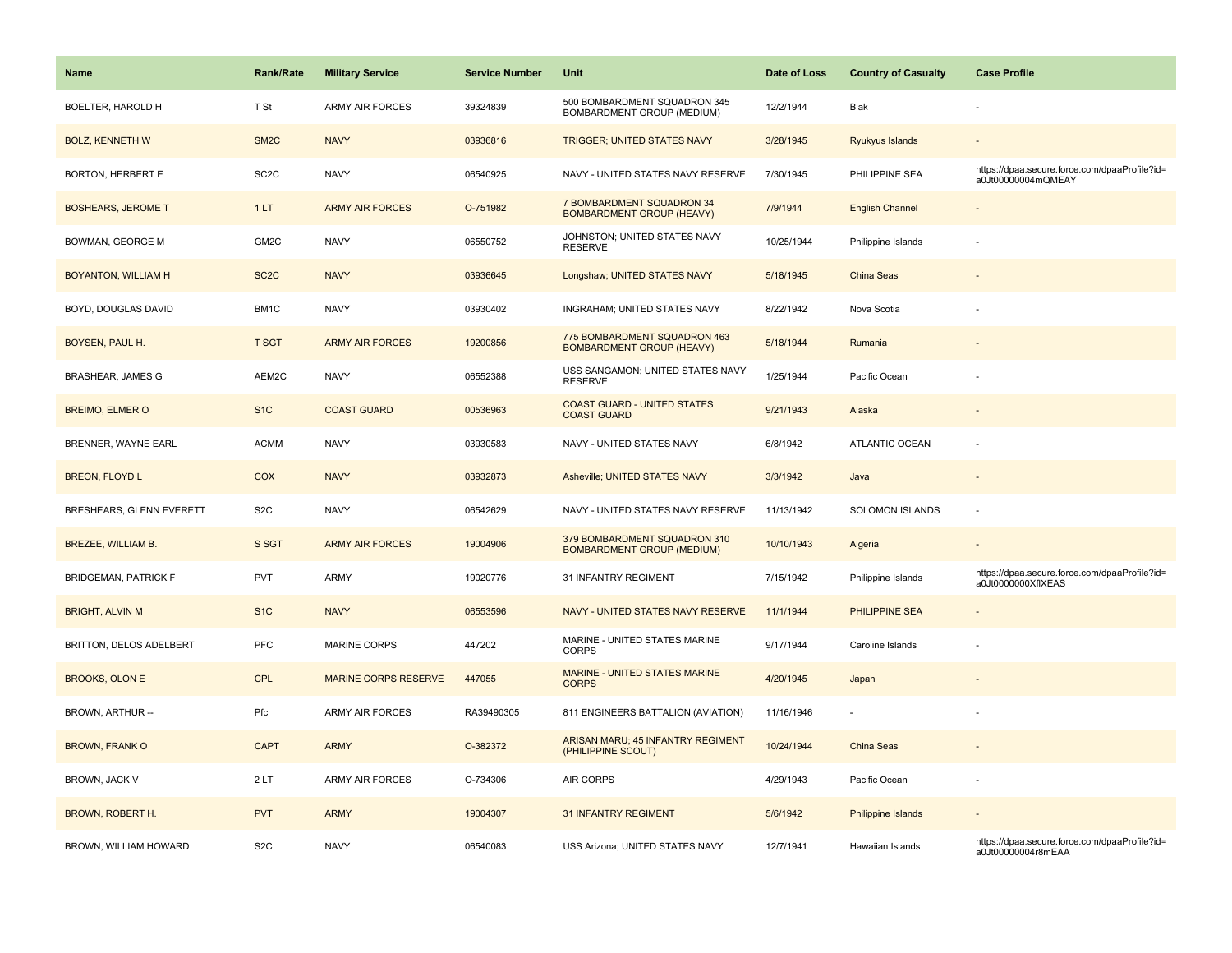| Name                        | <b>Rank/Rate</b> | <b>Military Service</b> | <b>Service Number</b> | Unit                                                             | Date of Loss | <b>Country of Casualty</b>       | <b>Case Profile</b>                                                 |
|-----------------------------|------------------|-------------------------|-----------------------|------------------------------------------------------------------|--------------|----------------------------------|---------------------------------------------------------------------|
| <b>BROWNING, ROBERT H.</b>  | S SGT            | <b>ARMY AIR FORCES</b>  | 39317988              | 675 BOMBARDMENT SQUADRON 417<br><b>BOMBARDMENT GROUP (LIGHT)</b> | 1/11/1945    | Philippine Islands               | https://dpaa.secure.force.com/dpaaProfile?id=<br>a0Jt000001nzPHGEA2 |
| BUCHHEIT, EDWARD L          | S SGT            | <b>ARMY AIR FORCES</b>  | 39315106              | 579 BOMBARDMENT SQUADRON 392<br>BOMBARDMENT GROUP (HEAVY)        | 10/4/1943    | North Sea or Tyrrhenian<br>Sea   |                                                                     |
| <b>BUCKMAYER, EDWARD J</b>  | S <sub>1</sub> C | <b>NAVY</b>             | 06547369              | Mc Kean; UNITED STATES NAVY<br><b>RESERVE</b>                    | 11/17/1943   | Solomon Islands                  |                                                                     |
| BUMPUS, NORMAN ELWOOD       | ARM3C            | <b>NAVY</b>             | 06546107              | UNITED STATES NAVY RESERVE                                       | 9/19/1943    | Solomon Islands                  |                                                                     |
| <b>BUNCE, GEORGE L</b>      | TM3C             | <b>NAVY</b>             | 06549671              | LUCE; UNITED STATES NAVY RESERVE                                 | 5/4/1945     | <b>Philippine Sea</b>            |                                                                     |
| <b>BUREN, CLIFFORD L</b>    | <b>SGT</b>       | ARMY                    | 39312844              | 506 PARACHUTE INFANTRY 101<br>AIRBORNE DIVISION                  | 10/6/1944    | Holland                          |                                                                     |
| <b>BURGESS, BOB R</b>       | RM3C             | <b>NAVY</b>             | 08833232              | NAVY - UNITED STATES NAVY RESERVE                                | 1/24/1945    | <b>MARIANAS ISLANDS</b>          | $\sim$                                                              |
| BURKE, DELBERT WALTER       | MAJ              | <b>MARINE CORPS</b>     | O-006910              | MARINE - UNITED STATES MARINE<br><b>CORPS</b>                    | 1/4/1944     | ** Documentation Errors          |                                                                     |
| <b>BURNS, HOWARD THOMAS</b> | 1LT              | <b>MARINE CORPS</b>     | O-023822              | MARINE - UNITED STATES MARINE<br><b>CORPS</b>                    | 7/7/1944     | <b>MARSHALL ISLANDS</b>          | $\sim$                                                              |
| <b>BURTON, ROBERT E</b>     | COX              | <b>NAVY</b>             | 03286592              | USS NEW ORLEANS; UNITED STATES<br><b>NAVY</b>                    | 11/30/1942   | Solomon Islands                  |                                                                     |
| <b>BUSKIRK, JACK L.</b>     | TEC <sub>5</sub> | <b>ARMY</b>             | 39315080              | 115 INFANTRY 29 DIVISION                                         | 2/23/1945    | Germany                          |                                                                     |
| BYRD, HERSHEL W             | PHM3C            | <b>NAVY</b>             | 03934512              | ARISAN MARU; UNITED STATES NAVY                                  | 10/24/1944   | Central/South Pacific<br>Theater |                                                                     |
| <b>BYRNES, ROBERT J</b>     | <b>T SGT</b>     | <b>ARMY AIR FORCES</b>  | 39093674              | 331 BOMBARDMENT SQUADRON 94<br><b>BOMBARDMENT GROUP (HEAVY)</b>  | 6/13/1943    | North Sea or Tyrrhenian<br>Sea   |                                                                     |
| CADLE, DEAN A               | 1LT              | <b>ARMY AIR FORCES</b>  | O-407034              | <b>HEADQUARTERS SQUADRON</b><br>ELEVENTH AIR FORCE               | 6/1/1942     | Alaska                           |                                                                     |
| CAHILL, JOHN J.             | 1LT              | <b>ARMY AIR FORCES</b>  | O-728339              | 400 BOMBARDMENT SQUADRON 90<br><b>BOMBARDMENT GROUP (HEAVY)</b>  | 5/19/1943    | New Guinea                       |                                                                     |
| CAISSE, KENNETH M           | 1LT              | <b>ARMY AIR FORCES</b>  | O-659517              | 71 BOMBARDMENT SQUADRON 38<br>BOMBARDMENT GROUP (MEDIUM)         | 12/12/1945   | New Guinea                       |                                                                     |
| CALKINS, WILLIAM E.         | <b>PVT</b>       | <b>ARMY</b>             | 19020998              | <b>31 INFANTRY REGIMENT</b>                                      | 11/1/1942    | Philippine Islands               | https://dpaa.secure.force.com/dpaaProfile?id=<br>a0Jt0000000XfiiEAC |
| CAMERON, ROBERT KEITH       | S <sub>2</sub> C | <b>NAVY</b>             | 03935851              | USS SARATOGA; UNITED STATES NAVY                                 | 8/7/1942     | Pacific Ocean                    |                                                                     |
| CANNADAY, HERBERT L         | <b>SGT</b>       | <b>MARINE CORPS</b>     | 00279885              | MARINE - UNITED STATES MARINE<br><b>CORPS</b>                    | 11/20/1943   | <b>GILBERT ISLANDS</b>           | https://dpaa.secure.force.com/dpaaProfile?id=<br>a0Jt0000000XgAJEA0 |
| CANOY, WARREN G             | S SGT            | <b>ARMY AIR FORCES</b>  | 19004120              | 345 BOMBARDMENT SQUADRON 98<br>BOMBARDMENT GROUP (HEAVY)         | 5/1/1943     | Mediterranean Sea                |                                                                     |
| <b>CARBERRY, RICHARD E</b>  | <b>CAPT</b>      | <b>ARMY</b>             | O-348558              | <b>BRAZIL MARU; 45 INFANTRY REGIMENT</b><br>(PHILIPPINE SCOUT)   | 1/26/1945    | Formosa                          | https://dpaa.secure.force.com/dpaaProfile?id=<br>a0Jt000001BWSlyEAH |
| CARLSON, LESTER E           | 2LT              | <b>ARMY AIR FORCES</b>  | O-753059              | 744 BOMBARDMENT SQUADRON 456<br>BOMBARDMENT GROUP (HEAVY)        | 4/25/1944    | Adriatic Sea                     |                                                                     |
| <b>CARLSON, ROBERT W</b>    | LT.              | <b>NAVY</b>             | O-098044              | POMPANO; UNITED STATES NAVY<br><b>RESERVE</b>                    | 10/15/1943   | Japan                            |                                                                     |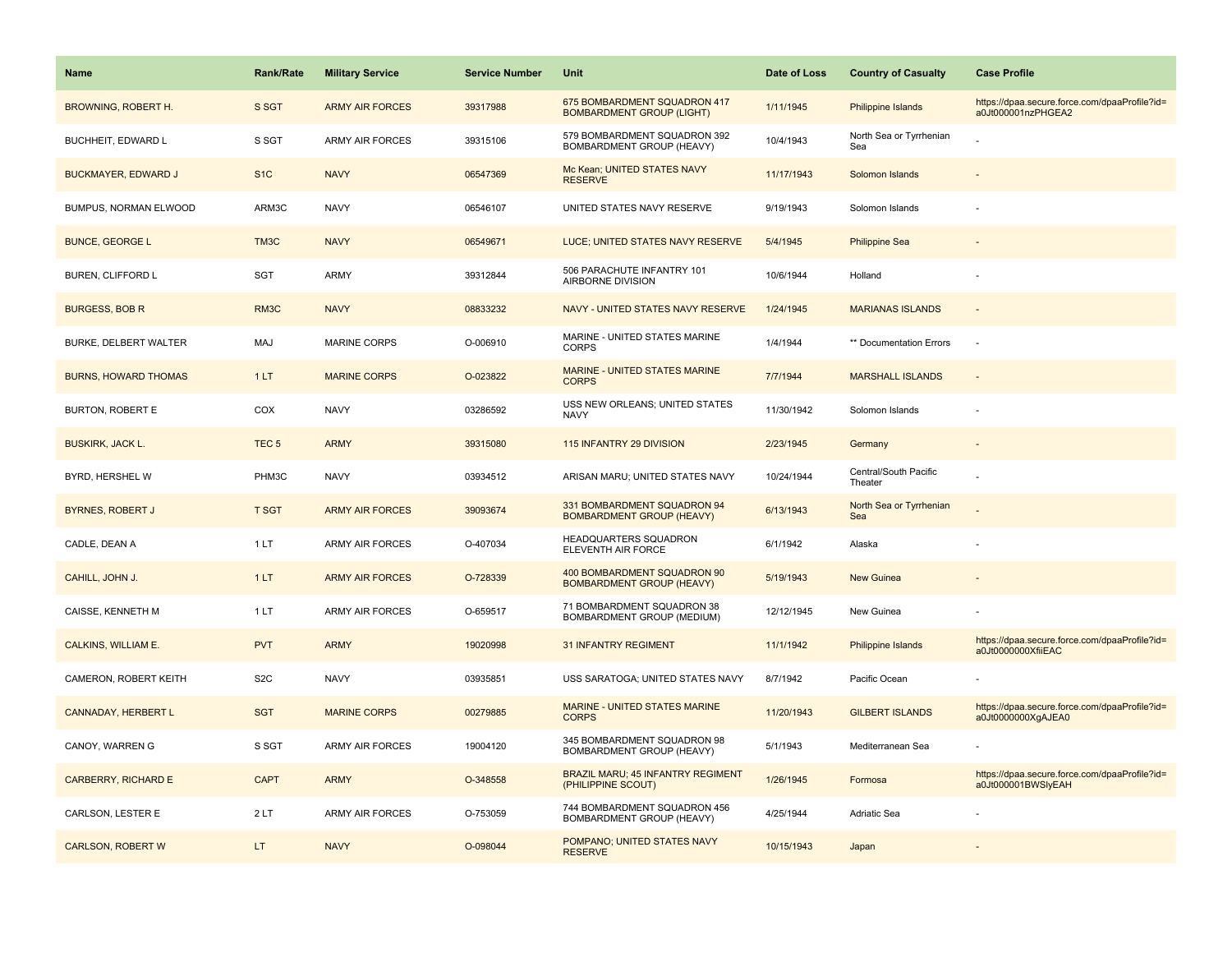| <b>Name</b>                    | Rank/Rate         | <b>Military Service</b> | <b>Service Number</b> | Unit                                                                  | Date of Loss | <b>Country of Casualty</b>                   | <b>Case Profile</b>                                                 |
|--------------------------------|-------------------|-------------------------|-----------------------|-----------------------------------------------------------------------|--------------|----------------------------------------------|---------------------------------------------------------------------|
| CARR, HENRY G.                 | 1 LT              | <b>ARMY AIR FORCES</b>  | O-724290              | 64 BOMBARDMENT SQUADRON 443<br>BOMBARDMENT GROUP (HEAVY)              | 12/1/1942    | New Guinea                                   |                                                                     |
| CARR, WILLIAM A                | S <sub>1</sub> C  | <b>NAVY</b>             | 08831731              | REID; UNITED STATES NAVY RESERVE                                      | 12/11/1944   | <b>Philippine Islands</b>                    |                                                                     |
| CARROLL, EARL E                | <b>MACH</b>       | <b>NAVY</b>             | 00197420              | Skill; UNITED STATES NAVY                                             | 9/25/1943    | North or Tyrrhenian Seas                     |                                                                     |
| <b>CARROLL, JOHN H</b>         | 2LT               | <b>ARMY AIR FORCES</b>  | O-765225              | 390 BOMBARDMENT SQUADRON 42<br><b>BOMBARDMENT GROUP (MEDIUM)</b>      | 11/12/1944   | <b>Netherlands East Indies</b>               | https://dpaa.secure.force.com/dpaaProfile?id=<br>a0Jt000001nzTkGEAU |
| CAZIER, JOHN T                 | <b>PFC</b>        | <b>ARMY</b>             | 19014816              | ARMY - 31 INFANTRY REGIMENT                                           | 7/20/1942    | PHILIPPINE ISLANDS                           | https://dpaa.secure.force.com/dpaaProfile?id=<br>a0Jt0000000LkhFEAS |
| <b>CHANDLER, ALBERT C</b>      | S <sub>2</sub> C  | <b>NAVY</b>             | 06542045              | <b>USS ASTORIA; UNITED STATES NAVY</b><br><b>RESERVE</b>              | 8/9/1942     | Solomon Islands                              |                                                                     |
| CHAPMAN, MAX E                 | MM3C              | <b>NAVY</b>             | 06541278              | USS HELENA; UNITED STATES NAVY<br><b>RESERVE</b>                      | 7/6/1943     | Solomon Islands                              |                                                                     |
| CHENOWETH, JOSEPH G            | TM <sub>2</sub> C | <b>NAVY</b>             | 03932825              | SHINYO MARU; UNITED STATES NAVY                                       | 9/7/1944     | <b>Central/South Pacific</b><br>Theater      |                                                                     |
| CHILCOTE, THOMAS F             | AOM2C             | <b>NAVY</b>             | 03936821              | UNITED STATES NAVY                                                    | 10/13/1943   | Greenland                                    |                                                                     |
| <b>CHILCOTE, THOMAS F</b>      | <b>CAPT</b>       | <b>ARMY</b>             | O-296726              | ARMY - 57 INFANTRY REGIMENT (PS)                                      | 12/15/1944   | PHILIPPINE ISLANDS                           | https://dpaa.secure.force.com/dpaaProfile?id=<br>a0Jt000001Fhnr0EAB |
| CHILDERS, DONALD T             | CAPT              | <b>ARMY</b>             | O-387728              | ARISAN MARU; 57 INFANTRY REGIMENT<br>(PHILIPPINE SCOUT)               | 10/24/1944   | China Seas                                   |                                                                     |
| CHILDS, LEROY WINSTON          | <b>ENS</b>        | <b>NAVY</b>             | O-125455              | UNITED STATES NAVY RESERVE                                            | 5/6/1943     | Solomon Islands                              |                                                                     |
| CHIVERS, HAROLD J              | 1LT               | <b>ARMY AIR FORCES</b>  | O-431858              | 35 FIGHTER SQUADRON 8 FIGHTER<br><b>GROUP</b>                         | 5/4/1942     | New Guinea                                   |                                                                     |
| <b>CHRISTENSEN, GEORGE L</b>   | S <sub>2</sub> C  | <b>NAVY</b>             | 08837273              | SPENCE; UNITED STATES NAVY<br><b>RESERVE</b>                          | 12/18/1944   | <b>Philippine Islands</b>                    | $\sim$                                                              |
| CHRISTENSEN, MERLE L           | 1LT               | ARMY                    | O-413848              | 24 FIELD ARTILLERY REGIMENT<br>(PHILIPPINE SCOUT)                     | 1/17/1945    | Philippine Islands                           | https://dpaa.secure.force.com/dpaaProfile?id=<br>a0Jt000001BWSmSEAX |
| <b>CHRISTIANSON, RK</b>        | 2LT               | <b>ARMY AIR FORCES</b>  | O-684943              | 370 BOMBARDMENT SQUADRON 307<br><b>BOMBARDMENT GROUP (HEAVY)</b>      | 4/6/1944     | Caroline Islands                             |                                                                     |
| CHULLO, WALTER A               | SP/A/1C           | <b>NAVY</b>             | 08829223              | NAVY - UNITED STATES NAVY RESERVE                                     | 2/21/1945    | <b>BONIN &amp; VOLCANO</b><br><b>ISLANDS</b> |                                                                     |
| <b>CLARK, DEAN C</b>           | S SGT             | <b>ARMY AIR FORCES</b>  | 19014463              | 793 BOMBARDMENT SQUADRON 468<br><b>BOMBARDMENT GROUP (VERY HEAVY)</b> | 3/2/1945     | Malaya                                       |                                                                     |
| CLARK, WILLIAM B               | MAJ               | <b>ARMY AIR FORCES</b>  | O-024785              | 747 BOMBARDMENT SQUADRON 456<br><b>BOMBARDMENT GROUP (HEAVY)</b>      | 11/5/1944    | Yugoslavia                                   |                                                                     |
| <b>CLINKINBEARD, WILLIS --</b> | GM3C              | <b>NAVY</b>             | 03932363              | Atik; UNITED STATES NAVY                                              | 3/27/1942    | Bermuda                                      |                                                                     |
| CLINTON, LELAND J              | LT/JG/            | <b>NAVY</b>             | O-226486              | NAVY - UNITED STATES NAVY RESERVE                                     | 7/30/1945    | PHILIPPINE SEA                               | https://dpaa.secure.force.com/dpaaProfile?id=<br>a0Jt00000004ldVEAQ |
| CLIPPARD, MAXIE --             | EM2C              | <b>NAVY</b>             | 02615326              | Langley; UNITED STATES NAVY                                           | 2/27/1942    | Java                                         |                                                                     |
| CLOAKE, WALLACE HENRY          | MAJ               | <b>MARINE CORPS</b>     | O-006912              | MARINE - UNITED STATES MARINE<br><b>CORPS</b>                         | 9/18/1943    | Solomon Islands                              |                                                                     |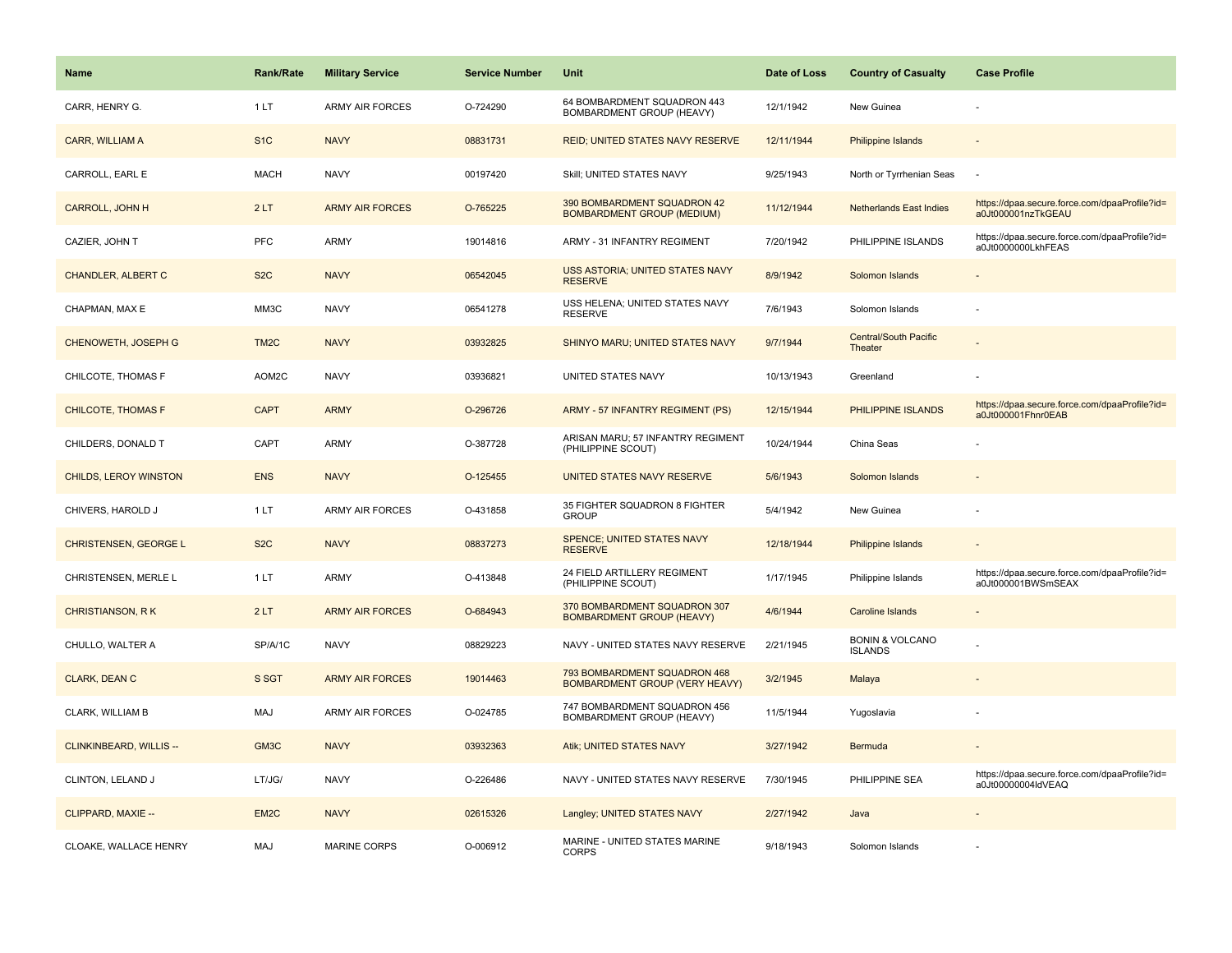| Name                        | <b>Rank/Rate</b>  | <b>Military Service</b> | <b>Service Number</b> | Unit                                                         | Date of Loss | <b>Country of Casualty</b>                      | <b>Case Profile</b>                                                 |
|-----------------------------|-------------------|-------------------------|-----------------------|--------------------------------------------------------------|--------------|-------------------------------------------------|---------------------------------------------------------------------|
| <b>CLUGSTON, JOHN W</b>     | S <sub>1</sub> C  | <b>NAVY</b>             | 06543859              | <b>USS DEHAVEN; UNITED STATES NAVY</b><br><b>RESERVE</b>     | 2/1/1943     | Solomon Islands                                 |                                                                     |
| COEN, HAROLD E              | CPL               | <b>ARMY AIR FORCES</b>  | 39047471              | 3 PHOTO SQUADRON 311<br>RECONNAISSANCE WING                  | 12/9/1944    | Marianas Islands                                |                                                                     |
| <b>COGDILL, WILLIAM D</b>   | <b>PFC</b>        | <b>MARINE CORPS</b>     | 00335512              | <b>MARINE - UNITED STATES MARINE</b><br><b>CORPS</b>         | 3/7/1945     | Bonin & Volcano Islands                         |                                                                     |
| COLE, DEWEY D               | S SGT             | <b>ARMY AIR FORCES</b>  | 19005129              | 2 SQUADRON 480 ANTISUB GROUP                                 | 9/18/1943    | Atlantic Ocean                                  |                                                                     |
| <b>COLEMAN, GERALD E</b>    | S <sub>2</sub> C  | <b>NAVY</b>             | 03054550              | NAVY - UNITED STATES NAVY                                    | 1/3/1944     | <b>ATLANTIC OCEAN</b>                           |                                                                     |
| COLLIER, JOHN --            | F <sub>2</sub> C  | <b>NAVY</b>             | 03934257              | USS Arizona; UNITED STATES NAVY                              | 12/7/1941    | Hawaiian Islands                                | https://dpaa.secure.force.com/dpaaProfile?id=<br>a0Jt00000004ooiEAA |
| COLLINGWOOD, ORVILLE MELVIN | ARM2C             | <b>NAVY</b>             | 06548950              | UNITED STATES NAVY RESERVE                                   | 3/20/1944    | <b>Atlantic Ocean</b>                           |                                                                     |
| CONNELL, WALTER R           | <b>PVT</b>        | <b>ARMY AIR FORCES</b>  | 19015417              | 34 PURSUIT SQUADRON 24 PURSUIT<br><b>GROUP</b>               | 7/11/1943    | Philippine Islands                              | https://dpaa.secure.force.com/dpaaProfile?id=<br>a0Jt0000000XgljEAK |
| <b>CONSER, DONALD L</b>     | SC <sub>2</sub> C | <b>NAVY</b>             | 03934595              | NAVY - UNITED STATES NAVY                                    | 7/30/1945    | <b>PHILIPPINE SEA</b>                           | https://dpaa.secure.force.com/dpaaProfile?id=<br>a0Jt00000004IRPEAY |
| CONSTANTINE, BERTRAND H     | CPL               | <b>ARMY AIR FORCES</b>  | 39333796              | 60 BOMBARDMENT SQUADRON 39<br>BOMBARDMENT GROUP (VERY HEAVY) | 4/16/1945    | Marianas Islands                                |                                                                     |
| <b>CONYERS, ORBY E</b>      | S <sub>1C</sub>   | <b>NAVY</b>             | 08839510              | NAVY - UNITED STATES NAVY RESERVE                            | 2/6/1945     | <b>INDIAN OCEAN</b>                             |                                                                     |
| COOK, BYRON K               | <b>T SGT</b>      | <b>ARMY AIR FORCES</b>  | 19135348              | 615 BOMBARDMENT SQUADRON 401<br>BOMBARDMENT GROUP (HEAVY)    | 11/2/1944    | Germany                                         |                                                                     |
| COOPER, LYLE D              | MM3C              | <b>NAVY</b>             | 03932790              | Asheville; UNITED STATES NAVY                                | 3/3/1942     | Java                                            |                                                                     |
| COOPER, ROBERT G            | CAPT              | <b>ARMY</b>             | O-022894              | ARMY - 59 COAST ARTILLERY<br><b>REGIMENT</b>                 | 1/9/1945     | <b>FORMOSA</b>                                  | https://dpaa.secure.force.com/dpaaProfile?id=<br>a0Jt000000P5lsXEAR |
| <b>COREY, ALTON RAE</b>     | <b>PVT</b>        | <b>MARINE CORPS</b>     | 00341754              | MARINE - UNITED STATES MARINE<br><b>CORPS</b>                | 11/11/1942   | <b>SOLOMON ISLANDS</b>                          | $\sim$                                                              |
| COUFAL, ERNEST --           | <b>SSGT</b>       | <b>ARMY AIR FORCES</b>  | 19076395              | AIR CORPS                                                    | 1/14/1943    | Atlantic Ocean: North<br><b>American Waters</b> |                                                                     |
| <b>COURTIER, WILLIAM D</b>  | <b>CPL</b>        | <b>ARMY</b>             | 19004347              | <b>ARMY - 30 QUARTERMASTER COMPANY</b>                       | 6/29/1942    | PHILIPPINE ISLANDS                              |                                                                     |
| COWDEN, JOEL BEMAN          | S <sub>2</sub> C  | <b>NAVY</b>             | 03934462              | USS Arizona; UNITED STATES NAVY                              | 12/7/1941    | Hawaiian Islands                                | https://dpaa.secure.force.com/dpaaProfile?id=<br>a0Jt00000004n7bEAA |
| <b>CRABTREE, WILLIAM A</b>  | <b>PVT</b>        | <b>ARMY</b>             | 20940524              | <b>ALASKAN DEFENSE COMMAND</b>                               | 6/15/1942    | Alaska                                          |                                                                     |
| CRAFT, HARLEY WADE          | CM3C              | <b>NAVY</b>             | 03932676              | USS Arizona; UNITED STATES NAVY                              | 12/7/1941    | Hawaiian Islands                                | https://dpaa.secure.force.com/dpaaProfile?id=<br>a0Jt000000mzOVzEAM |
| <b>CRAMER, LLOYD G</b>      | AOM3C             | <b>NAVY</b>             | 06541397              | UNITED STATES NAVY RESERVE                                   | 5/19/1943    | Solomon Islands                                 |                                                                     |
| CRAWFORD, REYNOLD C         | MM3C              | <b>NAVY</b>             | 03934059              | UNITED STATES NAVY                                           | 3/3/1942     | Java                                            |                                                                     |
| <b>CREWS, DELBERT F</b>     | 1LT               | <b>ARMY</b>             | O-534939              | 901 FIELD ARTILLERY BATTALION 76<br><b>DIVISION</b>          | 3/10/1945    | Germany                                         |                                                                     |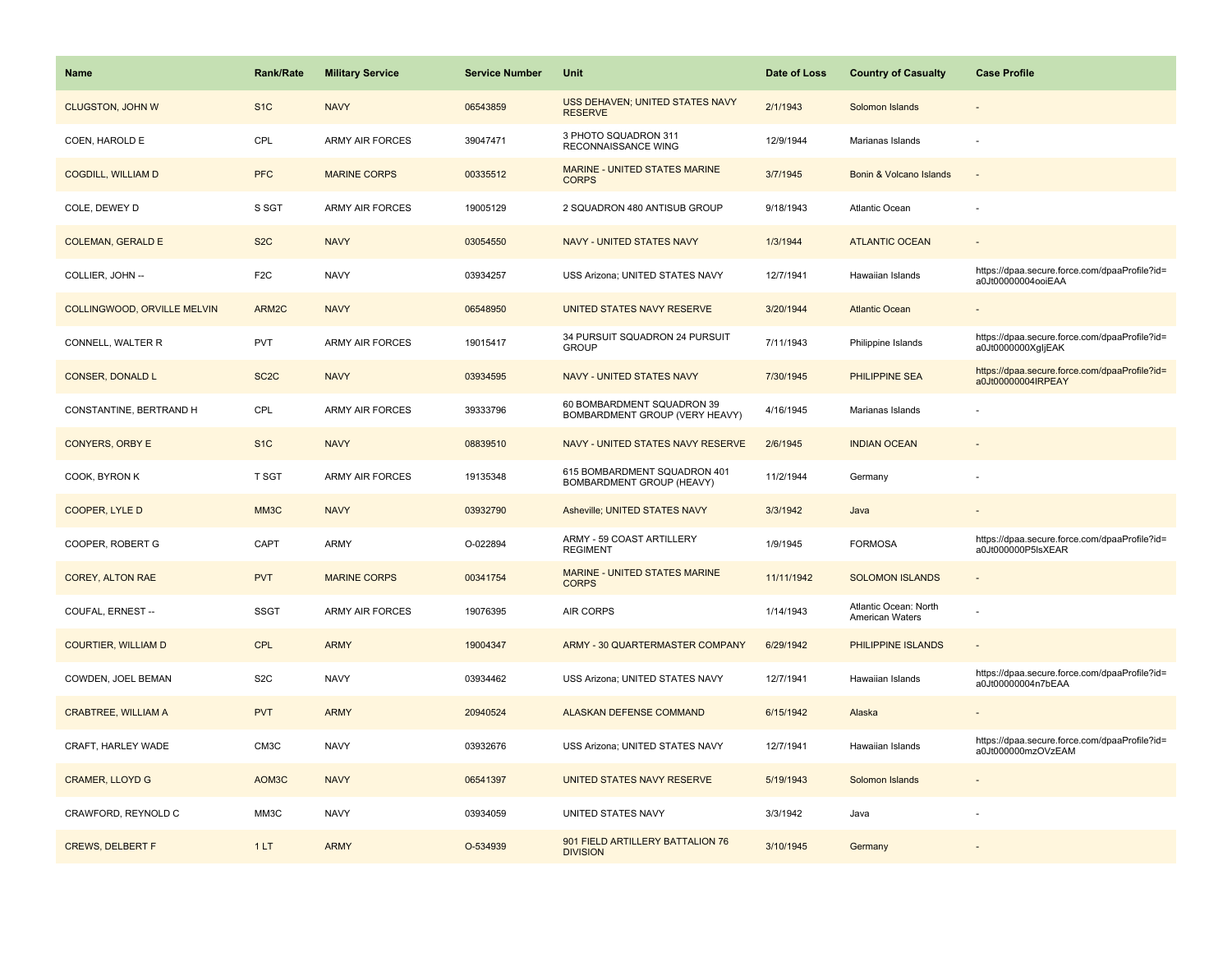| <b>Name</b>               | <b>Rank/Rate</b>  | <b>Military Service</b> | <b>Service Number</b> | Unit                                                             | Date of Loss | <b>Country of Casualty</b>     | <b>Case Profile</b>                                                 |
|---------------------------|-------------------|-------------------------|-----------------------|------------------------------------------------------------------|--------------|--------------------------------|---------------------------------------------------------------------|
| CRITESER, GORDON L        | S <sub>2</sub> C  | <b>NAVY</b>             | 03988153              | SPENCE; UNITED STATES NAVY                                       | 12/18/1944   | Philippine Islands             |                                                                     |
| <b>CRITZ, FIELDEN W</b>   | WT3C              | <b>NAVY</b>             | 06556790              | JOHNSTON; UNITED STATES NAVY<br><b>RESERVE</b>                   | 10/25/1944   | <b>Philippine Sea</b>          |                                                                     |
| CROCKER, LESLIE B         | S SGT             | <b>ARMY AIR FORCES</b>  | 39458398              | 868 BOMBARDMENT SQUADRON<br>(HEAVY)                              | 9/21/1944    | New Guinea                     |                                                                     |
| CRODDY, JOHN J            | FC <sub>3</sub> C | <b>NAVY</b>             | 03937419              | <b>NAVY - UNITED STATES NAVY</b>                                 | 10/25/1944   | <b>PHILIPPINE SEA</b>          |                                                                     |
| CROFT, HOWARD W           | S <sub>1</sub> C  | <b>NAVY</b>             | 06544000              | USS GWIN; UNITED STATES NAVY<br><b>RESERVE</b>                   | 7/13/1943    | Solomon Islands                |                                                                     |
| <b>CROFT, ROBERT I.</b>   | <b>PVT</b>        | <b>ARMY</b>             | 19201229              | 334 INFANTRY 84 DIVISION                                         | 11/22/1945   | Germany                        |                                                                     |
| CROTHERS, RICHARD R.      | 2LT               | ARMY AIR FORCES         | O-890275              | 28 MATERIALS SQUADRON 20 AIR BASE<br><b>GROUP</b>                | 4/7/1942     | Philippine Islands             |                                                                     |
| <b>CUDDEBACK, AARON E</b> | 1LT               | <b>ARMY AIR FORCES</b>  | O-442742              | 368 BOMBARDMENT SQUADRON 306<br><b>BOMBARDMENT GROUP (HEAVY)</b> | 3/4/1943     | North Sea or Tyrrhenian<br>Sea |                                                                     |
| CURRIE, IRA WATSON        | MM3C              | <b>NAVY</b>             | 06557553              | NAVY - UNITED STATES NAVY RESERVE                                | 3/19/1945    | PHILIPPINE SEA                 |                                                                     |
| <b>CURRIER, ROGER N</b>   | LT.               | <b>NAVY</b>             | O-079418              | <b>NAVY - UNITED STATES NAVY</b>                                 | 11/13/1942   | <b>SOLOMON ISLANDS</b>         |                                                                     |
| DAGMAN, KENNETH J         | PFC               | <b>ARMY</b>             | 39327565              | 28 MILITARY POLICE PLATOON 28<br><b>DIVISION</b>                 | 3/27/1945    | Germany                        |                                                                     |
| <b>DALTON, LOWELL S</b>   | <b>PFC</b>        | <b>ARMY</b>             | 39307567              | 12 CAVALRY REGIMENT 1 CAVALRY<br><b>DIVISION</b>                 | 12/1/1944    | Philippine Islands             |                                                                     |
| DAMM, RICHARD P           | <b>PVT</b>        | <b>ARMY</b>             | 39313469              | USAT DORCHESTER; MEDICAL<br><b>DEPARTMENT</b>                    | 2/3/1943     | Greenland                      |                                                                     |
| DANO, CHARLES P.          | Pvt               | <b>ARMY AIR FORCES</b>  | 6575218               | <b>HEADQUARTERS SQUADRON 24</b><br><b>PURSUIT GROUP</b>          | 4/12/1942    | Philippine Islands             | https://dpaa.secure.force.com/dpaaProfile?id=<br>a0Jt000001nl51gEAC |
| DAUGHERTY, ELDRED E       | S <sub>1</sub> C  | <b>NAVY</b>             | 08834955              | TICONDEROGA; UNITED STATES NAVY<br><b>RESERVE</b>                | 1/21/1945    | Philippine Sea                 |                                                                     |
| DAVENPORT, WILLIAM E      | 2LT               | <b>ARMY AIR FORCES</b>  | O-765938              | 71 BOMBARDMENT SQUADRON 38<br><b>BOMBARDMENT GROUP (MEDIUM)</b>  | 3/13/1945    | China Seas                     |                                                                     |
| DAVIDSON, LEONARD H       | AMM1C             | <b>NAVY</b>             | 03933716              | UNITED STATES NAVY                                               | 12/17/1942   | Pacific Ocean                  |                                                                     |
| DAVIDSON, VERNON W        | F <sub>1</sub> C  | <b>NAVY</b>             | 03933402              | Langley; UNITED STATES NAVY                                      | 3/1/1942     | Indian Ocean                   |                                                                     |
| DAVIES, GEORGE E.         | S SGT             | ARMY AIR FORCES         | 39313315              | 345 BOMBARDMENT SQUADRON 98<br>BOMBARDMENT GROUP (HEAVY)         | 8/1/1943     | Rumania                        | https://dpaa.secure.force.com/dpaaProfile?id=<br>a0Jt00000004pKaEAI |
| DAVIS, HERBY --           | S <sub>1C</sub>   | <b>NAVY</b>             | 08834868              | Morrison; UNITED STATES NAVY<br><b>RESERVE</b>                   | 5/4/1945     | Ryukyus Islands                |                                                                     |
| DAVIS, ROY W              | 2LT               | <b>ARMY AIR FORCES</b>  | O-681347              | 448 BOMBARDMENT GROUP (HEAVY),<br>715 BOMBARDMENT SQUADRON       | 4/19/1944    | North Sea or Tyrrhenian<br>Sea |                                                                     |
| DAWSON, HAROLD RALPH      | S <sub>2</sub> C  | <b>NAVY</b>             | 03936491              | USS LITTLE; UNITED STATES NAVY                                   | 9/5/1942     | Solomon Islands                |                                                                     |
| DAY, JAMES WRIGHT         | PFC               | MARINE CORPS            | 447197                | MARINE - UNITED STATES MARINE<br><b>CORPS</b>                    | 7/22/1944    | Marianas Islands               |                                                                     |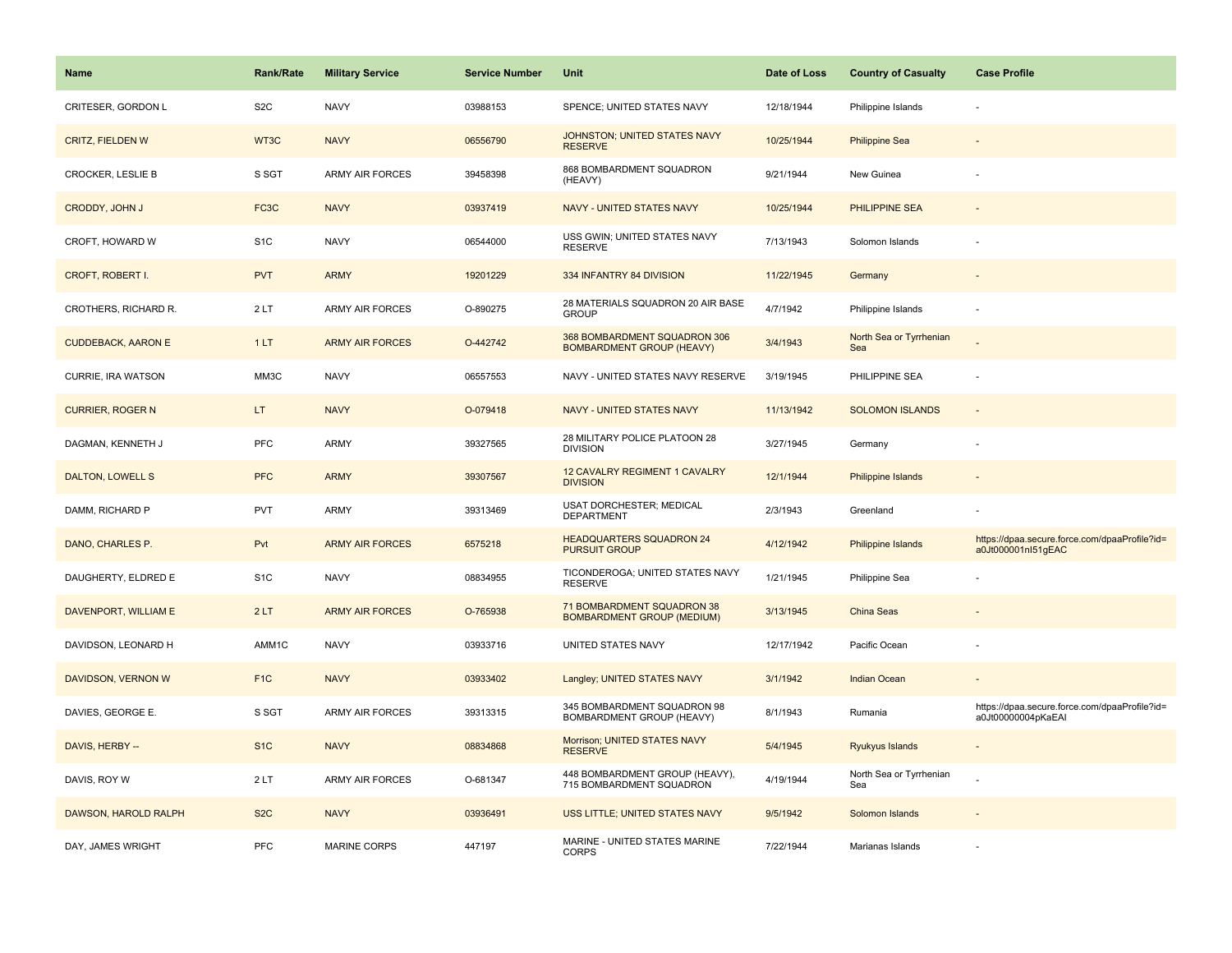| Name                      | <b>Rank/Rate</b>   | <b>Military Service</b> | <b>Service Number</b> | Unit                                                             | Date of Loss | <b>Country of Casualty</b>              | <b>Case Profile</b> |
|---------------------------|--------------------|-------------------------|-----------------------|------------------------------------------------------------------|--------------|-----------------------------------------|---------------------|
| <b>DEATON, JOHN F</b>     | <b>PFC</b>         | <b>ARMY AIR FORCES</b>  | 19169818              | 70 BOMBARDMENT SQUADRON 42<br><b>BOMBARDMENT GROUP (MEDIUM)</b>  | 5/11/1944    | Solomon Islands                         |                     |
| DEBOER, REUBEN F          | S <sub>1</sub> C   | <b>NAVY</b>             | 06544692              | USS MEREDITH; UNITED STATES NAVY<br><b>RESERVE</b>               | 10/15/1942   | Solomon Islands                         |                     |
| DECAMP, LACO E            | S <sub>1</sub> C   | <b>NAVY</b>             | 03934569              | Langley; UNITED STATES NAVY                                      | 3/1/1942     | <b>Indian Ocean</b>                     |                     |
| DEFFENBAUGH, JOSEPH E     | <b>PVT</b>         | ARMY                    | 17023813              | ARISAN MARU; 60 COAST ARTILLERY<br><b>REGIMENT</b>               | 10/24/1944   | China Seas                              |                     |
| DEFREITAS, EDWARD T       | 1st Lt             | <b>ARMY AIR FORCES</b>  | O-725589              | 319 BOMBARDMENT SQUADRON 90<br><b>BOMBARDMENT GROUP (HEAVY)</b>  | 12/19/1943   | New Guinea                              |                     |
| DEGNER, VIRGIL W          | BKR <sub>2</sub> C | <b>NAVY</b>             | 06553360              | LUCE; UNITED STATES NAVY RESERVE                                 | 5/4/1945     | Central/South Pacific<br>Theater        |                     |
| DELANEY, MADISON J        | F <sub>1</sub> C   | <b>NAVY</b>             | 08840608              | Longshaw; UNITED STATES NAVY<br><b>RESERVE</b>                   | 5/18/1945    | Japan                                   |                     |
| DELAPP, LOUIS A           | Capt               | <b>ARMY AIR FORCES</b>  | O-397492              | 490 BOMBARDMENT SQUADRON 341<br>BOMBARDMENT GROUP (MEDIUM)       | 5/13/1943    | Burma                                   |                     |
| <b>DELSMAN, RICHARD J</b> | 2LT                | <b>ARMY AIR FORCES</b>  | O-735284              | 416 BOMBARDMENT SQUADRON 99<br><b>BOMBARDMENT GROUP (HEAVY)</b>  | 11/24/1943   | Mediterranean Sea                       |                     |
| DEMASTERS, CHARLES E      | S <sub>2</sub> C   | <b>NAVY</b>             | 06557475              | USS LISCOME BAY; UNITED STATES<br>NAVY RESERVE                   | 11/24/1943   | Gilbert Islands                         |                     |
| <b>DEMOUTH, LESTER J</b>  | <b>PFC</b>         | <b>MARINE CORPS</b>     | 00250799              | MARINE - UNITED STATES MARINE<br><b>CORPS</b>                    | 10/24/1944   | Pacific Ocean                           |                     |
| DEWITT, CHARLES F         | GM3C               | <b>NAVY</b>             | 03933700              | Atik; UNITED STATES NAVY                                         | 3/27/1942    | Bermuda                                 |                     |
| <b>DEXTER, ROBERT L</b>   | MM3C               | <b>NAVY</b>             | 03935947              | <b>GRAMPUS; UNITED STATES NAVY</b>                               | 3/22/1943    | <b>New Britain Island</b>               |                     |
| DICKEY, DUANE F           | ARM2C              | <b>NAVY</b>             | 08828886              | OMMANEY BAY; UNITED STATES NAVY<br><b>RESERVE</b>                | 1/4/1945     | Philippine Islands                      |                     |
| <b>DIGMAN, HAROLD H</b>   | S SGT              | <b>ARMY AIR FORCES</b>  | 19021280              | 862 BOMBARDMENT SQUADRON 493<br><b>BOMBARDMENT GROUP (HEAVY)</b> | 7/5/1945     | Portugal                                |                     |
| DOBELL, ROY H             | <b>PVT</b>         | <b>ARMY</b>             | 39302790              | SHINYO MARU; 440 ORDNANCE<br>COMPANY (AVIATION)                  | 9/7/1944     | Philippine Islands                      |                     |
| DOBRA, JOHN GABOR         | S <sub>2</sub> C   | <b>NAVY</b>             | 06542843              | USS HORNET; UNITED STATES NAVY<br><b>RESERVE</b>                 | 10/26/1942   | <b>Coral Sea</b>                        |                     |
| DOERING, DEAN W           | AOM3C              | <b>NAVY</b>             | 06557900              | UNITED STATES NAVY RESERVE                                       | 10/19/1944   | Philippine Islands                      |                     |
| DOIG, WILLIAM M           | S <sub>1C</sub>    | <b>NAVY</b>             | 03932905              | Asheville; UNITED STATES NAVY                                    | 3/3/1942     | Java                                    |                     |
| DORMAN, THEODORE M.       | CAPT               | ARMY AIR FORCES         | O-431950              | 444 BOMBARDMENT SQUADRON 320<br>BOMBARDMENT GROUP (MEDIUM)       | 8/4/1943     | Tunisia                                 |                     |
| DOTSON, JOSEPH C          | RDM3C              | <b>NAVY</b>             | 08829938              | JOHNSTON; UNITED STATES NAVY<br><b>RESERVE</b>                   | 10/25/1944   | <b>Philippine Sea</b>                   |                     |
| DRAPER, JACK D            | S <sub>1</sub> C   | <b>NAVY</b>             | 04143363              | UNITED STATES NAVY                                               | 3/1/1942     | Indian Ocean                            |                     |
| DRATH, JACK J             | LT /JG/            | <b>NAVY</b>             | O-187677              | UNITED STATES NAVY RESERVE                                       | 5/18/1945    | <b>Central/South Pacific</b><br>Theater |                     |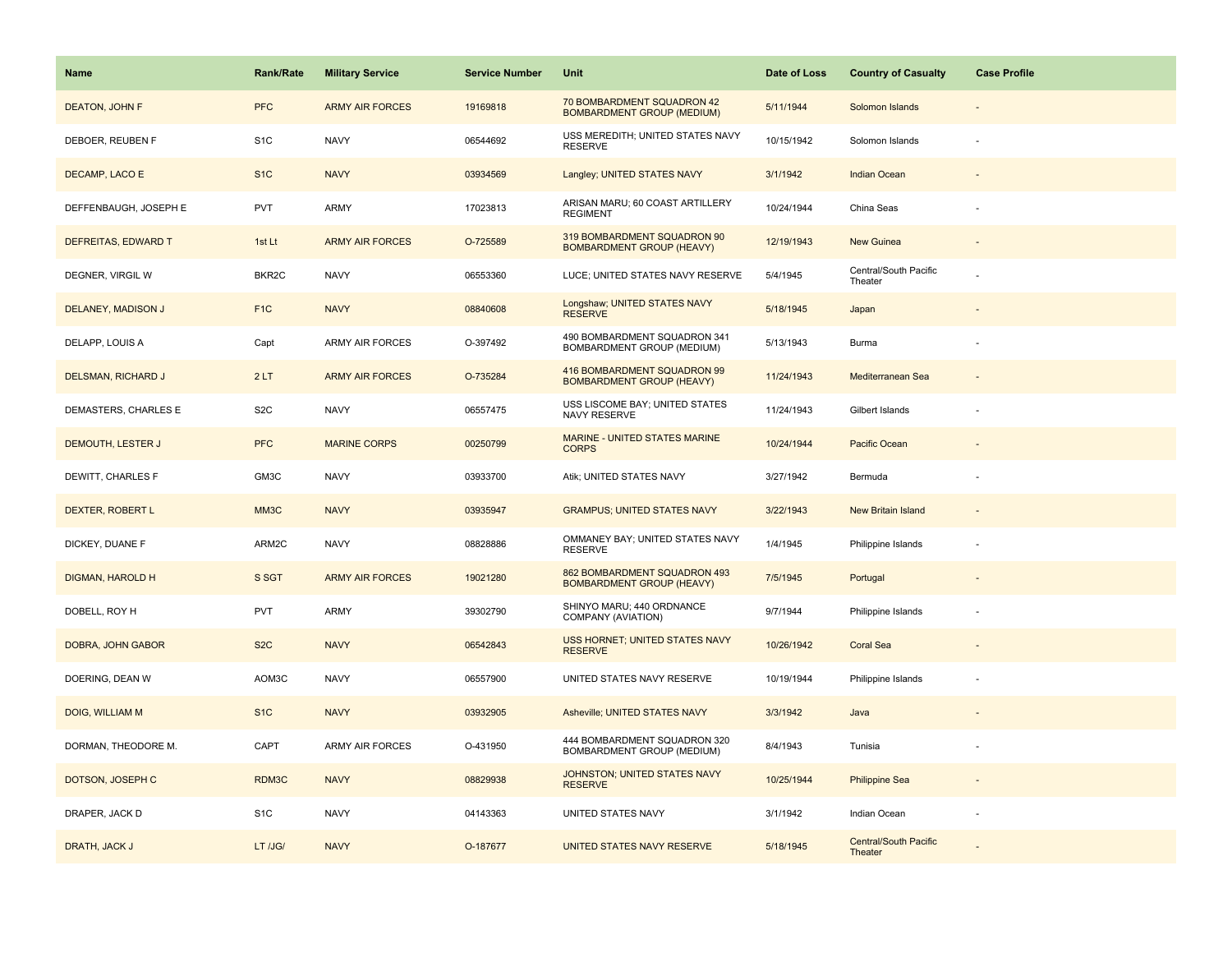| <b>Name</b>               | <b>Rank/Rate</b>  | <b>Military Service</b> | <b>Service Number</b> | Unit                                                                  | Date of Loss | <b>Country of Casualty</b>                      | <b>Case Profile</b>                                                 |
|---------------------------|-------------------|-------------------------|-----------------------|-----------------------------------------------------------------------|--------------|-------------------------------------------------|---------------------------------------------------------------------|
| DRURY, CLAUDE KENNETH     | S <sub>2</sub> C  | <b>NAVY</b>             | 06543426              | USS MONSSEN; UNITED STATES NAVY<br><b>RESERVE</b>                     | 11/13/1942   | Solomon Islands                                 |                                                                     |
| <b>DUNBAR, KENNETH C</b>  | <b>T SGT</b>      | <b>ARMY AIR FORCES</b>  | 38137857              | 322 BOMBARDMENT SQUADRON 91<br><b>BOMBARDMENT GROUP (HEAVY)</b>       | 6/30/1943    | France                                          |                                                                     |
| DUNN. LELAND L            | LT /JG/           | <b>NAVY</b>             | O-104251              | UNITED STATES NAVY RESERVE                                            | 9/9/1943     | Pacific Ocean: North<br>American Area           |                                                                     |
| DYKEMAN, HAROLD E         | F <sub>1</sub> C  | <b>NAVY</b>             | 03164395              | Atik; UNITED STATES NAVY                                              | 3/27/1942    | Bermuda                                         |                                                                     |
| EAGY, ROSS MARVIN         | S <sub>1</sub> C  | <b>NAVY</b>             | 06544051              | USS MONSSEN; UNITED STATES NAVY<br><b>RESERVE</b>                     | 11/13/1942   | Solomon Islands                                 |                                                                     |
| EATON, JOHN P             | <b>PVT</b>        | <b>ARMY</b>             | 39093986              | 607 TANK DESTROYER BATTALION 90<br><b>DIVISION</b>                    | 7/3/1944     | France                                          |                                                                     |
| EATON, LEONARD W          | 2LT               | <b>ARMY AIR FORCES</b>  | O-744304              | 412 BOMBARDMENT SQUADRON 95<br>BOMBARDMENT GROUP (HEAVY)              | 12/11/1943   | North Sea or Tyrrhenian<br>Sea                  |                                                                     |
| EBY, MERLYNK.             | <b>PVT</b>        | <b>ARMY AIR FORCES</b>  | 19021227              | 409 SIGNAL COMPANY (AVIATION)                                         | 7/11/1942    | <b>Philippine Islands</b>                       | https://dpaa.secure.force.com/dpaaProfile?id=<br>a0Jt000001GAxImEAL |
| EBY, WILLIAM E            | TEC <sub>5</sub>  | <b>ARMY</b>             | 19021222              | ARMY - 409 SIGNAL COMPANY<br>(AVIATION)                               | 6/28/1942    | PHILIPPINE ISLANDS                              | https://dpaa.secure.force.com/dpaaProfile?id=<br>a0Jt0000000XhEiEAK |
| <b>EDWARDS, GLEN A</b>    | <b>SSGT</b>       | <b>ARMY AIR FORCES</b>  | 39327262              | <b>HEADQUARTERS SQUADRON 309</b><br><b>BOMBARDMENT GROUP (MEDIUM)</b> | 4/17/1944    | Atlantic Ocean: North<br><b>American Waters</b> |                                                                     |
| EGGEN, WENDELL J          | S <sub>2</sub> C  | <b>NAVY</b>             | 08838300              | MONAGHAN; UNITED STATES NAVY<br><b>RESERVE</b>                        | 12/18/1944   | China Seas                                      | https://dpaa.secure.force.com/dpaaProfile?id=<br>a0Jt0000000XeY7EAK |
| ELLIOT, HAROLD W          | <b>SGT</b>        | <b>ARMY</b>             | 39300568              | ARMY - 186 INFANTRY 41 DIVISION                                       | 7/30/1943    | <b>NEW GUINEA</b>                               |                                                                     |
| ELSTEAD, LAWRENCE M       | CAPT              | <b>ARMY AIR FORCES</b>  | O-413536              | 526 BOMBARDMENT SQUADRON 379<br>BOMBARDMENT GROUP (HEAVY)             | 4/24/1943    | Atlantic Ocean                                  |                                                                     |
| <b>ENGEBRETSEN, W F</b>   | CM <sub>1</sub> C | <b>NAVY</b>             | 03931621              | ARISAN MARU; UNITED STATES NAVY                                       | 10/24/1944   | <b>Central/South Pacific</b><br>Theater         |                                                                     |
| ENOUF, RAYMOND L          | <b>PFC</b>        | <b>MARINE CORPS</b>     | 00483772              | MARINE - UNITED STATES MARINE<br><b>CORPS RESERVE</b>                 | 3/17/1945    | Bonin & Volcano Islands                         | ÷.                                                                  |
| <b>ENTWISLE, ENNIS M</b>  | <b>PFC</b>        | <b>MARINE CORPS</b>     | 00420494              | MARINE - UNITED STATES MARINE<br><b>CORPS</b>                         | 11/20/1943   | <b>GILBERT ISLANDS</b>                          | https://dpaa.secure.force.com/dpaaProfile?id=<br>a0Jt0000000XhoCEAS |
| ERHART, WILLIAM E         | S <sub>1</sub> C  | <b>NAVY</b>             | 06553476              | S-44; 328 BOMBARDMENT SQUADRON<br>93 BOMBARDMENT GROUP (HEAVY)        | 10/7/1943    | Kurile Islands                                  |                                                                     |
| <b>ERICKSON, JAKE M</b>   | S <sub>2</sub> C  | <b>NAVY</b>             | 06552759              | <b>Warrington; UNITED STATES NAVY</b><br><b>RESERVE</b>               | 9/13/1944    | <b>Atlantic Ocean</b>                           |                                                                     |
| ERICKSON, JOHN E          | <b>T SGT</b>      | ARMY AIR FORCES         | 39304335              | 863 BOMBARDMENT SQUADRON 493<br>BOMBARDMENT GROUP (HEAVY)             | 6/6/1944     | English Channel                                 |                                                                     |
| <b>ERSKINE, WALTER R.</b> | <b>PFC</b>        | <b>ARMY AIR FORCES</b>  | 39169737              | 321 BOMBARDMENT SQUADRON 90<br><b>BOMBARDMENT GROUP (HEAVY)</b>       | 1/20/1943    | $\sim$                                          |                                                                     |
| ERWIN, RALPH --           | <b>SGT</b>        | <b>ARMY AIR FORCES</b>  | 39309807              | 366 BOMBARDMENT SQUADRON 305<br>BOMBARDMENT GROUP (HEAVY)             | 5/29/1943    | English Channel                                 |                                                                     |
| <b>ESHELMAN, JOHN W</b>   | MM <sub>1</sub> C | <b>NAVY</b>             | 03812213              | USS MONSSEN; UNITED STATES NAVY                                       | 11/13/1942   | Solomon Islands                                 |                                                                     |
| ESKOLA, ARVID --          | S <sub>1</sub> C  | <b>NAVY</b>             | 06556660              | BUSH; UNITED STATES NAVY RESERVE                                      | 4/6/1945     | China Seas                                      |                                                                     |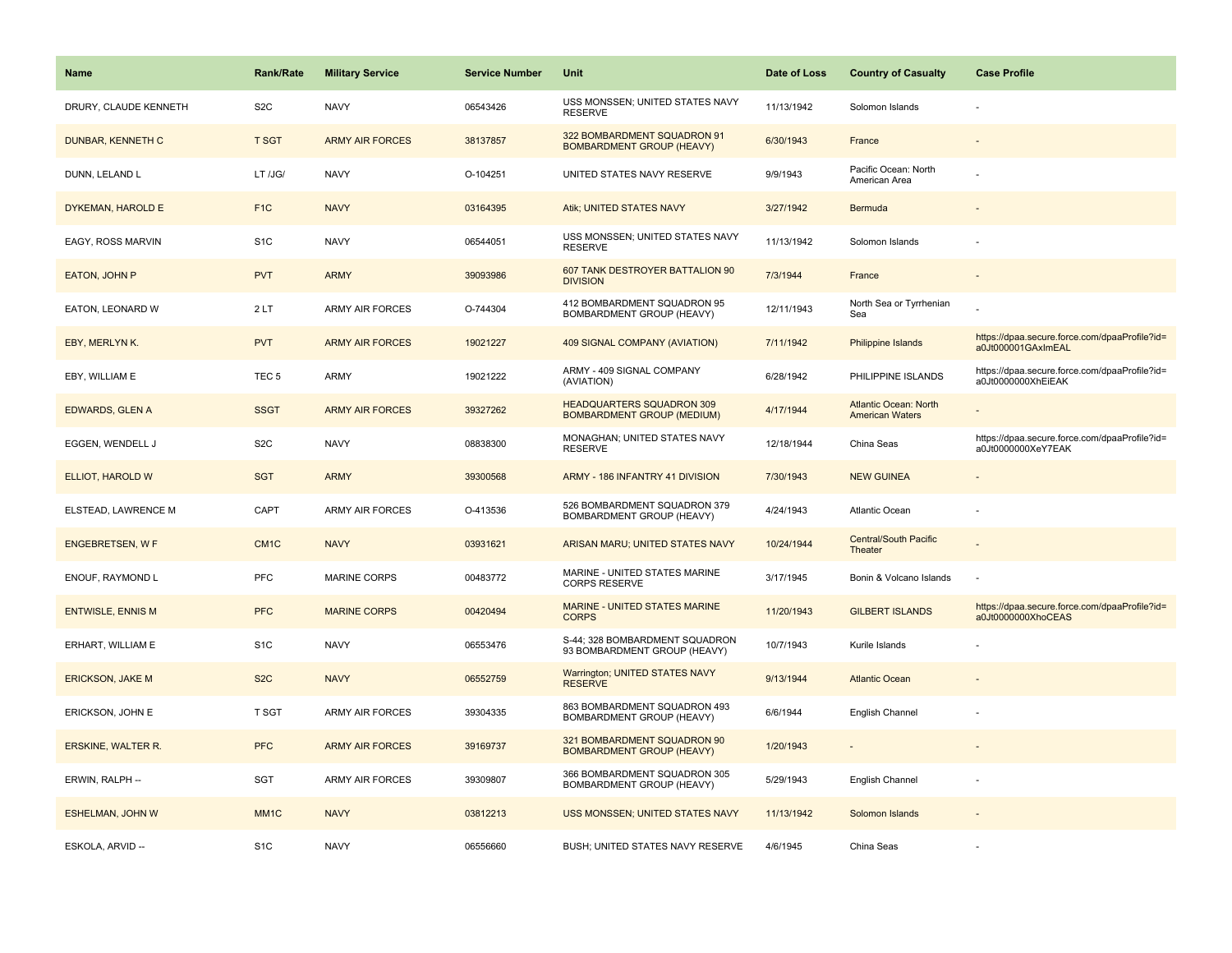| <b>Name</b>                 | <b>Rank/Rate</b>  | <b>Military Service</b> | <b>Service Number</b> | Unit                                                    | Date of Loss | <b>Country of Casualty</b> | <b>Case Profile</b>                                                 |
|-----------------------------|-------------------|-------------------------|-----------------------|---------------------------------------------------------|--------------|----------------------------|---------------------------------------------------------------------|
| <b>EVANS, BENJAMIN R</b>    | <b>PFC</b>        | <b>MARINE CORPS</b>     | 00833329              | MARINE - UNITED STATES MARINE<br><b>CORPS</b>           | 7/21/1944    | Marianas Islands           |                                                                     |
| <b>EVANS, HERBERT S</b>     | 1 LT              | <b>ARMY AIR FORCES</b>  | O-727706              | 98 BOMBARDMENT SQUADRON 11<br>BOMBARDMENT GROUP (HEAVY) | 1/3/1944     | Marshall Islands           |                                                                     |
| <b>FARLIEN, DANIEL R</b>    | <b>PFC</b>        | <b>ARMY</b>             | 39346672              | ARMY - 383 INFANTRY 96 DIVISION                         | 5/19/1945    | <b>JAPAN/OKINAWA</b>       |                                                                     |
| FAWCETT, ALBERT W           | PFC               | <b>MARINE CORPS</b>     | 00294271              | MARINE - UNITED STATES MARINE<br><b>CORPS</b>           | 10/24/1944   | Pacific Ocean              |                                                                     |
| <b>FEATHER, BILLIE D</b>    | S SGT             | <b>ARMY AIR FORCES</b>  | 19102970              | 5TH AIR FORCE                                           | 8/15/1943    | Solomon Islands            | https://dpaa.secure.force.com/dpaaProfile?id=<br>a0Jt000001nzZE7EAM |
| FEENAUGHTY, DONALD W        | <b>PVT</b>        | ARMY                    | 39337213              | 70 TANK BATTALION                                       | 7/8/1944     | France                     |                                                                     |
| FELDNER, VICTOR H           | <b>PFC</b>        | <b>MARINE CORPS</b>     | 00313079              | <b>MARINE - UNITED STATES MARINE</b><br><b>CORPS</b>    | 11/21/1943   | <b>GILBERT ISLANDS</b>     | https://dpaa.secure.force.com/dpaaProfile?id=<br>a0Jt0000000XdkVEAS |
| FENDALL, ELBRIDGE R         | MAJ               | ARMY                    | O-022187              | ARMY - 57 INFANTRY REGIMENT (PS)                        | 12/15/1944   | PHILIPPINE ISLANDS         |                                                                     |
| <b>FERGUSON, LAWRENCE H</b> | RM3C              | <b>NAVY</b>             | 08901253              | <b>SHARK 2; UNITED STATES NAVY</b><br><b>RESERVE</b>    | 10/24/1944   | <b>China Seas</b>          |                                                                     |
| FERGUSON, ROBERT EARL       | GM2C              | <b>NAVY</b>             | 03933257              | USS LAFFEY; UNITED STATES NAVY                          | 11/13/1942   | Solomon Islands            |                                                                     |
| FERGUSSON, SAMUEL --        | S <sub>2</sub> C  | <b>NAVY</b>             | 03936075              | USS JARVIS; UNITED STATES NAVY                          | 8/9/1942     | Solomon Islands            |                                                                     |
| FERRERO, ROBERT E           | MM <sub>2</sub> C | <b>NAVY</b>             | 06551571              | MONAGHAN; UNITED STATES NAVY<br><b>RESERVE</b>          | 12/18/1944   | Philippine Islands         |                                                                     |
| <b>FESSLER, CLAY G</b>      | <b>PFC</b>        | <b>ARMY</b>             | 06579726              | ARISAN MARU; 60 COAST ARTILLERY<br><b>REGIMENT</b>      | 10/24/1944   | <b>China Seas</b>          |                                                                     |
| FIELD, DONALD E             | 2LT               | ARMY AIR FORCES         | O-728985              | 27 FIGHTER SQUADRON 1 FIGHTER<br><b>GROUP</b>           | 4/5/1943     | Tunisia                    |                                                                     |
| FIELDER, JOHN R             | COX               | <b>NAVY</b>             | 03933661              | <b>UNITED STATES NAVY</b>                               | 2/14/1944    | <b>Gilbert Islands</b>     |                                                                     |
| FINCH, EUGENE E             | S <sub>2</sub> C  | <b>NAVY</b>             | 06553610              | USS Abner Read; UNITED STATES NAVY<br><b>RESERVE</b>    | 8/18/1943    | Aleutian Islands           |                                                                     |
| FINCH, LESTER J             | MM <sub>1</sub> C | <b>NAVY</b>             | 06547322              | MONAGHAN; UNITED STATES NAVY<br><b>RESERVE</b>          | 12/18/1944   | <b>Philippine Sea</b>      |                                                                     |
| FINCHER, DEXTER WILSON      | SGT               | MARINE CORPS            | 00273115              | MARINE - UNITED STATES MARINE<br><b>CORPS</b>           | 12/7/1941    | Hawaiian Islands           | https://dpaa.secure.force.com/dpaaProfile?id=<br>a0Jt00000004sbrEAA |
| FINCK, THEODORE --          | S <sub>2</sub> C  | <b>NAVY</b>             | 03936504              | USS LITTLE; UNITED STATES NAVY                          | 9/5/1942     | Solomon Islands            |                                                                     |
| FINDHOLT, CHARLES O         | S <sub>2</sub> C  | <b>NAVY</b>             | 03936085              | USS JARVIS; UNITED STATES NAVY                          | 8/9/1942     | Solomon Islands            |                                                                     |
| FINE, LEWIS M               | <b>SGT</b>        | <b>ARMY</b>             | 39460359              | HMT Rohna; 853 ENGINEERS BATTALION<br>(AVIATION)        | 11/27/1943   | Mediterranean Sea          |                                                                     |
| FISCH, TED B                | CAPT              | <b>ARMY AIR FORCES</b>  | O-022827              | 28 BOMBARDMENT SQUADRON 19<br>BOMBARDMENT GROUP (HEAVY) | 12/12/1941   | Philippine Islands         |                                                                     |
| FISCUS, HOBART MCKINLEY     | Pvt               | <b>MARINE CORPS</b>     | 302431                | MARINE - UNITED STATES MARINE<br><b>CORPS</b>           | 1/13/1943    | Solomon Islands            |                                                                     |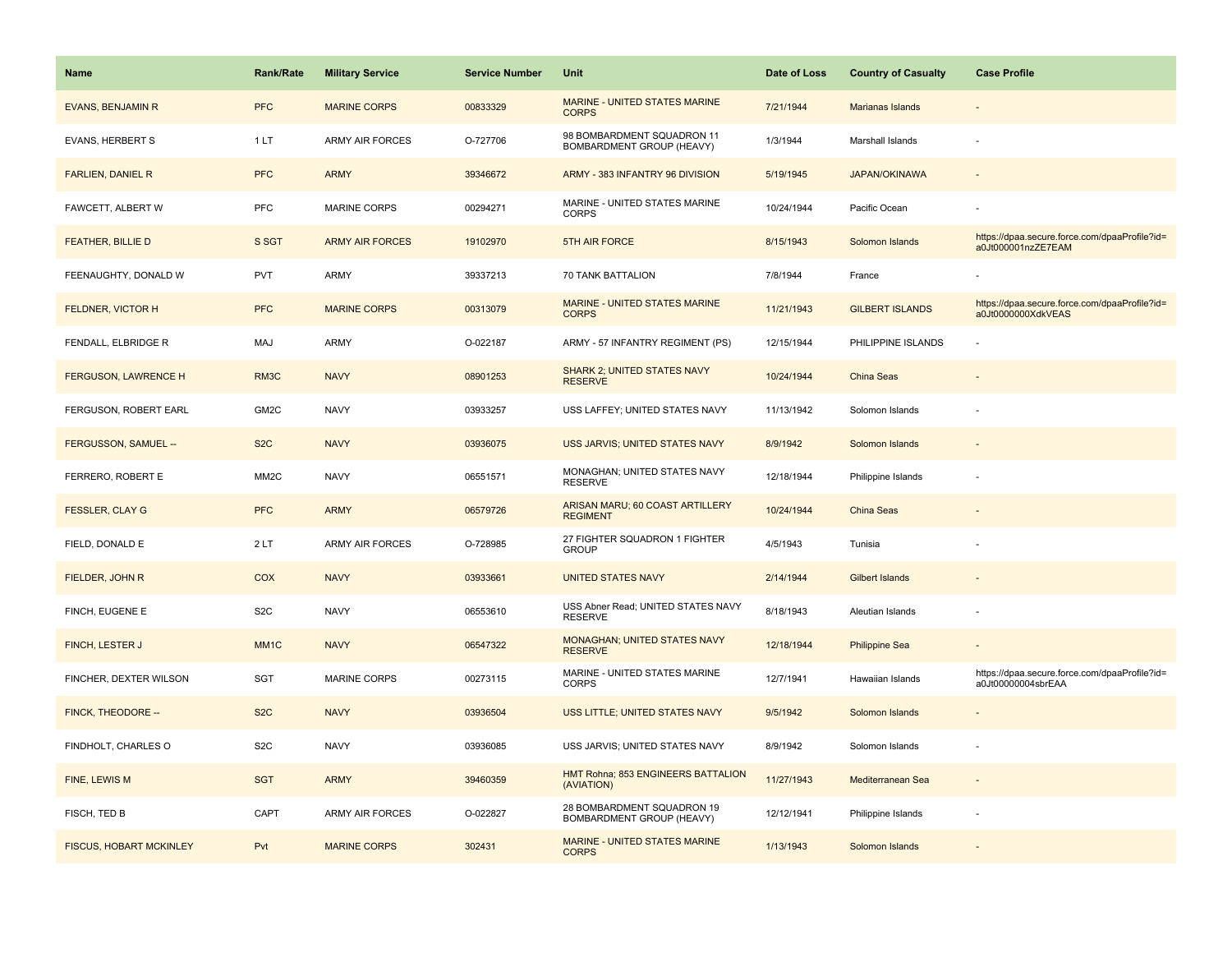| <b>Name</b>                  | <b>Rank/Rate</b>  | <b>Military Service</b> | <b>Service Number</b> | Unit                                                             | Date of Loss | <b>Country of Casualty</b>            | <b>Case Profile</b>                                                 |
|------------------------------|-------------------|-------------------------|-----------------------|------------------------------------------------------------------|--------------|---------------------------------------|---------------------------------------------------------------------|
| FISHER, CHARLES R            | 1LT               | <b>ARMY AIR FORCES</b>  | O-392816              | 58 BOMBARDMENT SQUADRON 5<br>BOMBARDMENT GROUP (HEAVY)           | 4/23/1942    | Hawaiian Islands                      |                                                                     |
| <b>FLEMING, ROBERT H</b>     | S <sub>1</sub> C  | <b>NAVY</b>             | 03934073              | <b>USS BOISE; UNITED STATES NAVY</b>                             | 10/12/1942   | Solomon Islands                       |                                                                     |
| FOLLETT, BOBBIE W            | FLT O             | <b>ARMY AIR FORCES</b>  | T-000172              | 301 BOMBARDMENT GROUP (HEAVY),<br>419 BOMBARDMENT SQUADRON       | 8/11/1943    | North Sea or Tyrrhenian<br>Sea        |                                                                     |
| FOOTE, KENNETH M             | S <sub>1</sub> C  | <b>NAVY</b>             | 06556142              | USS LISCOME BAY; UNITED STATES<br><b>NAVY RESERVE</b>            | 11/24/1943   | <b>Gilbert Islands</b>                |                                                                     |
| FORELL, CYRUS M              | LT.               | <b>NAVY</b>             | O-098053              | NAVY - UNITED STATES NAVY RESERVE                                | 10/29/1944   | PHILIPPINE SEA                        |                                                                     |
| <b>FORSYTH, WILLIAM R</b>    | AMM3C             | <b>NAVY</b>             | 06543264              | UNITED STATES NAVY RESERVE                                       | 6/10/1943    | <b>Atlantic Ocean</b>                 |                                                                     |
| FRANCIS, CLIFFORD T          | MOMM3C            | <b>NAVY</b>             | 08838730              | LCT(5)-1050; UNITED STATES NAVY<br><b>RESERVE</b>                | 7/27/1945    | Ryukyus Islands                       |                                                                     |
| <b>FRAZIER, JACK ROLLINS</b> | F <sub>2C</sub>   | <b>NAVY</b>             | 06541231              | USS VIREO; UNITED STATES NAVY<br><b>RESERVE</b>                  | 10/15/1942   | Pacific Ocean: North<br>American Area |                                                                     |
| FREDRICKSON, ROBERT L        | SK3C              | <b>NAVY</b>             | 03935307              | Neosho; UNITED STATES NAVY                                       | 5/7/1942     | Coral Sea                             |                                                                     |
| FREEL, RAYMOND A             | 2LT               | <b>ARMY</b>             | O-890394              | <b>ARMY - 31 INFANTRY REGIMENT</b>                               | 1/9/1945     | <b>FORMOSA</b>                        | https://dpaa.secure.force.com/dpaaProfile?id=<br>a0Jt0000000cdPwEAI |
| FREEMAN, ROBERT J.           | <b>PVT</b>        | <b>ARMY AIR FORCES</b>  | 19014689              | HEADQUARTERS SQUADRON 24<br><b>PURSUIT GROUP</b>                 | 6/1/1942     | Philippine Islands                    | https://dpaa.secure.force.com/dpaaProfile?id=<br>a0Jt000001nl4y3EAC |
| FRENTZ, ROBERT F             | <b>ACMM</b>       | <b>NAVY</b>             | 03932290              | OMMANEY BAY; UNITED STATES NAVY                                  | 1/4/1945     | Philippine Islands                    |                                                                     |
| FREW, DONALD E               | S <sub>1</sub> C  | <b>NAVY</b>             | 03933813              | USS JARVIS; UNITED STATES NAVY                                   | 8/9/1942     | Solomon Islands                       |                                                                     |
| FRICK, JOHN H                | 1LT               | <b>ARMY AIR FORCES</b>  | O-434628              | 2 SQUADRON 480 ANTISUB GROUP                                     | 9/18/1943    | <b>Atlantic Ocean</b>                 |                                                                     |
| FRIESEN, BERNHARDT --        | S <sub>2</sub> C  | <b>NAVY</b>             | 06543152              | LST-342; UNITED STATES NAVY<br><b>RESERVE</b>                    | 7/18/1943    | Solomon Islands                       |                                                                     |
| FRISBIE, VICTOR --           | S SGT             | <b>ARMY AIR FORCES</b>  | 39324590              | 600 BOMBARDMENT SQUADRON 398<br><b>BOMBARDMENT GROUP (HEAVY)</b> | 5/30/1944    | Germany                               |                                                                     |
| FROMONG, ALBERT D            | S <sub>1</sub> C  | <b>NAVY</b>             | 03934541              | USS BARTON; UNITED STATES NAVY                                   | 11/13/1942   | Solomon Islands                       |                                                                     |
| FRYAR, ELMER E               | <b>PVT</b>        | <b>ARMY</b>             | 39325592              | 511 PARACHUTE INFANTRY 11<br><b>AIRBORNE DIVISION</b>            | 12/8/1944    | <b>Philippine Islands</b>             |                                                                     |
| FRYE, RE                     | S SGT             | ARMY AIR FORCES         | 39092033              | 67 BOMBARDMENT SQUADRON 44<br>BOMBARDMENT GROUP (HEAVY)          | 2/15/1943    | English Channel                       |                                                                     |
| <b>FUESTON, VERNON F</b>     | <b>PFC</b>        | <b>ARMY AIR FORCES</b>  | 39305218              | 32 PHOTO SQUADRON 5<br>RECONNAISSANCE GROUP                      | 4/20/1944    | Mediterranean Sea                     |                                                                     |
| FULLER, FLOYD F              | 2LT               | <b>ARMY AIR FORCES</b>  | O-752055              | 708 BOMBARDMENT SQUADRON 447<br>BOMBARDMENT GROUP (HEAVY)        | 11/27/1943   | Newfoundland                          |                                                                     |
| <b>FULTON, DELBERT A</b>     | MOMM1C            | <b>NAVY</b>             | 03935118              | <b>ESCOLAR; UNITED STATES NAVY</b>                               | 11/13/1944   | China Seas                            |                                                                     |
| <b>GAMBLE, ROBERT F</b>      | MM <sub>2</sub> C | <b>NAVY</b>             | 03931748              | S-26; UNITED STATES NAVY                                         | 1/24/1942    | Panama                                |                                                                     |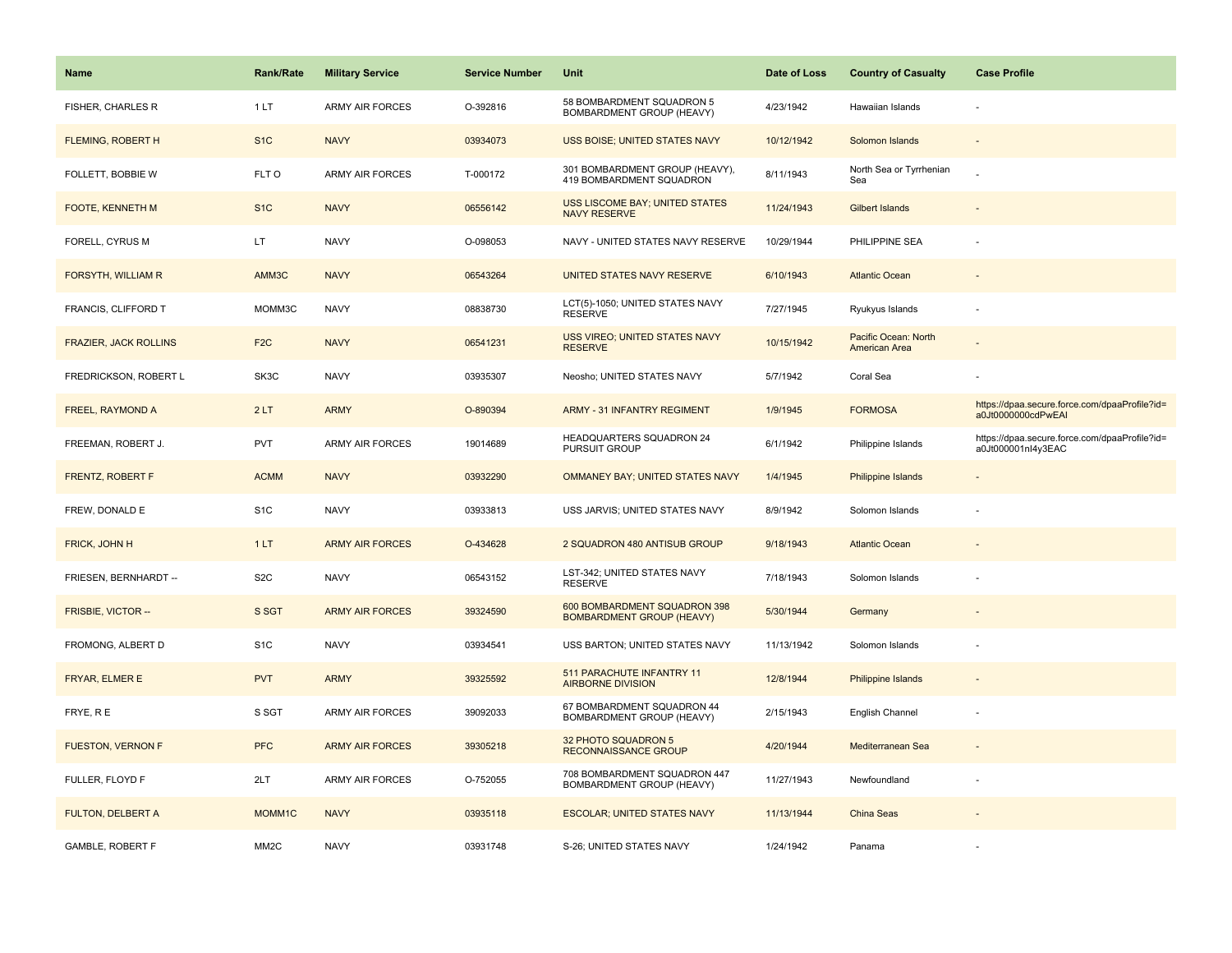| <b>Name</b>                | <b>Rank/Rate</b>  | <b>Military Service</b> | <b>Service Number</b> | Unit                                                                         | Date of Loss | <b>Country of Casualty</b>            | <b>Case Profile</b>                                                 |
|----------------------------|-------------------|-------------------------|-----------------------|------------------------------------------------------------------------------|--------------|---------------------------------------|---------------------------------------------------------------------|
| <b>GARRETSON, ALFRED F</b> | <b>SGT</b>        | <b>ARMY AIR FORCES</b>  | 19047775              | 526 BOMBARDMENT SQUADRON 379<br><b>BOMBARDMENT GROUP (HEAVY)</b>             | 4/24/1943    | <b>Atlantic Ocean</b>                 |                                                                     |
| GEER, JAMES E              | TM <sub>1</sub> C | <b>NAVY</b>             | 03932464              | USS LAFFEY; UNITED STATES NAVY                                               | 11/13/1942   | Solomon Islands                       |                                                                     |
| <b>GEORGE, HOWARD R</b>    | FLT O             | <b>ARMY AIR FORCES</b>  | T-136546              | 677 BOMBARDMENT SQUADRON 444<br>BOMBARDMENT GROUP (VERY HEAVY)               | 5/25/1945    | <b>Marianas Islands</b>               |                                                                     |
| <b>GERMANN, LEROY L</b>    | MOMM3C            | <b>NAVY</b>             | 03936285              | GOLET; UNITED STATES NAVY                                                    | 7/12/1944    | Japan                                 |                                                                     |
| <b>GILBERT, CHARLES R</b>  | GM <sub>3</sub> C | <b>NAVY</b>             | 03934722              | <b>USS HELENA; UNITED STATES NAVY</b>                                        | 7/6/1943     | Solomon Islands                       |                                                                     |
| GILBERT, WALTON L          | <b>PVT</b>        | <b>ARMY AIR FORCES</b>  | 20939265              | 34 PURSUIT SQUADRON 24 PURSUIT<br><b>GROUP</b>                               | 7/7/1942     | Philippine Islands                    | https://dpaa.secure.force.com/dpaaProfile?id=<br>a0Jt0000000Lkl2EAC |
| <b>GILL, RICHARD W</b>     | 2LT               | <b>ARMY AIR FORCES</b>  | O-738838              | 323 BOMBARDMENT SQUADRON 91<br><b>BOMBARDMENT GROUP (HEAVY)</b>              | 7/10/1943    | <b>English Channel</b>                |                                                                     |
| GILLESPIE, NORMAN J        | PFC               | <b>ARMY</b>             | 39326472              | HMT Rohna; 853 ENGINEERS BATTALION<br>(AVIATION)                             | 11/27/1943   | Mediterranean Sea                     | https://dpaa.secure.force.com/dpaaProfile?id=<br>a0Jt0000000Xk39EAC |
| <b>GILMAN, MERRILL RAY</b> | <b>CMM</b>        | <b>NAVY</b>             | 03929322              | <b>SHARK; UNITED STATES NAVY</b>                                             | 2/11/1942    | <b>Netherlands East Indies</b>        |                                                                     |
| GIMPL, HENRY F             | PFC               | ARMY AIR FORCES         | 06579334              | SHINYO MARU; 30 BOMBARDMENT<br>SQUADRON 19 BOMBARDMENT GROUP<br>(HEAVY)      | 9/7/1944     | Philippine Islands                    |                                                                     |
| <b>GIMSON, MARK E</b>      | <b>PFC</b>        | <b>ARMY AIR FORCES</b>  | 06579415              | <b>ENOURA MARU; HEADQUARTERS</b><br>SQUADRON 19 BOMBARDMENT GROUP<br>(HEAVY) | 1/9/1945     | Formosa                               | https://dpaa.secure.force.com/dpaaProfile?id=<br>a0Jt000000P5lpBEAR |
| GLADE, ROLAND J            | PFC               | <b>ARMY</b>             | 39345709              | 306 INFANTRY 77 DIVISION                                                     | 5/13/1945    | Japan/Okinawa                         |                                                                     |
| <b>GLEBE, MILTON A</b>     | S SGT             | <b>ARMY AIR FORCES</b>  | 39309178              | 747 BOMBARDMENT SQUADRON 456<br><b>BOMBARDMENT GROUP (HEAVY)</b>             | 9/22/1944    | Italy                                 |                                                                     |
| GLOVER, CLAIR W            | CPL               | <b>ARMY AIR FORCES</b>  | 39307060              | 31 BOMBARDMENT SQUADRON 5<br>BOMBARDMENT GROUP (HEAVY)                       | 12/1/1942    | Solomon Islands                       |                                                                     |
| <b>GOODMAN, JOHN B</b>     | <b>SGT</b>        | <b>ARMY AIR FORCES</b>  | 39307110              | REPAIR SQUADRON 37 AIR DEPOT<br><b>GROUP</b>                                 | 4/13/1943    | <b>French Morocco</b>                 |                                                                     |
| <b>GOURLEY, MAURICE F</b>  | 2LT               | <b>ARMY AIR FORCES</b>  | O-763563              | 47 FIGHTER SQUADRON 15 FIGHTER<br><b>GROUP</b>                               | 4/12/1945    | Japan/Okinawa                         |                                                                     |
| <b>GRAHAM, AARON E</b>     | F <sub>1</sub> C  | <b>NAVY</b>             | 06558110              | UNITED STATES NAVY RESERVE                                                   | 3/13/1945    | <b>Caroline Islands</b>               |                                                                     |
| <b>GRANGER, ELLIS B</b>    | <b>SGT</b>        | <b>ARMY AIR FORCES</b>  | 19135716              | 883 BOMBARDMENT SQUADRON 500<br>BOMBARDMENT GROUP (VERY HEAVY)               | 3/8/1945     | Philippine Sea                        |                                                                     |
| <b>GRANT, JOHN E</b>       | S <sub>1</sub> C  | <b>NAVY</b>             | 06540505              | <b>USS HELENA; UNITED STATES NAVY</b><br><b>RESERVE</b>                      | 7/6/1943     | Solomon Islands                       |                                                                     |
| <b>GRAVES, JAMES R</b>     | COX               | <b>COAST GUARD</b>      | 00227510              | COAST GUARD - UNITED STATES<br><b>COAST GUARD</b>                            | 2/5/1946     | Pacific Ocean: North<br>American Area |                                                                     |
| <b>GRAY, BILLY W</b>       | <b>PFC</b>        | <b>ARMY</b>             | 39303913              | 6 INFANTRY 1 ARMORED DIVISION                                                | 11/8/1942    | Mediterranean Sea                     | $\overline{\phantom{a}}$                                            |
| <b>GRAY, ELMER E</b>       | CPL               | <b>ARMY</b>             | 39303296              | 726 AMPHIBIOUS TRACTOR BATTALION                                             | 8/4/1944     | Hawaiian Islands                      |                                                                     |
| <b>GREEN, BRUCE C</b>      | M SGT             | <b>ARMY AIR FORCES</b>  | 20953425              | 32 PHOTO SQUADRON 5<br><b>RECONNAISSANCE GROUP</b>                           | 4/20/1944    | Mediterranean Sea                     |                                                                     |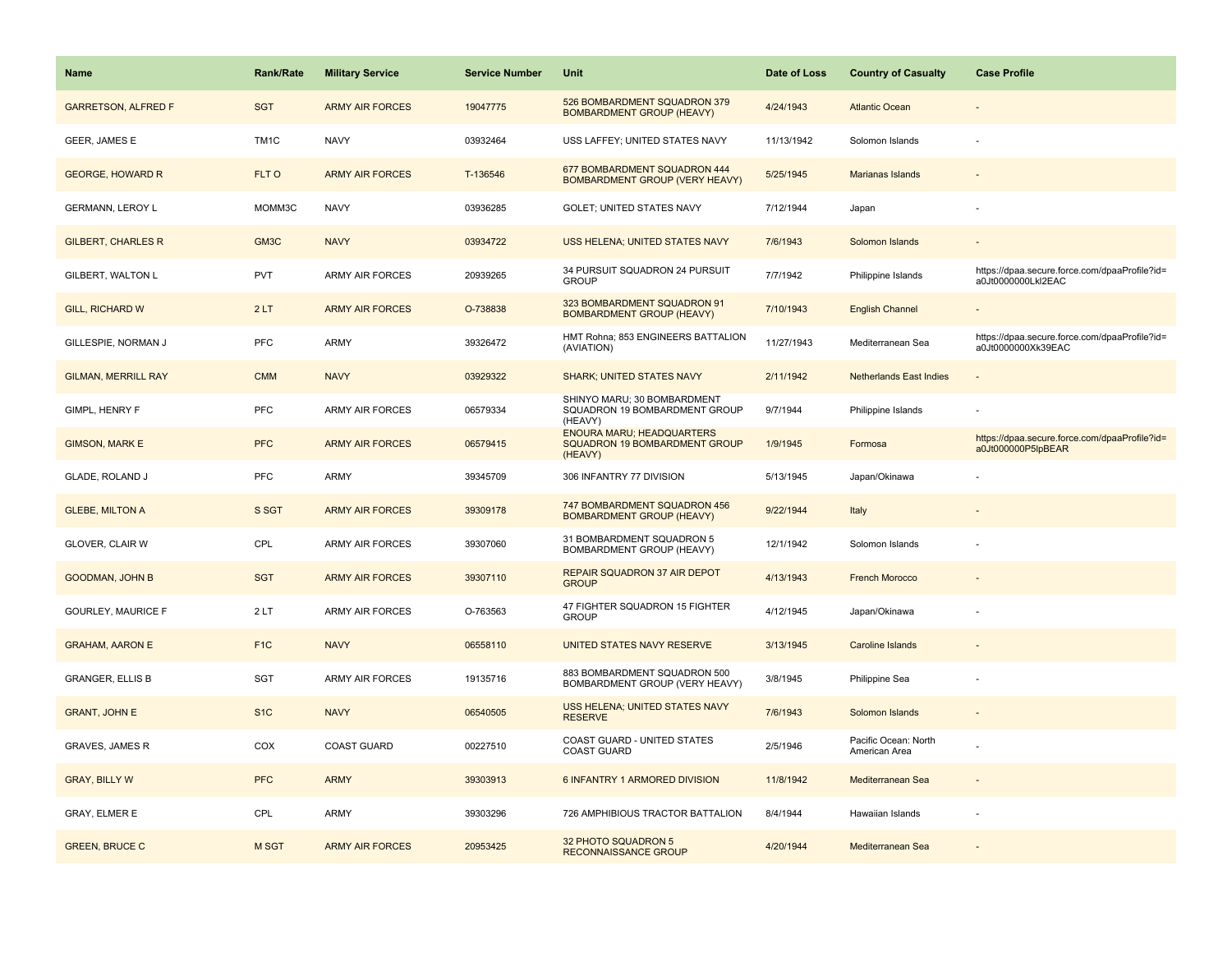| <b>Name</b>                     | <b>Rank/Rate</b> | <b>Military Service</b> | <b>Service Number</b> | Unit                                                             | Date of Loss | <b>Country of Casualty</b> | <b>Case Profile</b>                                                 |
|---------------------------------|------------------|-------------------------|-----------------------|------------------------------------------------------------------|--------------|----------------------------|---------------------------------------------------------------------|
| <b>GREENFIELD, CARROLL GALE</b> | S <sub>1</sub> C | <b>NAVY</b>             | 03934184              | USS Arizona; UNITED STATES NAVY                                  | 12/7/1941    | Hawaiian Islands           | https://dpaa.secure.force.com/dpaaProfile?id=<br>a0Jt00000004qTXEAY |
| <b>GREGG, FRED L</b>            | <b>PVT</b>       | <b>ARMY</b>             | 39317932              | ARMY - 649 ORDNANCE AMMUNITION<br><b>COMPANY</b>                 | 4/23/1944    | <b>NEW GUINEA</b>          |                                                                     |
| <b>GRIFFIN, CARL A A</b>        | <b>PVT</b>       | <b>ARMY AIR FORCES</b>  | 19076670              | <b>ARMY AIR FORCES</b>                                           | 12/15/1945   | New Guinea                 |                                                                     |
| <b>GRILLO, ROY R</b>            | S <sub>2</sub> C | <b>NAVY</b>             | 08837500              | <b>SPENCE; UNITED STATES NAVY</b><br><b>RESERVE</b>              | 12/18/1944   | <b>Philippine Sea</b>      |                                                                     |
| GRINDE, LEE A                   | SGT              | <b>ARMY AIR FORCES</b>  | 39339128              | 868 BOMBARDMENT SQUADRON<br>(HEAVY)                              | 6/20/1945    | Celebes                    |                                                                     |
| <b>GROCE, FLOYD V</b>           | RDM2C            | <b>NAVY</b>             | 06540907              | NAVY - UNITED STATES NAVY RESERVE                                | 7/30/1945    | <b>PHILIPPINE SEA</b>      | https://dpaa.secure.force.com/dpaaProfile?id=<br>a0Jt0000000cci9EAA |
| <b>GROSHENS, CHARLES G</b>      | EM2C             | <b>NAVY</b>             | 04143731              | HERRING; UNITED STATES NAVY<br><b>RESERVE</b>                    | 7/5/1944     | Kurile Islands             |                                                                     |
| GROSS, HOWARD W.                | S SGT            | <b>ARMY AIR FORCES</b>  | 39311686              | 529 BOMBARDMENT SQUADRON 380<br><b>BOMBARDMENT GROUP (HEAVY)</b> | 3/8/1944     | <b>New Guinea</b>          |                                                                     |
| GUENTNER, HAROLD A              | <b>PVT</b>       | ARMY                    | 19016761              | 59 COAST ARTILLERY REGIMENT                                      | 5/19/1942    | Philippine Islands         |                                                                     |
| <b>GUSTIN, HARLEY BRUCE</b>     | <b>PFC</b>       | <b>MARINE CORPS</b>     | 00398040              | <b>MARINE - UNITED STATES MARINE</b><br><b>CORPS</b>             | 1/3/1946     | Japan                      |                                                                     |
| GUTHRIE, DALE WINSTON           | F3C              | <b>NAVY</b>             | 06540608              | Neosho; UNITED STATES NAVY<br><b>RESERVE</b>                     | 5/7/1942     | Coral Sea                  |                                                                     |
| HADLEY, HUGH WILLIAM            | <b>CDR</b>       | <b>NAVY</b>             | O-057581              | USS LITTLE; UNITED STATES NAVY                                   | 9/5/1942     | * Documentation Lacking    | $\overline{\phantom{a}}$                                            |
| HAGAN, VIRGIL A.                | 2LT              | <b>ARMY AIR FORCES</b>  | O-746094              | 433 FIGHTER SQUADRON 475 FIGHTER<br><b>GROUP</b>                 | 10/17/1943   | New Guinea                 |                                                                     |
| <b>HALL, JACK C</b>             | 2LT              | <b>ARMY AIR FORCES</b>  | O-732234              | 27 FIGHTER SQUADRON 1 FIGHTER<br><b>GROUP</b>                    | 5/26/1944    | Mediterranean Sea          | $\overline{a}$                                                      |
| HALL, WILLIAM K                 | ARM2C            | <b>NAVY</b>             | 07652053              | UNITED STATES NAVY RESERVE                                       | 7/24/1945    | Japan                      |                                                                     |
| HALLAM, EDWARD C                | CPL              | <b>ARMY AIR FORCES</b>  | 19170371              | 371 BOMBARDMENT SQUADRON 307<br><b>BOMBARDMENT GROUP (HEAVY)</b> | 1/24/1945    | <b>Philippine Islands</b>  |                                                                     |
| HANCOCK, STANLEY THOMAS         | B <sub>3</sub> c | <b>NAVY</b>             | 8830349               | ST. LO; UNITED STATES NAVY RESERVE                               | 10/25/1944   | Philippine Sea             |                                                                     |
| HANDSHUH, HAROLD L              | <b>ENS</b>       | <b>NAVY</b>             | O-176510              | USS SOLOMONS; UNITED STATES NAVY<br><b>RESERVE</b>               | 6/15/1944    | <b>Atlantic Ocean</b>      |                                                                     |
| HANER, HAROLD V                 | <b>CBM</b>       | <b>NAVY</b>             | 03855839              | SC-1024; UNITED STATES NAVY                                      | 3/2/1943     | Atlantic Ocean             |                                                                     |
| HANNIFF, KENNETH EARL           | MM <sub>1C</sub> | <b>NAVY</b>             | 03932620              | USS PRESTON; UNITED STATES NAVY                                  | 11/15/1942   | Solomon Islands            |                                                                     |
| HANSEN, JENS H                  | 1LT              | <b>ARMY AIR FORCES</b>  | O-433836              | AIR CORPS                                                        | 10/29/1942   | Mediterranean Sea          | $\overline{\phantom{a}}$                                            |
| HANSEN, ROBERT N.               | 2LT              | <b>ARMY AIR FORCES</b>  | O-700609              | 700 BOMBARDMENT SQUADRON 445<br><b>BOMBARDMENT GROUP (HEAVY)</b> | 9/27/1944    | Germany                    |                                                                     |
| HARBOUR, KENNETH T              | S <sub>2</sub> C | <b>NAVY</b>             | 06555642              | USS LISCOME BAY; UNITED STATES<br>NAVY RESERVE                   | 11/24/1943   | Gilbert Islands            |                                                                     |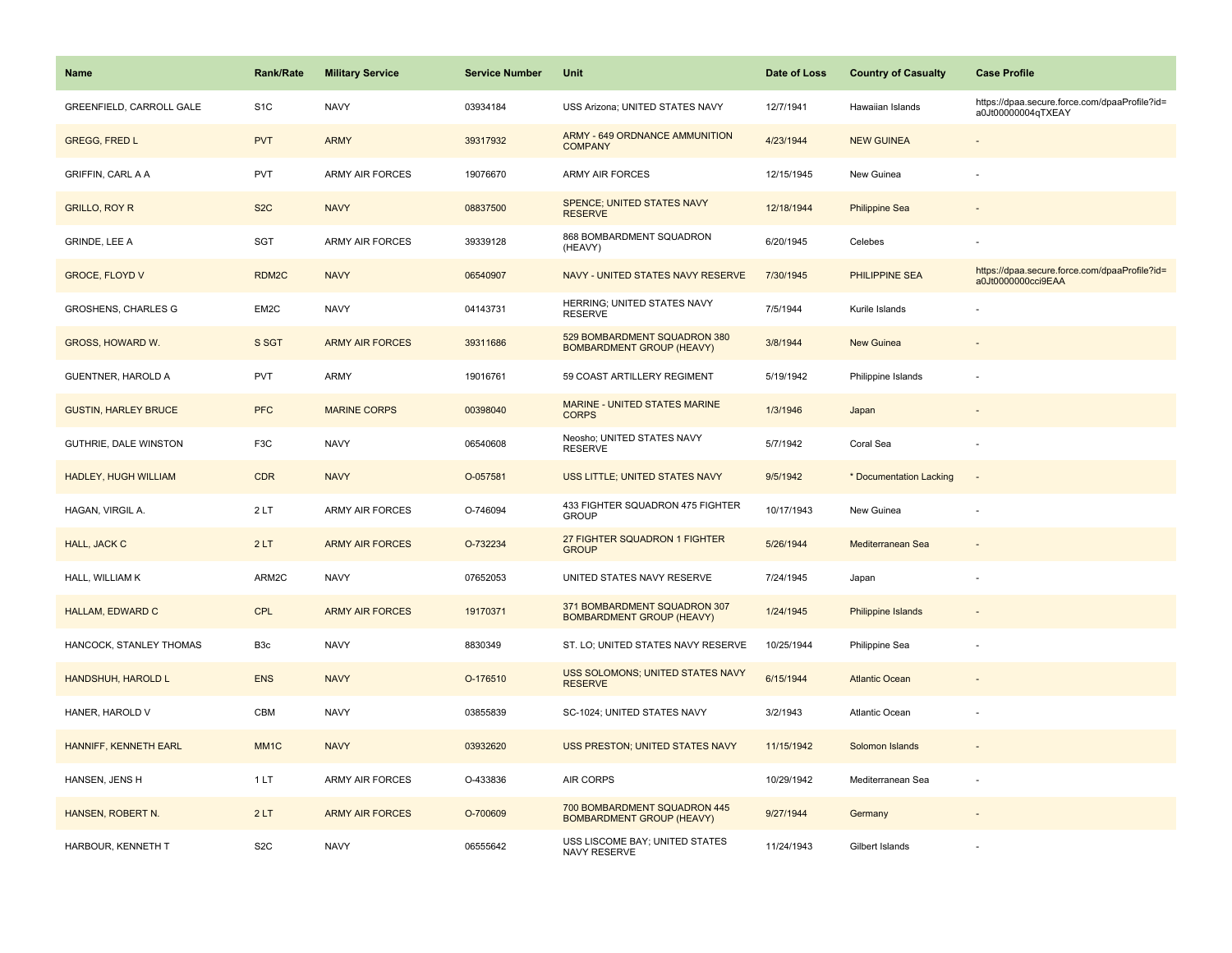| <b>Name</b>                 | <b>Rank/Rate</b>  | <b>Military Service</b> | <b>Service Number</b> | Unit                                                             | Date of Loss | <b>Country of Casualty</b>       | <b>Case Profile</b>                                                 |
|-----------------------------|-------------------|-------------------------|-----------------------|------------------------------------------------------------------|--------------|----------------------------------|---------------------------------------------------------------------|
| HARMES, JOHN C              | PHM1C             | <b>NAVY</b>             | 06545893              | USS Abner Read; UNITED STATES NAVY<br><b>RESERVE</b>             | 8/18/1943    | <b>Aleutian Islands</b>          |                                                                     |
| HART, K BYRON               | S <sub>2</sub> C  | <b>NAVY</b>             | 06542664              | UNITED STATES NAVY RESERVE                                       | 10/15/1942   | Solomon Islands                  |                                                                     |
| HART, ROBERT R              | <b>CMOMM</b>      | <b>NAVY</b>             | 06553205              | Drexler; UNITED STATES NAVY RESERVE                              | 5/28/1945    | Japan                            |                                                                     |
| HARTER, JENS WIKUM          | S <sub>2</sub> C  | <b>NAVY</b>             | 06547470              | USS PRESTON; UNITED STATES NAVY<br><b>RESERVE</b>                | 11/15/1942   | Solomon Islands                  |                                                                     |
| <b>HARVEY, JAMES ROBERT</b> | GM <sub>3</sub> C | <b>NAVY</b>             | 03934310              | USS JUNEAU; UNITED STATES NAVY                                   | 11/13/1942   | Solomon Islands                  |                                                                     |
| HASENYAGER, EDWARD W        | SSMB3C            | <b>NAVY</b>             | 08829018              | UNITED STATES NAVY                                               | 6/21/1945    | Central/South Pacific<br>Theater |                                                                     |
| <b>HATFIELD, GILBERT W</b>  | <b>T SGT</b>      | <b>ARMY AIR FORCES</b>  | 06566134              | 722 BOMBARDMENT SQUADRON 450<br><b>BOMBARDMENT GROUP (HEAVY)</b> | 5/12/1944    | North Sea or Tyrrhenian<br>Sea   |                                                                     |
| HATTON, JACK K.             | 2d Lt             | <b>ARMY AIR FORCES</b>  | O-2064577             | 424 BOMBARDMENT SQUADRON 307<br>BOMBARDMENT GROUP (HEAVY)        | 10/26/1944   | Philippine Islands               |                                                                     |
| <b>HAUGEN, ALBIN MARVIN</b> | MM <sub>1</sub> C | <b>NAVY</b>             | 03051854              | Neosho; UNITED STATES NAVY                                       | 5/7/1942     | <b>Coral Sea</b>                 |                                                                     |
| HAYES, WESLEY J             | SGT               | <b>ARMY AIR FORCES</b>  | 06579604              | 13 BOMBARDMENT SQUADRON 3<br><b>BOMBARDMENT GROUP (LIGHT)</b>    | 5/25/1942    | New Guinea                       |                                                                     |
| <b>HEATER, VERREL ROY</b>   | S <sub>1</sub> C  | <b>NAVY</b>             | 03934309              | <b>USS Arizona; UNITED STATES NAVY</b>                           | 12/7/1941    | <b>Hawaiian Islands</b>          | https://dpaa.secure.force.com/dpaaProfile?id=<br>a0Jt00000004qucEAA |
| HELD, BENJAMIN H            | MM1C              | <b>NAVY</b>             | 01723023              | NAVY - UNITED STATES NAVY RESERVE                                | 7/10/1943    | MEDITERRANEAN SEA                |                                                                     |
| HEMINGWAY, JOHN S.          | 1LT               | <b>ARMY AIR FORCES</b>  | O-433981              | 324 BOMBARDMENT SQUADRON 91<br><b>BOMBARDMENT GROUP (HEAVY)</b>  | 11/23/1942   | <b>English Channel</b>           |                                                                     |
| HENDERSON, JAMES D          | SC <sub>2</sub> C | <b>NAVY</b>             | 08829097              | GAMBIER BAY; UNITED STATES NAVY<br><b>RESERVE</b>                | 10/25/1944   | Philippine Sea                   |                                                                     |
| <b>HENDRICKS, FRANK E</b>   | 1LT               | <b>ARMY AIR FORCES</b>  | O-747799              | 100 BOMBARDMENT SQUADRON 42<br><b>BOMBARDMENT GROUP (MEDIUM)</b> | 12/26/1945   | New Guinea                       |                                                                     |
| HENDRICKSON, IMANUEL        | SF3C              | <b>NAVY</b>             | 03935464              | NAVY - UNITED STATES NAVY                                        | 2/2/1944     | SOLOMON ISLANDS                  | ×.                                                                  |
| HENDRIX, MILLARD G.         | <b>T SGT</b>      | <b>ARMY AIR FORCES</b>  | 06574573              | 431 BOMBARDMENT SQUADRON 11<br><b>BOMBARDMENT GROUP (HEAVY)</b>  | 8/7/1942     | Solomon Islands                  |                                                                     |
| HENKEL, DONALD W            | ENS               | <b>NAVY</b>             | O-347444              | UNITED STATES NAVY RESERVE                                       | 3/29/1945    | Japan                            |                                                                     |
| <b>HERKER, PAUL CLAIR</b>   | F <sub>3</sub> C  | <b>NAVY</b>             | 06547501              | USS PRESTON; UNITED STATES NAVY<br><b>RESERVE</b>                | 11/15/1942   | Solomon Islands                  |                                                                     |
| HEYES, BURTON LAURENCE      | <b>LTJG</b>       | <b>NAVY</b>             | O-198493              | <b>GUDGEON</b>                                                   | 5/5/1944     | Marianas Islands                 |                                                                     |
| <b>HIBLER, JAMES A</b>      | PR <sub>3</sub> C | <b>NAVY</b>             | 06547604              | USS LISCOME BAY CVE 56; UNITED<br><b>STATES NAVY RESERVE</b>     | 11/24/1943   | <b>Gilbert Islands</b>           |                                                                     |
| HIGGINBOTHAM, HAROLD T      | T SGT             | <b>ARMY</b>             | 20933684              | 162 INFANTRY 41 DIVISION                                         | 5/28/1944    |                                  |                                                                     |
| HIGH, GEORGE E.             | 2LT               | <b>ARMY AIR FORCES</b>  | O-765492              | 405 BOMBARDMENT SQUADRON 38<br><b>BOMBARDMENT GROUP (MEDIUM)</b> | 8/30/1944    | <b>New Guinea</b>                |                                                                     |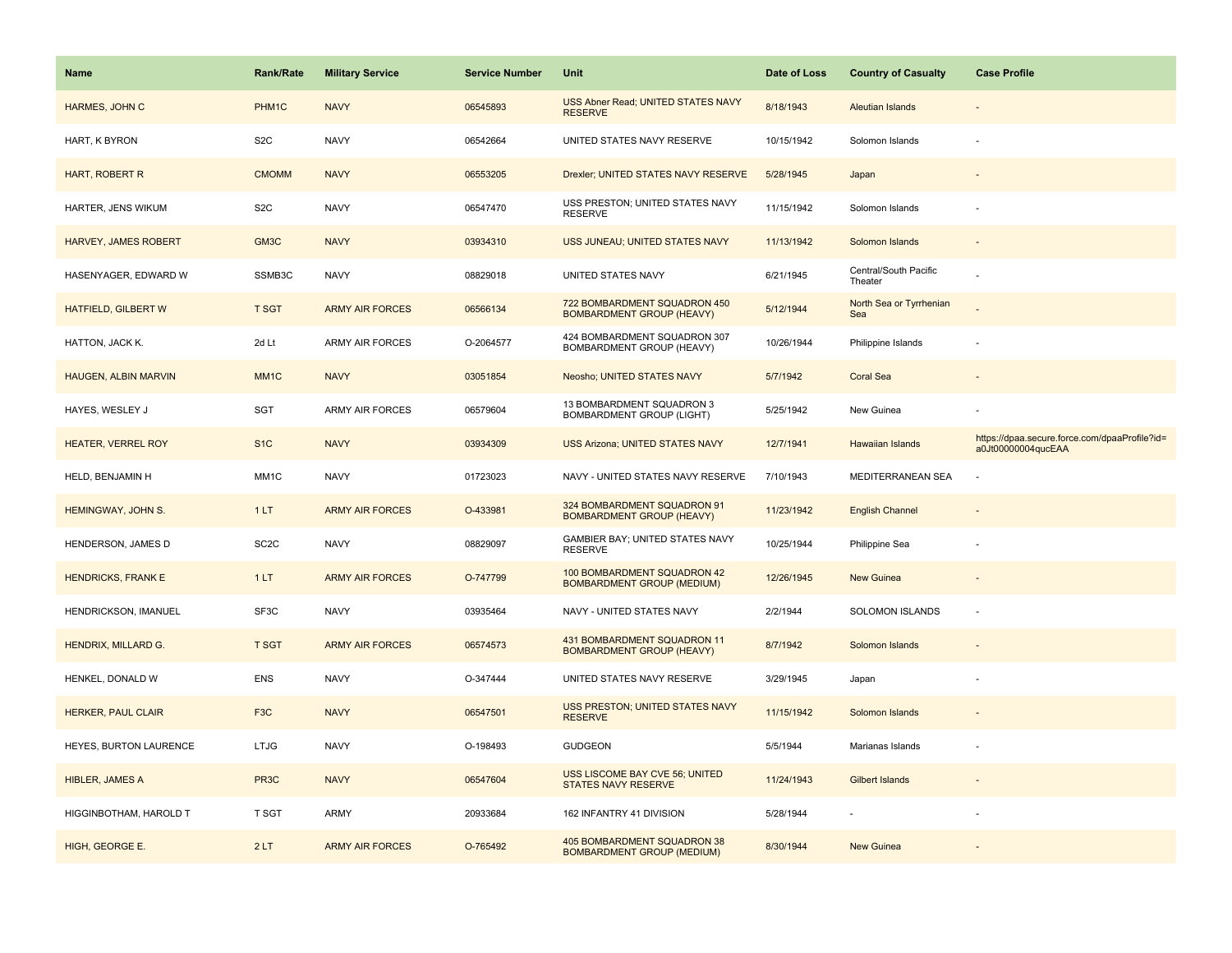| <b>Name</b>                | <b>Rank/Rate</b>  | <b>Military Service</b> | <b>Service Number</b> | Unit                                                             | Date of Loss | <b>Country of Casualty</b>              | <b>Case Profile</b>                                                 |
|----------------------------|-------------------|-------------------------|-----------------------|------------------------------------------------------------------|--------------|-----------------------------------------|---------------------------------------------------------------------|
| HILES, MARVIN L            | S <sub>2</sub> C  | <b>NAVY</b>             | 08831622              | NAVY - UNITED STATES NAVY RESERVE                                | 4/22/1945    | PHILIPPINE SEA                          |                                                                     |
| HILL, LEWIS N.             | <b>T SGT</b>      | <b>ARMY AIR FORCES</b>  | 39320321              | 373 BOMBARDMENT SQUADRON 308<br><b>BOMBARDMENT GROUP (HEAVY)</b> | 2/11/1945    | French Indochina                        | https://dpaa.secure.force.com/dpaaProfile?id=<br>a0Jt000001nzYG0EAM |
| HILL, LOUIS K              | AMM2C             | <b>NAVY</b>             | 03935788              | NATOMA BAY; UNITED STATES NAVY                                   | 10/25/1944   | Philippine Islands                      |                                                                     |
| <b>HINRICHS, ENOCH C</b>   | <b>CPL</b>        | <b>ARMY</b>             | 39300503              | 1 REGIMENT 1 ARMORED DIVISION                                    | 2/15/1944    | Tunisia                                 |                                                                     |
| HITSON, CHARLES A          | <b>PVT</b>        | ARMY                    | 19122654              | <b>USAT DORCHESTER: MEDICAL</b><br><b>DEPARTMENT</b>             | 2/3/1943     | Greenland                               |                                                                     |
| HOCHULI, ROBERT GUNNING    | <b>MAJ</b>        | <b>ARMY AIR FORCES</b>  | O-388129              | 80 FIGHTER SQUADRON 8 FIGHTER<br><b>GROUP</b>                    | 8/12/1945    | Japan/Okinawa                           |                                                                     |
| HOEGER, GEORGE P           | S <sub>2</sub> C  | <b>NAVY</b>             | 06553654              | Brownson; UNITED STATES NAVY<br><b>RESERVE</b>                   | 12/26/1943   | New Britain Island                      |                                                                     |
| HOFF, RUBEN SAMUEL         | <b>FM CPL</b>     | <b>MARINE CORPS</b>     | 00270587              | MARINE - UNITED STATES MARINE<br><b>CORPS</b>                    | 10/24/1944   | Pacific Ocean                           |                                                                     |
| HOFF, WILLARD H            | T SGT             | <b>ARMY AIR FORCES</b>  | 39304675              | 410 BOMBARDMENT SQUADRON 94<br>BOMBARDMENT GROUP (HEAVY)         | 5/21/1943    | North Sea or Tyrrhenian<br>Sea          |                                                                     |
| <b>HOFFMAN, DONALD S</b>   | S <sub>1</sub> C  | <b>NAVY</b>             | 06547372              | UNITED STATES NAVY RESERVE                                       | 7/17/1944    | Pacific Ocean                           |                                                                     |
| HOFFMAN, HOWARD E          | RDM3C             | <b>NAVY</b>             | 08834053              | NAVY - UNITED STATES NAVY RESERVE                                | 12/3/1944    | PHILIPPINE ISLANDS                      |                                                                     |
| HOFMANN, CARL --           | <b>CFC</b>        | <b>NAVY</b>             | 03807119              | Longshaw; UNITED STATES NAVY<br><b>RESERVE</b>                   | 5/18/1945    | China Seas                              |                                                                     |
| HOFSTEE, JOHN D            | S <sub>1</sub> C  | <b>NAVY</b>             | 06544445              | UNITED STATES NAVY RESERVE                                       | 10/13/1944   | Pacific Ocean                           |                                                                     |
| <b>HOGAN, JIMMIE DICK</b>  | <b>CPL</b>        | <b>MARINE CORPS</b>     | 00447136              | <b>MARINE - UNITED STATES MARINE</b><br><b>CORPS</b>             | 11/21/1943   | <b>GILBERT ISLANDS</b>                  | https://dpaa.secure.force.com/dpaaProfile?id=<br>a0Jt0000000BRz1EAG |
| HOGG, EARL ROBERT          | S <sub>2</sub> C  | <b>NAVY</b>             | 06550045              | USS PRESTON; UNITED STATES NAVY<br><b>RESERVE</b>                | 11/15/1942   | Solomon Islands                         |                                                                     |
| <b>HOGSHIRE, GEORGE R</b>  | <b>CDR</b>        | <b>NAVY</b>             | O-070636              | ARISAN MARU; UNITED STATES NAVY                                  | 10/24/1944   | <b>Central/South Pacific</b><br>Theater |                                                                     |
| HOGUE, WILLIAM A           | EM <sub>1</sub> C | <b>NAVY</b>             | 03930914              | ARISAN MARU; UNITED STATES NAVY                                  | 10/24/1944   | Central/South Pacific<br>Theater        |                                                                     |
| HOLLAND, VERNON LEROY      | SK <sub>2</sub> C | <b>NAVY</b>             | 03934333              | NAVY - UNITED STATES NAVY                                        | 11/30/1942   | <b>SOLOMON ISLANDS</b>                  |                                                                     |
| HOLLINGWORTH, CARL E       | <b>PFC</b>        | ARMY                    | 06589150              | SHINYO MARU; 89 QUARTERMASTER<br><b>BATTALION</b>                | 9/7/1944     | Philippine Islands                      | ÷.                                                                  |
| HOLM, VICTOR E             | TEC <sub>5</sub>  | <b>ARMY</b>             | 39327756              | LST-552; HEADQUARTERS COMPANY<br><b>SIXTH ARMY</b>               | 10/25/1944   | <b>Philippine Islands</b>               |                                                                     |
| HOLMES, VICTOR H           | T SGT             | <b>ARMY AIR FORCES</b>  | 19061625              | 26 BOMBARDMENT SQUADRON 11<br>BOMBARDMENT GROUP (HEAVY)          | 2/3/1944     | Gilbert Islands                         |                                                                     |
| <b>HOLSTE, FREDERICK W</b> | S <sub>1</sub> C  | <b>NAVY</b>             | 03935659              | USS PRESTON; UNITED STATES NAVY                                  | 11/15/1942   | Solomon Islands                         |                                                                     |
| HOLVERSTOTT, CC            | SM <sub>2</sub> C | <b>NAVY</b>             | 03932986              | NAVY - UNITED STATES NAVY                                        | 2/19/1942    | <b>AUSTRALIA</b>                        |                                                                     |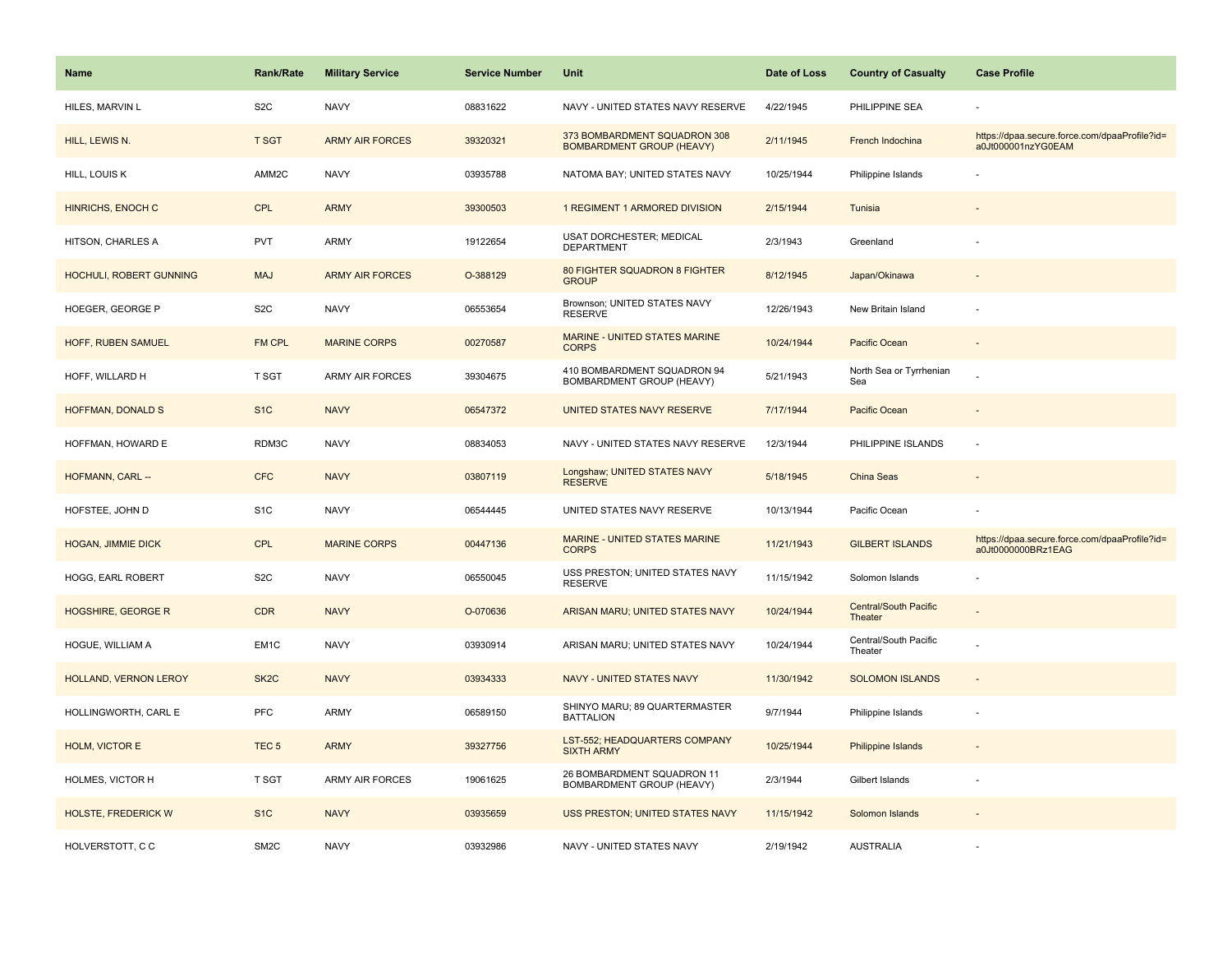| <b>Name</b>               | <b>Rank/Rate</b>  | <b>Military Service</b> | <b>Service Number</b> | <b>Unit</b>                                                      | Date of Loss | <b>Country of Casualty</b>     | <b>Case Profile</b>                                                 |
|---------------------------|-------------------|-------------------------|-----------------------|------------------------------------------------------------------|--------------|--------------------------------|---------------------------------------------------------------------|
| HOMOLKA, CLARENCE W       | <b>T SGT</b>      | <b>ARMY AIR FORCES</b>  | 39313143              | 550 BOMBARDMENT SQUADRON 385<br><b>BOMBARDMENT GROUP (HEAVY)</b> | 12/11/1943   | North Sea or Tyrrhenian<br>Sea |                                                                     |
| HONNOLD, HARRY E          | F <sub>1C</sub>   | <b>NAVY</b>             | 06558178              | NAVY - UNITED STATES NAVY                                        | 10/25/1944   | PHILIPPINE SEA                 |                                                                     |
| <b>HOSS, FREDRIC F</b>    | 1LT               | <b>ARMY AIR FORCES</b>  | O-739785              | 2 RESCUE SQUADRON                                                | 10/26/1944   | Morotai, Ceram, Amboina        |                                                                     |
| HOWARD, IRA MILTON        | S <sub>2</sub> C  | <b>NAVY</b>             | 06547398              | USS PRESTON; UNITED STATES NAVY<br><b>RESERVE</b>                | 11/15/1942   | Solomon Islands                |                                                                     |
| <b>HOWARD, ROBERT S</b>   | SC <sub>2</sub> C | <b>NAVY</b>             | 03932058              | USS MONSSEN; UNITED STATES NAVY                                  | 11/13/1942   | Solomon Islands                |                                                                     |
| HOWE, DARRELL ROBERT      | S <sub>2</sub> C  | <b>NAVY</b>             | 03935407              | USS Arizona; UNITED STATES NAVY                                  | 12/7/1941    | <b>Hawaiian Islands</b>        | https://dpaa.secure.force.com/dpaaProfile?id=<br>a0Jt00000004s5xEAA |
| HOWELL, DONALD J          | <b>T SGT</b>      | <b>ARMY AIR FORCES</b>  | 39304360              | 98 BOMBARDMENT SQUADRON 11<br><b>BOMBARDMENT GROUP (HEAVY)</b>   | 12/29/1943   | <b>Marshall Islands</b>        |                                                                     |
| HOY, JAMES E              | MOMM1C            | <b>NAVY</b>             | 03935080              | TROUT; UNITED STATES NAVY                                        | 2/29/1944    | Philippine Sea                 |                                                                     |
| <b>HOYLE, JACK M</b>      | PHM3C             | <b>NAVY</b>             | 03933764              | ARISAN MARU; UNITED STATES NAVY                                  | 10/24/1944   | <b>China Seas</b>              |                                                                     |
| HUDSON, ROBERT C          | S <sub>2</sub> C  | <b>NAVY</b>             | 06542484              | SS WICHITA; UNITED STATES NAVY<br><b>RESERVE</b>                 | 9/19/1942    | Virgin Islands                 |                                                                     |
| HUFFMAN, GEORGE W.        | 1LT               | <b>MARINE CORPS</b>     | O-011846              | <b>MARINE - UNITED STATES MARINE</b><br><b>CORPS</b>             | 5/25/1943    | <b>New Hebrides</b>            | https://dpaa.secure.force.com/dpaaProfile?id=<br>a0Jt000001nzTo7EAE |
| HUMBLE, RAY KENNETH       | <b>PFC</b>        | <b>MARINE CORPS</b>     | 00284067              | MARINE - UNITED STATES MARINE<br><b>CORPS</b>                    | 2/28/1942    | Java                           |                                                                     |
| HUNZEKER, ARTHUR E        | S <sub>2</sub> C  | <b>NAVY</b>             | 06549921              | USS PRESTON; UNITED STATES NAVY<br><b>RESERVE</b>                | 11/15/1942   | Solomon Islands                |                                                                     |
| HUSTEAD, LEO WALLACE      | CPL               | <b>MARINE CORPS</b>     | 00818346              | MARINE - UNITED STATES MARINE<br><b>CORPS</b>                    | 3/25/1944    | New Britain Island             |                                                                     |
| HUTCHENS, WAYNE O         | 2LT               | <b>ARMY AIR FORCES</b>  | O-726242              | 414 BOMBARDMENT SQUADRON 97<br><b>BOMBARDMENT GROUP (HEAVY)</b>  | 7/8/1943     | Mediterranean Sea              |                                                                     |
| HUTCHINGS, ARVILLE E.     | CAPT              | ARMY                    | O-289270              | MILITARY POLICE COMPANY<br>PHILIPPINES DIVISION                  | 4/20/1942    | Philippine Islands             | https://dpaa.secure.force.com/dpaaProfile?id=<br>a0Jt000001nOGFQEA4 |
| <b>HUTCHINS, MILTON L</b> | ARM2C             | <b>NAVY</b>             | 03935108              | <b>UNITED STATES NAVY</b>                                        | 2/4/1943     | Solomon Islands                |                                                                     |
| HUTCHINSON, MALCOLM F.    | 1LT               | <b>ARMY AIR FORCES</b>  | O-766537              | HEADQUARTERS SQUADRON 309<br><b>BOMBARDMENT WING</b>             | 9/6/1945     | Philippine Islands             | https://dpaa.secure.force.com/dpaaProfile?id=<br>a0Jt0000000XerOEAS |
| <b>INGLIS, ROBERT W</b>   | 2LT               | <b>ARMY AIR FORCES</b>  | O-750598              | <b>417 NIGHT FIGHTER SQUADRON</b>                                | 7/20/1944    | North Sea or Tyrrhenian<br>Sea |                                                                     |
| <b>INGRAM, LOREN R</b>    | <b>PVT</b>        | <b>ARMY AIR FORCES</b>  | 19014683              | HEADQUARTERS SQUADRON 24<br>PURSUIT GROUP                        | 8/6/1942     | Philippine Islands             | https://dpaa.secure.force.com/dpaaProfile?id=<br>a0Jt00000004nbSEAQ |
| <b>INGRAM, RICHARD M</b>  | 2LT               | <b>ARMY AIR FORCES</b>  | O-745569              | 733 BOMBARDMENT SQUADRON 453<br><b>BOMBARDMENT GROUP (HEAVY)</b> | 2/22/1944    | North Sea or Tyrrhenian<br>Sea |                                                                     |
| <b>INSKEEP, THOMAS R</b>  | 2NDLT             | ARMY                    | O-2036060             | ARMY - 112 CAVALRY REGIMENT                                      | 7/6/1944     | <b>NEW GUINEA</b>              |                                                                     |
| JACOBS, JOSEPH M          | S <sub>1</sub> C  | <b>NAVY</b>             | 06552898              | USS Abner Read; UNITED STATES NAVY<br><b>RESERVE</b>             | 8/18/1943    | <b>Aleutian Islands</b>        |                                                                     |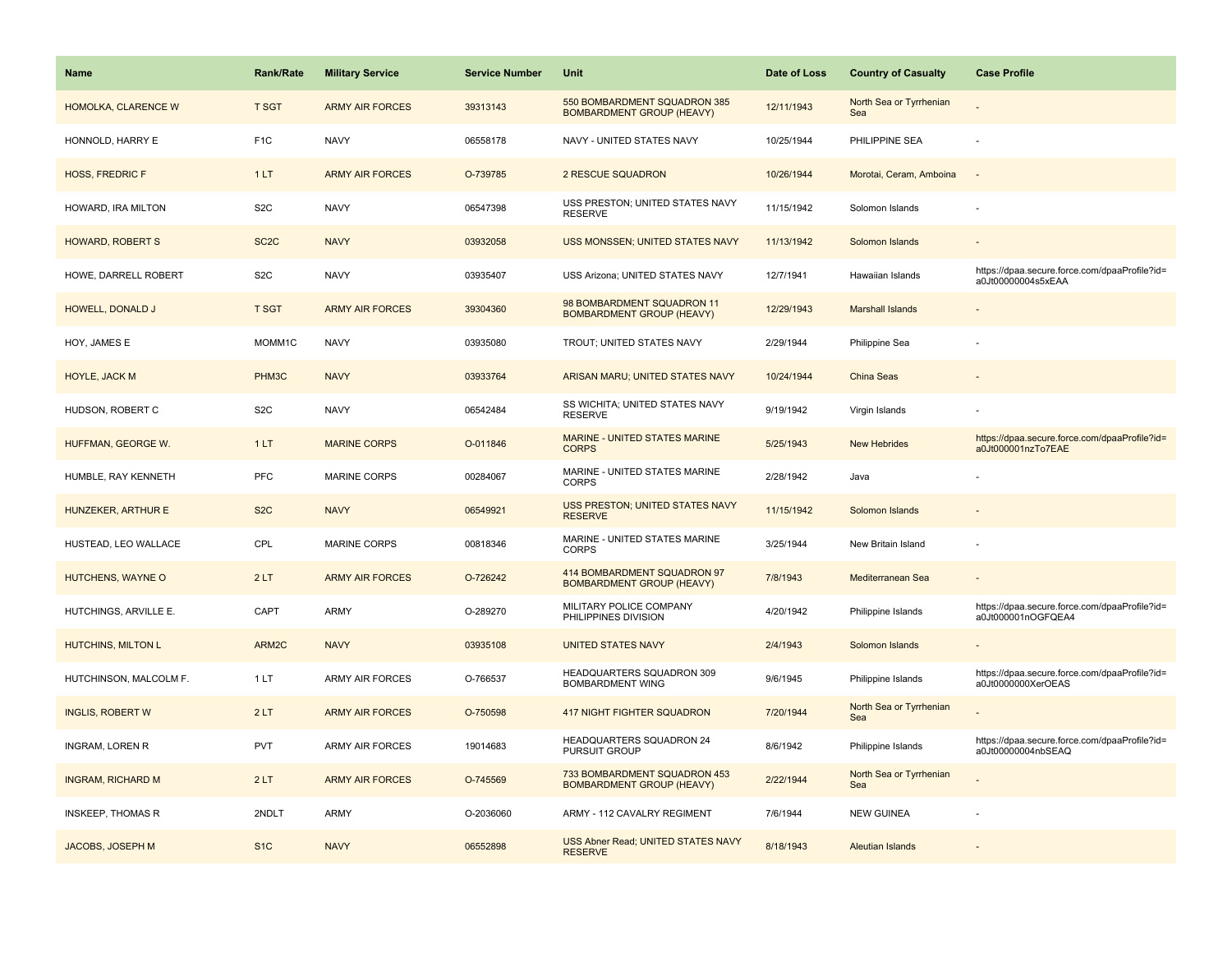| <b>Name</b>                   | <b>Rank/Rate</b>  | <b>Military Service</b> | <b>Service Number</b> | Unit                                                            | Date of Loss | <b>Country of Casualty</b>                   | <b>Case Profile</b>                                                 |
|-------------------------------|-------------------|-------------------------|-----------------------|-----------------------------------------------------------------|--------------|----------------------------------------------|---------------------------------------------------------------------|
| JACOBY, HAROLD --             | 1LT               | <b>ARMY AIR FORCES</b>  | O-665805              | 341 FIGHTER SQUADRON 348 FIGHTER<br><b>GROUP</b>                | 10/22/1943   | New Guinea                                   |                                                                     |
| <b>JAKUBEC, LOUIS F</b>       | ARM2C             | <b>NAVY</b>             | 06549133              | UNITED STATES NAVY RESERVE                                      | 3/29/1945    | <b>Central/South Pacific</b><br>Theater      |                                                                     |
| JAMISON, JACK CLAYTON         | AS                | <b>NAVY</b>             | 06545485              | USS VINCENNES; UNITED STATES NAVY<br><b>RESERVE</b>             | 8/9/1942     | Solomon Islands                              |                                                                     |
| <b>JEANS, VICTOR LAWRENCE</b> | WT <sub>2</sub> C | <b>NAVY</b>             | 03932647              | <b>USS Arizona; UNITED STATES NAVY</b>                          | 12/7/1941    | Hawaiian Islands                             | https://dpaa.secure.force.com/dpaaProfile?id=<br>a0Jt0000000BS3mEAG |
| JENISON, EUGENE R             | AS                | <b>NAVY</b>             | 06541208              | YP-277: UNITED STATES NAVY<br><b>RESERVE</b>                    | 5/23/1942    | Hawaiian Islands                             |                                                                     |
| JENSEN, RICHARD L             | <b>CPL</b>        | <b>ARMY AIR FORCES</b>  | 19202156              | 408 BOMBARDMENT SQUADRON 22<br><b>BOMBARDMENT GROUP (HEAVY)</b> | 6/25/1945    | Philippine Islands                           | $\overline{\phantom{a}}$                                            |
| JEWELL, FLOYD R               | SK <sub>1</sub> C | <b>NAVY</b>             | 06652494              | NAVY - UNITED STATES NAVY RESERVE                               | 7/30/1945    | PHILIPPINE SEA                               | https://dpaa.secure.force.com/dpaaProfile?id=<br>a0Jt0000000ccGyEAI |
| JOHNSON, EDWIN O              | LT/JG/            | <b>NAVY</b>             | O-100258              | USS NEW ORLEANS; UNITED STATES<br><b>NAVY</b>                   | 11/30/1942   | Solomon Islands                              |                                                                     |
| JOHNSON, ELDRED W             | S <sub>1</sub> C  | <b>NAVY</b>             | 03938116              | NAVY - UNITED STATES NAVY                                       | 2/21/1945    | <b>BONIN &amp; VOLCANO</b><br><b>ISLANDS</b> |                                                                     |
| <b>JOHNSON, GERALD R</b>      | COL               | <b>ARMY AIR FORCES</b>  | O-428829              | HEADQUARTERS SQUADRON FIFTH AIR<br><b>FORCE</b>                 | 10/7/1945    | Japan/Okinawa                                |                                                                     |
| JOHNSON, OMAR H               | RM <sub>2</sub> C | <b>NAVY</b>             | 03934110              | NAVY - UNITED STATES NAVY                                       | 12/3/1944    | PHILIPPINE ISLANDS                           |                                                                     |
| JOHNSON, TOTSIE J             | EM3C              | <b>NAVY</b>             | 03932858              | Pillsbury; UNITED STATES NAVY                                   | 3/1/1942     | <b>Indian Ocean</b>                          | $\overline{\phantom{a}}$                                            |
| JOHNSON, WALLACE R            | 2LT               | <b>ARMY AIR FORCES</b>  | O-728395              | 372 BOMBARDMENT SQUADRON 307<br>BOMBARDMENT GROUP (HEAVY)       | 12/28/1942   | Midway Island                                |                                                                     |
| JOHNSTON, EARL B              | <b>PFC</b>        | <b>ARMY AIR FORCES</b>  | 19015094              | 21 PURSUIT SQUADRON 24 PURSUIT<br><b>GROUP</b>                  | 7/13/1942    | Philippine Islands                           | https://dpaa.secure.force.com/dpaaProfile?id=<br>a0Jt000000MmoENEAZ |
| JOHNSTON, LAWRENCE C          | LT/JG/            | <b>NAVY</b>             | O-229416              | NAVY - UNITED STATES NAVY RESERVE                               | 10/25/1944   | PHILIPPINE SEA                               |                                                                     |
| JONES, DEWEY D                | S <sub>2</sub> C  | <b>NAVY</b>             | 06556254              | <b>USS LISCOME BAY; UNITED STATES</b><br><b>NAVY RESERVE</b>    | 11/24/1943   | <b>Gilbert Islands</b>                       |                                                                     |
| JONES, DONALD M               | SGT               | <b>ARMY AIR FORCES</b>  | 19074115              | 1 SQUADRON 8012 COMPOSITE FORCE                                 | 10/19/1943   | <b>Atlantic Ocean</b>                        |                                                                     |
| JONES, LEONARD C              | S <sub>2</sub> C  | <b>NAVY</b>             | 06541380              | USS CUSHING; UNITED STATES NAVY<br><b>RESERVE</b>               | 11/13/1942   | Solomon Islands                              |                                                                     |
| JONES, MARK E                 | ENS               | <b>NAVY</b>             | O-333905              | NAVY - UNITED STATES NAVY RESERVE                               | 12/21/1944   | PHILIPPINE ISLANDS                           | ÷,                                                                  |
| <b>JONES, THOMAS G</b>        | GM1C              | <b>NAVY</b>             | 03681459              | Edsall; UNITED STATES NAVY                                      | 3/1/1942     | Indian Ocean                                 |                                                                     |
| JONES, WILLIAM S              | <b>ENS</b>        | <b>NAVY</b>             | O-081731              | UNITED STATES NAVY RESERVE                                      | 12/10/1941   | Philippine Islands                           | ÷,                                                                  |
| JOSEPHSON, ELLWOOD S          | <b>PFC</b>        | <b>ARMY</b>             | 06588759              | <b>COAST ARTILLERY CORPS</b>                                    | 7/20/1941    | Panama                                       |                                                                     |
| KANE, FRANCIS D               | <b>BOSN</b>       | <b>NAVY</b>             | 00199295              | USS WASP; UNITED STATES NAVY                                    | 9/15/1942    | Solomon Islands                              |                                                                     |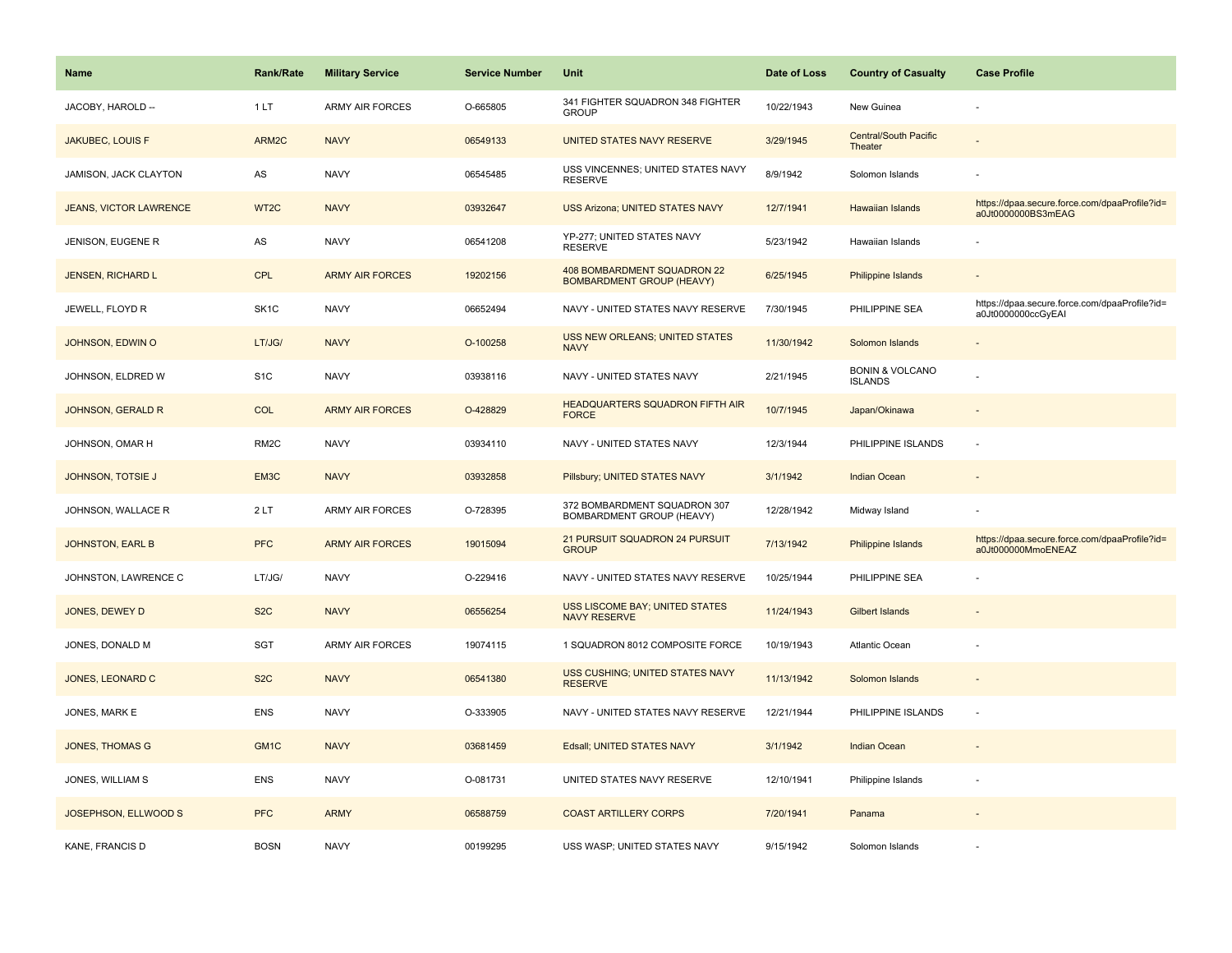| <b>Name</b>                  | <b>Rank/Rate</b>  | <b>Military Service</b> | <b>Service Number</b> | Unit                                                              | Date of Loss | <b>Country of Casualty</b>                   | <b>Case Profile</b>                                                 |
|------------------------------|-------------------|-------------------------|-----------------------|-------------------------------------------------------------------|--------------|----------------------------------------------|---------------------------------------------------------------------|
| <b>KANE, WILLIAM JOHN</b>    | SK3C              | <b>NAVY</b>             | 04144142              | Lexington; UNITED STATES NAVY<br><b>RESERVE</b>                   | 5/8/1942     | <b>Coral Sea</b>                             |                                                                     |
| KARLINGER, ARTHUR E.         | Sgt               | <b>ARMY AIR FORCES</b>  | 6579249               | 93 BOMBARDMENT SQUADRON 19<br><b>BOMBARDMENT GROUP (HEAVY)</b>    | 2/3/1942     | Java                                         |                                                                     |
| <b>KEELE, WILLIAM P</b>      | TEC <sub>5</sub>  | <b>ARMY</b>             | 19014936              | <b>ARMY - 33 QUARTERMASTER TRUCK</b><br><b>REGIMENT</b>           | 7/16/1942    | PHILIPPINE ISLANDS                           | https://dpaa.secure.force.com/dpaaProfile?id=<br>a0Jt0000000ccZvEAI |
| KEFER, ROBERT L              | 2LT               | <b>ARMY AIR FORCES</b>  | O-675351              | 381 BOMBARDMENT SQUADRON 310<br><b>BOMBARDMENT GROUP (MEDIUM)</b> | 3/14/1944    | North Sea or Tyrrhenian<br>Sea               |                                                                     |
| <b>KENDALL, JOHN RICHARD</b> | AMM <sub>3c</sub> | <b>NAVY</b>             | 6553156               | UNITED STATES NAVY RESERVE                                        | 10/20/1944   | <b>Netherlands East Indies</b>               |                                                                     |
| KETCHEM, WINSTON C           | <b>ACMM</b>       | <b>NAVY</b>             | 06543299              | UNITED STATES NAVY RESERVE                                        | 3/31/1944    | <b>British Isles</b>                         |                                                                     |
| <b>KEUP, ROBERT C</b>        | TEC <sub>5</sub>  | <b>ARMY</b>             | 39616520              | <b>ARMY - INFANTRY</b>                                            | 2/11/1945    | PHILIPPINE SEA                               |                                                                     |
| KIGHT, WILLIAM F             | F <sub>2</sub> C  | <b>NAVY</b>             | 06547863              | USS AARON WARD; UNITED STATES<br>NAVY RESERVE                     | 4/7/1943     | Solomon Islands                              |                                                                     |
| KING, ALICE D.               | <b>PFC</b>        | <b>ARMY</b>             | A-907300              | <b>WOMEN'S ARMY CORPS</b>                                         | 5/30/1945    | <b>Gold Coast</b>                            |                                                                     |
| KING, CHARLES JUNIOR         | S <sub>1</sub> C  | <b>NAVY</b>             | 03934330              | USS MONSSEN; UNITED STATES NAVY                                   | 11/13/1942   | Solomon Islands                              |                                                                     |
| KIRK, JACK D                 | PHM3C             | <b>NAVY</b>             | 08923461              | UNITED STATES NAVY RESERVE                                        | 7/24/1945    | <b>Central/South Pacific</b><br>Theater      |                                                                     |
| KIRK, WELDON H               | CAPT              | <b>ARMY</b>             | O-289420              | ARMY - HEADQUARTERS SQUADRON 20<br>AIR BASE GROUP                 | 12/28/1944   | <b>FORMOSA</b>                               |                                                                     |
| <b>KIRSCH, EARL L</b>        | AOM3C             | <b>NAVY</b>             | 08832210              | UNITED STATES NAVY RESERVE                                        | 5/18/1945    | Japan                                        |                                                                     |
| KLINGLER, ROY L              | S SGT             | ARMY AIR FORCES         | 39303276              | 67 BOMBARDMENT SQUADRON 44<br>BOMBARDMENT GROUP (HEAVY)           | 5/14/1943    | North Sea or Tyrrhenian<br>Sea               |                                                                     |
| KLOSTER, GEORGE M H          | MOMM1C            | <b>NAVY</b>             | 03932386              | <b>RUNNER; UNITED STATES NAVY</b>                                 | 7/11/1943    | Japan                                        |                                                                     |
| KNODEL, REUBEN JOHN          | Sgt               | MARINE CORPS            | 297920                | MARINE - UNITED STATES MARINE<br><b>CORPS</b>                     | 11/20/1943   | Gilbert Islands                              | https://dpaa.secure.force.com/dpaaProfile?id=<br>a0Jt0000000Xk2QEAS |
| <b>KNUTSON, HAROLD N</b>     | <b>PVT</b>        | <b>ARMY AIR FORCES</b>  | 39092195              | 36 BOMBARDMENT SQUADRON 28<br><b>BOMBARDMENT GROUP (HEAVY)</b>    | 8/28/1942    | <b>Aleutian Islands</b>                      |                                                                     |
| KOELLING, LLOYD H            | F <sub>1</sub> C  | <b>NAVY</b>             | 03938106              | NAVY - UNITED STATES NAVY                                         | 2/21/1945    | <b>BONIN &amp; VOLCANO</b><br><b>ISLANDS</b> |                                                                     |
| KOETZ, BERNARD U             | EM3C              | <b>NAVY</b>             | 06554627              | NAVY - UNITED STATES NAVY RESERVE                                 | 1/7/1945     | PHILIPPINE ISLANDS                           |                                                                     |
| KOPISCHKA, CARL BRENT        | S <sub>1</sub> C  | <b>NAVY</b>             | 03935354              | USS PATTERSON; UNITED STATES<br><b>NAVY</b>                       | 8/9/1942     | Solomon Islands                              |                                                                     |
| <b>KRAFFT, KENNETH A</b>     | S <sub>1C</sub>   | <b>COAST GUARD</b>      | 00583077              | <b>COAST GUARD - UNITED STATES</b><br><b>COAST GUARD</b>          | 1/5/1944     | Alaska                                       |                                                                     |
| KRAFT, LEWIS ELMER           | S <sub>2</sub> C  | <b>NAVY</b>             | 06547336              | USS PRESTON; UNITED STATES NAVY<br><b>RESERVE</b>                 | 11/15/1942   | Solomon Islands                              |                                                                     |
| <b>KREMER, RICHARD B</b>     | MM <sub>2</sub> C | <b>NAVY</b>             | 03934709              | SWORDFISH; UNITED STATES NAVY                                     | 1/29/1945    | Ryukyus Islands                              |                                                                     |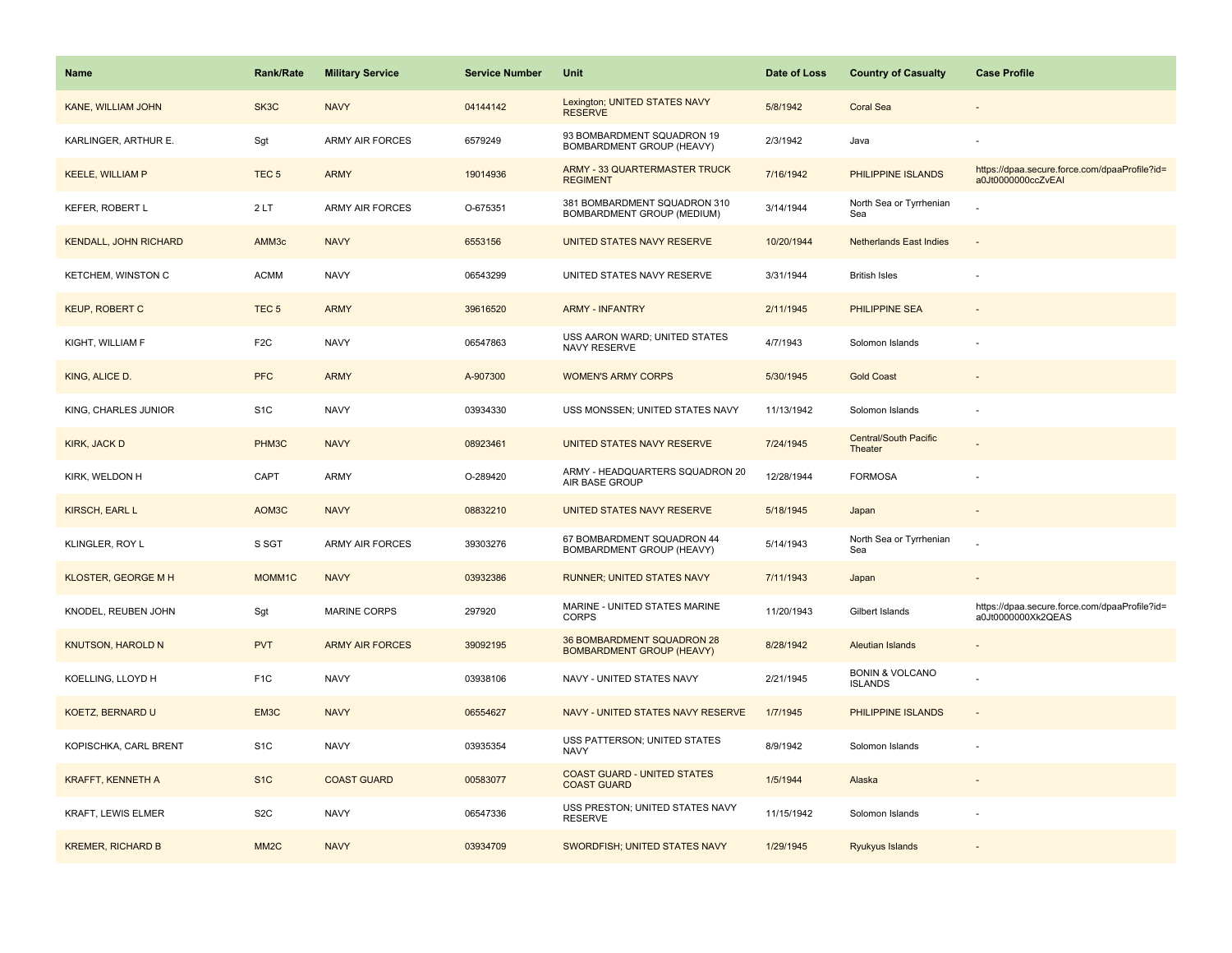| Name                      | <b>Rank/Rate</b>   | <b>Military Service</b> | <b>Service Number</b> | Unit                                                            | Date of Loss | <b>Country of Casualty</b>                   | <b>Case Profile</b>                                                 |
|---------------------------|--------------------|-------------------------|-----------------------|-----------------------------------------------------------------|--------------|----------------------------------------------|---------------------------------------------------------------------|
| KURTZ, STANLEY R          | GM3C               | <b>NAVY</b>             | 03933811              | NAVY - UNITED STATES NAVY                                       | 7/11/1943    | MEDITERRANEAN SEA                            | $\sim$                                                              |
| <b>LACHANCE, HARRY D</b>  | Pfc                | <b>ARMY</b>             | 19020892              | <b>QUARTERMASTER CORPS</b>                                      | 5/7/1942     | <b>Philippine Islands</b>                    |                                                                     |
| LACY, PATRICK C           | <b>ENS</b>         | <b>NAVY</b>             | O-361898              | NAVY - UNITED STATES NAVY RESERVE                               | 3/19/1945    | <b>JAPAN</b>                                 |                                                                     |
| LAINE, ELMER J            | <b>PVT</b>         | <b>ARMY</b>             | 39321233              | HMT Rohna; 853 ENGINEERS BATTALION<br>(AVIATION)                | 11/26/1943   | Mediterranean Sea                            | https://dpaa.secure.force.com/dpaaProfile?id=<br>a0Jt0000000XjJLEA0 |
| LAMB, HARRY E             | T SGT              | <b>ARMY AIR FORCES</b>  | 39314037              | 17 SQUADRON 71 RECONNAISSANCE<br><b>GROUP</b>                   | 6/8/1944     | New Guinea                                   | https://dpaa.secure.force.com/dpaaProfile?id=<br>a0Jt000001nzT8BEAU |
| LANE, JAMES HORACE        | SOM <sub>3</sub> C | <b>NAVY</b>             | 06541685              | USS CUSHING; UNITED STATES NAVY<br><b>RESERVE</b>               | 11/13/1942   | Solomon Islands                              |                                                                     |
| LARSON, VERNON ALVIN      | MM1C               | <b>NAVY</b>             | 06555435              | UNITED STATES NAVY RESERVE                                      | 11/2/1943    | Pacific Ocean                                |                                                                     |
| <b>LARSON, WILLIAM L</b>  | S <sub>1</sub> C   | <b>NAVY</b>             | 06559711              | NAVY - UNITED STATES NAVY RESERVE                               | 2/21/1945    | <b>BONIN &amp; VOLCANO</b><br><b>ISLANDS</b> |                                                                     |
| LAUER, HAROLD W           | 2LT                | <b>ARMY AIR FORCES</b>  | O-731315              | 431 BOMBARDMENT SQUADRON 11<br>BOMBARDMENT GROUP (HEAVY)        | 1/2/1944     | Marshall Islands                             |                                                                     |
| LAWSON, JOHN B            | 1LT                | <b>ARMY AIR FORCES</b>  | O-783095              | 400 BOMBARDMENT SQUADRON 90<br><b>BOMBARDMENT GROUP (HEAVY)</b> | 6/6/1945     | Philippine Islands                           |                                                                     |
| LAWSON, WILLIAM C         | AMM2C              | <b>NAVY</b>             | 03937459              | UNITED STATES NAVY                                              | 6/6/1945     | Marianas Islands                             |                                                                     |
| <b>LAWTON, CLIFFORD J</b> | F <sub>1C</sub>    | <b>NAVY</b>             | 03932801              | USS SCULPIN; UNITED STATES NAVY                                 | 11/19/1943   | <b>Gilbert Islands</b>                       |                                                                     |
| LAY, MARLIN M             | <b>PVT</b>         | <b>ARMY</b>             | 19018620              | ARISAN MARU; 33 QUARTERMASTER<br><b>TRUCK REGIMENT</b>          | 10/24/1944   | China Seas                                   |                                                                     |
| LEABO, DONALD C           | RT <sub>1C</sub>   | <b>NAVY</b>             | 06545315              | HULL; UNITED STATES NAVY RESERVE                                | 12/18/1944   | <b>Philippine Sea</b>                        | https://dpaa.secure.force.com/dpaaProfile?id=<br>a0Jt0000000Xf2pEAC |
| LEACH, JESSE M            | 1LT                | MARINE CORPS            | O-016454              | 83 RECONNAISSANCE BATTALION 3<br>ARMORED DIVISION               | 2/24/1944    | Philippine Sea                               |                                                                     |
| <b>LEACH, MILLARD D</b>   | F <sub>1C</sub>    | <b>NAVY</b>             | 09616572              | Calhoun; UNITED STATES NAVY<br><b>RESERVE</b>                   | 4/6/1945     | Japan                                        |                                                                     |
| LEADERS, JOHN G           | CPL                | MARINE CORPS            | 00258013              | MARINE - UNITED STATES MARINE<br><b>CORPS</b>                   | 10/24/1944   | Pacific Ocean                                |                                                                     |
| LEAHIGH, STANLEY ADELBERT | LT.                | <b>NAVY</b>             | O-072559              | ENOURA MARU; UNITED STATES NAVY<br><b>RESERVE</b>               | 1/9/1945     | Formosa                                      | https://dpaa.secure.force.com/dpaaProfile?id=<br>a0Jt000000PgMFDEA3 |
| LEBENGOOD, WALTER C       | 1STLT              | <b>ARMY</b>             | O-1104950             | ARMY - 722 ENGINEERS COMPANY                                    | 10/25/1944   | PHILIPPINE ISLANDS                           |                                                                     |
| LEBOW, CLAUDE H           | ARM2C              | <b>NAVY</b>             | 06553046              | <b>USS CORREGIDOR; UNITED STATES</b><br><b>NAVY RESERVE</b>     | 4/9/1945     | <b>Central/South Pacific</b><br>Theater      |                                                                     |
| LEE, EUGENE R             | LT /JG/            | <b>NAVY</b>             | O-263885              | NAVY - UNITED STATES NAVY RESERVE                               | 12/29/1944   | PACIFIC OCEAN                                |                                                                     |
| <b>LEGLER, KENNETH R</b>  | RM3C               | <b>NAVY</b>             | 03935377              | <b>SUBMARINE Argonaut; UNITED STATES</b><br><b>NAVY</b>         | 1/10/1943    | <b>New Britain Island</b>                    |                                                                     |
| LEONARD, JAMES G          | LT.                | <b>NAVY</b>             | O-106859              | VB-10, USS ENTERPRISE; UNITED<br>STATES NAVY RESERVE            | 6/12/1944    | Marianas Islands                             | https://dpaa.secure.force.com/dpaaProfile?id=<br>a0Jt000001nzWTCEA2 |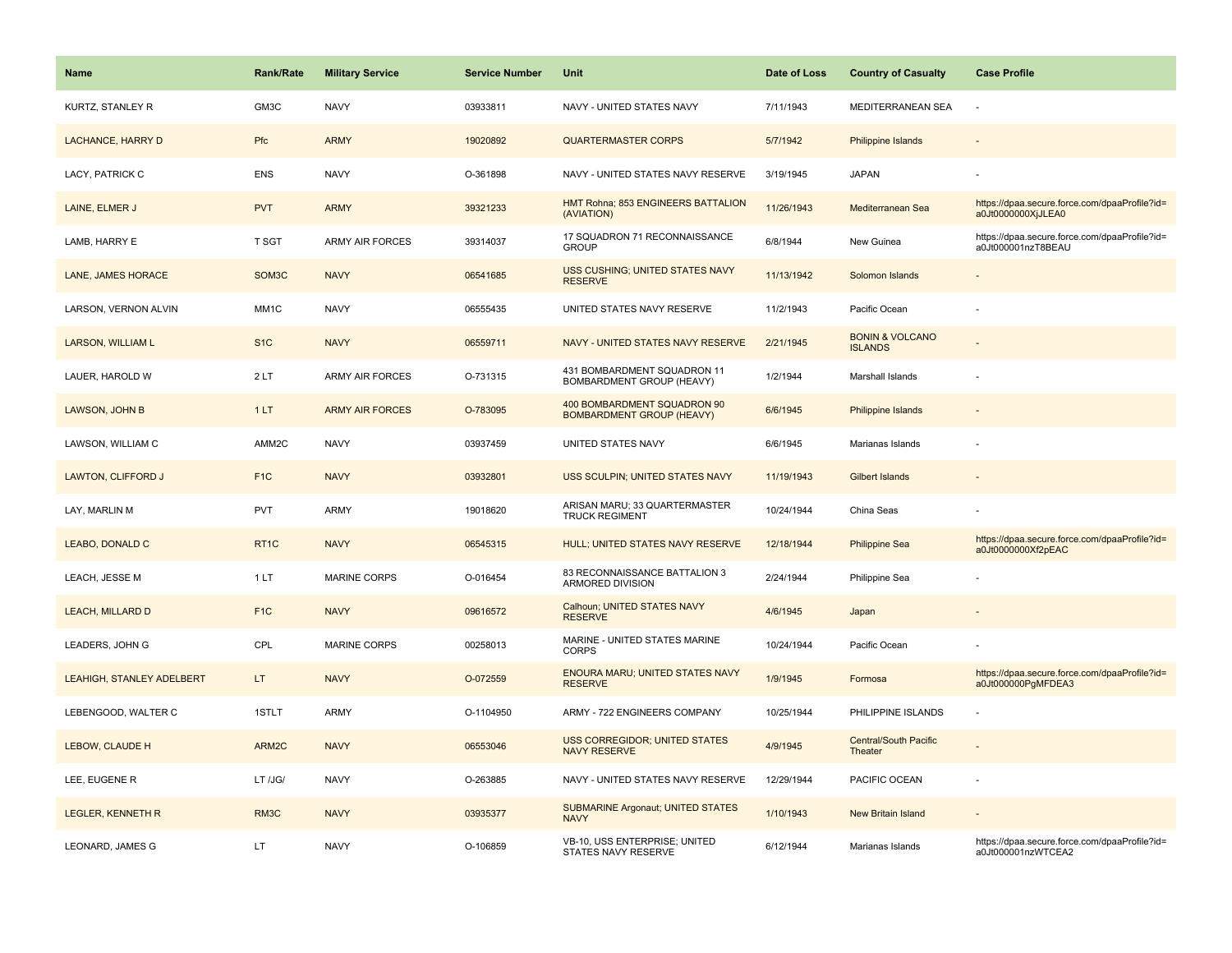| Name                       | <b>Rank/Rate</b>  | <b>Military Service</b> | <b>Service Number</b> | Unit                                                                           | Date of Loss | <b>Country of Casualty</b> | <b>Case Profile</b>                                                 |
|----------------------------|-------------------|-------------------------|-----------------------|--------------------------------------------------------------------------------|--------------|----------------------------|---------------------------------------------------------------------|
| LEOPARD, JOHN L            | S <sub>1</sub> C  | <b>NAVY</b>             | 06559305              | NAVY - UNITED STATES NAVY RESERVE                                              | 10/30/1944   | <b>PHILIPPINE SEA</b>      |                                                                     |
| LERMUSIAUX, JIMMIE J       | SC <sub>2</sub> C | <b>NAVY</b>             | 03934837              | USS PENSACOLA; UNITED STATES<br><b>NAVY</b>                                    | 11/30/1942   | Solomon Islands            | $\sim$                                                              |
| LESLIE, HARRY E            | LT.               | <b>NAVY</b>             | O-104070              | <b>USS CABOT (CVL-28); UNITED STATES</b><br><b>NAVY RESERVE</b>                | 10/29/1944   | <b>Philippine Islands</b>  |                                                                     |
| LEVALLEY, WILLIAM D        | EM <sub>2</sub>   | <b>NAVY</b>             | 06553813              | NAVY - UNITED STATES NAVY RESERVE                                              | 7/30/1945    | PHILIPPINE SEA             | https://dpaa.secure.force.com/dpaaProfile?id=<br>a0Jt0000000LIQPEA0 |
| LEWIS, BASIL H             | 2LT               | <b>ARMY AIR FORCES</b>  | O-417972              | SHINYO MARU; 28 BOMBARDMENT<br><b>SQUADRON 19 BOMBARDMENT GROUP</b><br>(HEAVY) | 9/7/1944     | <b>Philippine Islands</b>  |                                                                     |
| LEWIS, CHESLA A            | AOM2C             | <b>NAVY</b>             | 06551870              | UNITED STATES NAVY RESERVE                                                     | 7/24/1945    | Pacific Ocean              |                                                                     |
| LEWIS, DAREL D             | 1LT               | <b>ARMY AIR FORCES</b>  | O-771454              | 739 BOMBARDMENT SQUADRON 454<br><b>BOMBARDMENT GROUP (HEAVY)</b>               | 1/20/1945    | <b>Adriatic Sea</b>        |                                                                     |
| LEWIS, DONALD M            | S <sub>2</sub> C  | <b>NAVY</b>             | 03934436              | USS HOUSTON (CA-30); UNITED STATES<br>NAVY                                     | 3/1/1942     | Java                       |                                                                     |
| LEWIS, EDGAR A             | WT2C              | <b>NAVY</b>             | 03934295              | Calhoun; UNITED STATES NAVY                                                    | 4/6/1945     | Japan                      |                                                                     |
| LEWIS, JESSE A             | Y <sub>2</sub> C  | <b>NAVY</b>             | 03932951              | USS HOUSTON (CA-30); UNITED STATES<br><b>NAVY</b>                              | 3/1/1942     | Java                       |                                                                     |
| <b>LEWIS, MARQUIS EARL</b> | F <sub>1C</sub>   | <b>NAVY</b>             | 03934508              | USS PORTER; UNITED STATES NAVY                                                 | 10/26/1942   | Solomon Islands            |                                                                     |
| LICHTY, DONALD R           | <b>PVT</b>        | <b>ARMY</b>             | 19020684              | ARMY - 31 INFANTRY REGIMENT                                                    | 7/19/1942    | PHILIPPINE ISLANDS         | https://dpaa.secure.force.com/dpaaProfile?id=<br>a0Jt0000000XIXeEAK |
| <b>LINDEN, CHARLES G</b>   | WT2C              | <b>NAVY</b>             | 06554345              | NAVY - UNITED STATES NAVY RESERVE                                              | 7/30/1945    | PHILIPPINE SEA             |                                                                     |
| LINVILLE, CECIL H          | SF <sub>2</sub> C | <b>NAVY</b>             | 06540880              | NAVY - UNITED STATES NAVY RESERVE                                              | 7/30/1945    | PHILIPPINE SEA             | ÷,                                                                  |
| LITERAL, JOHN T            | TM3C              | <b>NAVY</b>             | 06553444              | NAVY - UNITED STATES NAVY RESERVE                                              | 1/3/1944     | <b>ATLANTIC OCEAN</b>      | $\sim$                                                              |
| LITTLEFIELD, ALBERT D      | BM1C              | <b>NAVY</b>             | 03682028              | Langley; UNITED STATES NAVY                                                    | 3/1/1942     | Indian Ocean               |                                                                     |
| LIVINGSTON, SHIRLEY S      | F <sub>1</sub> C  | <b>NAVY</b>             | 03934628              | USS ASTORIA; UNITED STATES NAVY                                                | 8/9/1942     | Solomon Islands            |                                                                     |
| LOE, MARTIN W              | S SGT             | <b>ARMY AIR FORCES</b>  | 19005243              | 345 BOMBARDMENT SQUADRON 98<br>BOMBARDMENT GROUP (HEAVY)                       | 6/13/1943    | Mediterranean Sea          | $\overline{\phantom{a}}$                                            |
| <b>LONG, LAURENCE A</b>    | S <sub>2</sub> C  | <b>NAVY</b>             | 08910746              | <b>USS LISCOME BAY; UNITED STATES</b><br><b>NAVY RESERVE</b>                   | 11/24/1943   | Gilbert Islands            |                                                                     |
| LOOMIS, EDGAR P            | SGT               | <b>ARMY AIR FORCES</b>  | 19015745              | <b>AIR CORPS</b>                                                               | 6/3/1942     | China                      |                                                                     |
| LOVERING, LAUREN L         | <b>CEM</b>        | <b>NAVY</b>             | 03930497              | ARISAN MARU; UNITED STATES NAVY                                                | 10/24/1944   | <b>Philippine Islands</b>  | $\overline{\phantom{a}}$                                            |
| LOW, CLIFFORD S            | SGT               | <b>ARMY AIR FORCES</b>  | 19085714              | 400 BOMBARDMENT SQUADRON 90<br>BOMBARDMENT GROUP (HEAVY)                       | 1/22/1943    | New Guinea                 |                                                                     |
| LUMAN, ROBERT D            | <b>MAJ</b>        | <b>ARMY AIR FORCES</b>  | O-395522              | 881 BOMBARDMENT SQUADRON 500<br><b>BOMBARDMENT GROUP (VERY HEAVY)</b>          | 5/26/1945    | Japan/Okinawa              |                                                                     |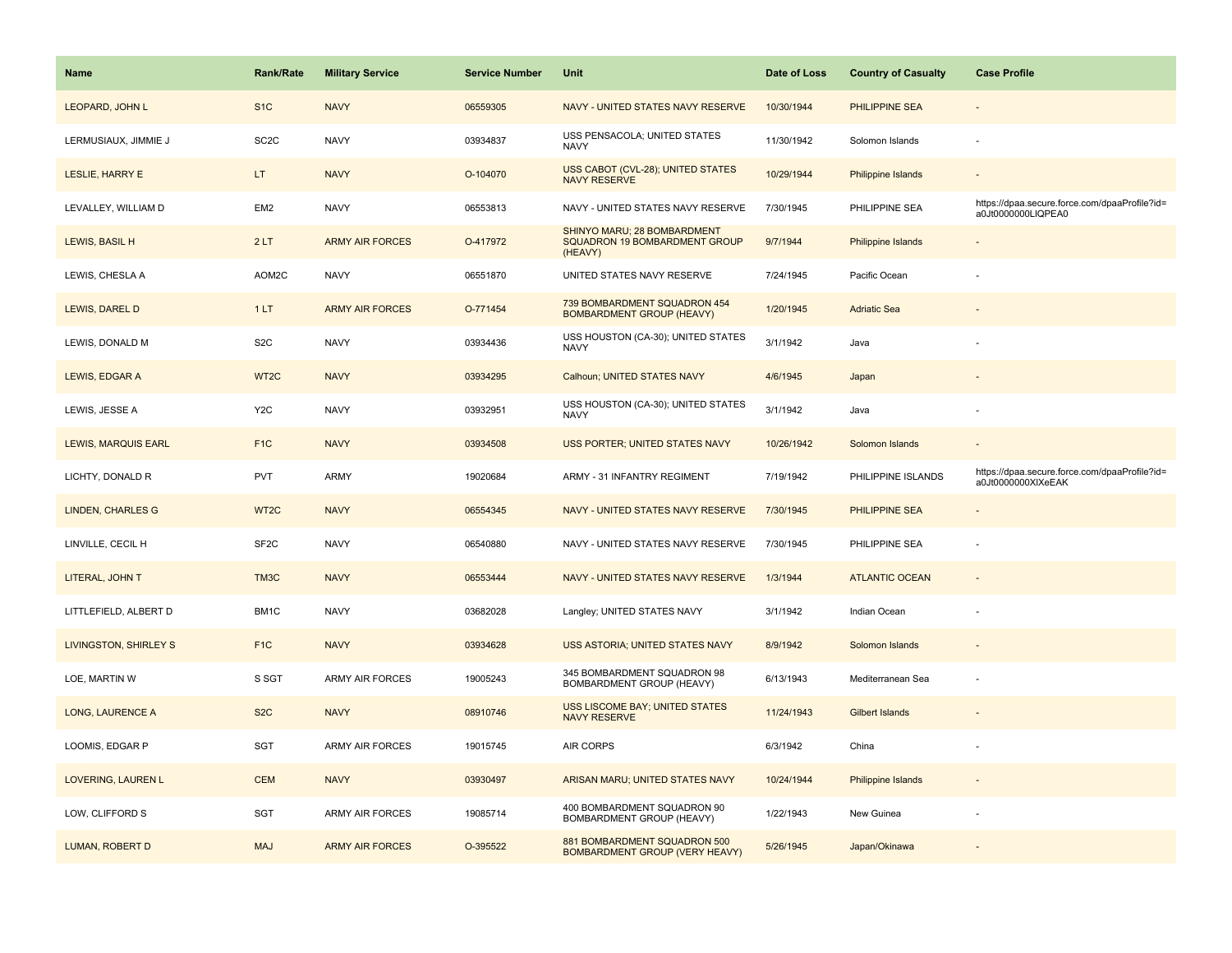| <b>Name</b>                 | <b>Rank/Rate</b>  | <b>Military Service</b> | <b>Service Number</b> | Unit                                                              | Date of Loss | <b>Country of Casualty</b>              | <b>Case Profile</b>                                                 |
|-----------------------------|-------------------|-------------------------|-----------------------|-------------------------------------------------------------------|--------------|-----------------------------------------|---------------------------------------------------------------------|
| LUTZ, WILLIS S              | T SGT             | <b>ARMY AIR FORCES</b>  | 19005904              | 512 BOMBARDMENT SQUADRON 376<br>BOMBARDMENT GROUP (HEAVY)         | 8/1/1943     | Adriatic Sea                            |                                                                     |
| LYONS, SAMUEL H             | MOMM3C            | <b>NAVY</b>             | 08829400              | NAVY - UNITED STATES NAVY RESERVE                                 | 12/5/1944    | PHILIPPINE ISLANDS                      | $\sim$                                                              |
| MACKEY, JAMES E             | 2LT               | <b>ARMY AIR FORCES</b>  | O-413532              | SHINYO MARU; 3 PURSUIT SQUADRON<br>24 PURSUIT GROUP               | 9/7/1944     | Philippine Islands                      |                                                                     |
| <b>MACMANIMAN, EDWARD R</b> | MM1               | <b>NAVY</b>             | 03932216              | USS MEREDITH; UNITED STATES NAVY                                  | 10/15/1942   | Solomon Islands                         |                                                                     |
| MADISON, JACK M             | S SGT             | <b>ARMY AIR FORCES</b>  | 19004878              | 423 BOMBARDMENT SQUADRON 306<br>BOMBARDMENT GROUP (HEAVY)         | 11/9/1942    | France                                  |                                                                     |
| MAFFIA, VICTOR E.           | <b>PVT</b>        | <b>ARMY</b>             | 39477219              | 28 INFANTRY 8 DIVISION                                            | 2/25/1946    | Germany                                 | $\overline{\phantom{a}}$                                            |
| MAGILL, LLOYD H             | 2LT               | ARMY                    | O-401392              | Brazil Maru; 194 TANK BATTALION                                   | 1/24/1945    | Philippine Islands                      | https://dpaa.secure.force.com/dpaaProfile?id=<br>a0Jt000001BWSpWEAX |
| <b>MAIER, THEO S</b>        | F <sub>1C</sub>   | <b>NAVY</b>             | 06554699              | USS LISCOME BAY CVE 56; UNITED<br><b>STATES NAVY RESERVE</b>      | 11/24/1943   | Gilbert Islands                         |                                                                     |
| MALOY, THOMAS JOEL          | <b>CWT</b>        | <b>NAVY</b>             | 03929055              | NAVY - UNITED STATES NAVY                                         | 11/13/1942   | SOLOMON ISLANDS                         | $\sim$                                                              |
| MANGAS, JOHN H              | 1LT               | <b>ARMY AIR FORCES</b>  | O-725327              | 39 FIGHTER SQUADRON 35 FIGHTER<br><b>GROUP</b>                    | 1/8/1943     | New Guinea                              |                                                                     |
| MANN, IRA E                 | <b>PFC</b>        | <b>ARMY</b>             | 39474481              | 377 INFANTRY 95 DIVISION                                          | 12/16/1944   | Germany                                 |                                                                     |
| <b>MARGASON, MARK W</b>     | S SGT             | <b>ARMY AIR FORCES</b>  | 06555415              | 324 BOMBARDMENT SQUADRON 91<br><b>BOMBARDMENT GROUP (HEAVY)</b>   | 5/21/1943    | North Sea or Tyrrhenian<br>Sea          | https://dpaa.secure.force.com/dpaaProfile?id=<br>a0Jt0000000BSHPEA4 |
| MARKHAM, JAMES A.           | 1 LT              | ARMY AIR FORCES         | O-661113              | 392 BOMBARDMENT SQUADRON 30<br>BOMBARDMENT GROUP (HEAVY)          | 12/20/1943   | Marshall Islands                        |                                                                     |
| <b>MARQUIS, DUDLEY E</b>    | SF <sub>1</sub> C | <b>NAVY</b>             | 04144736              | NAVY - UNITED STATES NAVY RESERVE                                 | 7/24/1945    | PHILIPPINE SEA                          |                                                                     |
| MARSHALL, RALPH E           | MM1C              | <b>NAVY</b>             | 03932016              | UNITED STATES NAVY                                                | 12/15/1943   | Atlantic Ocean                          |                                                                     |
| <b>MATHEWS, ERNEST E</b>    | <b>CAPT</b>       | <b>ARMY AIR FORCES</b>  | O-725626              | 442 BOMBARDMENT SQUADRON 320<br><b>BOMBARDMENT GROUP (MEDIUM)</b> | 5/9/1943     | North Sea or Tyrrhenian<br>Sea          |                                                                     |
| MATHEWS, VIRGIL V           | F <sub>3</sub> C  | <b>NAVY</b>             | 06543942              | USS PENSACOLA; UNITED STATES<br>NAVY RESERVE                      | 11/30/1942   | Solomon Islands                         |                                                                     |
| <b>MATTHEWS, CECIL D</b>    | M SGT             | <b>ARMY AIR FORCES</b>  | 20953372              | 32 PHOTO SQUADRON 5<br><b>RECONNAISSANCE GROUP</b>                | 4/20/1944    | Mediterranean Sea                       |                                                                     |
| MATTISON, ALDEN C           | <b>PVT</b>        | <b>MARINE CORPS</b>     | 00337253              | MARINE - UNITED STATES MARINE<br><b>CORPS</b>                     | 10/16/1942   | Gilbert Islands                         |                                                                     |
| <b>MAYER, LEONARD W</b>     | S SGT             | <b>ARMY AIR FORCES</b>  | 20953438              | 32 PHOTO SQUADRON 5<br>RECONNAISSANCE GROUP                       | 4/20/1944    | Mediterranean Sea                       |                                                                     |
| MCBEE, CHARLES H            | LT.               | <b>NAVY</b>             | O-184775              | TWIGGS; UNITED STATES NAVY<br><b>RESERVE</b>                      | 6/16/1945    | Ryukyus Islands                         |                                                                     |
| MCCHESNEY, JOHN A           | <b>LTJG</b>       | <b>NAVY</b>             | O-315339              | <b>USS HOGGATT BAY; UNITED STATES</b><br><b>NAVY RESERVE</b>      | 5/23/1945    | <b>Central/South Pacific</b><br>Theater |                                                                     |
| MCCLURE, LESTER W           | T Sgt             | <b>ARMY AIR FORCES</b>  | 19170512              | 511 BOMBARDMENT SQUADRON 351<br>BOMBARDMENT GROUP (HEAVY)         | 8/9/1944     | English Channel                         |                                                                     |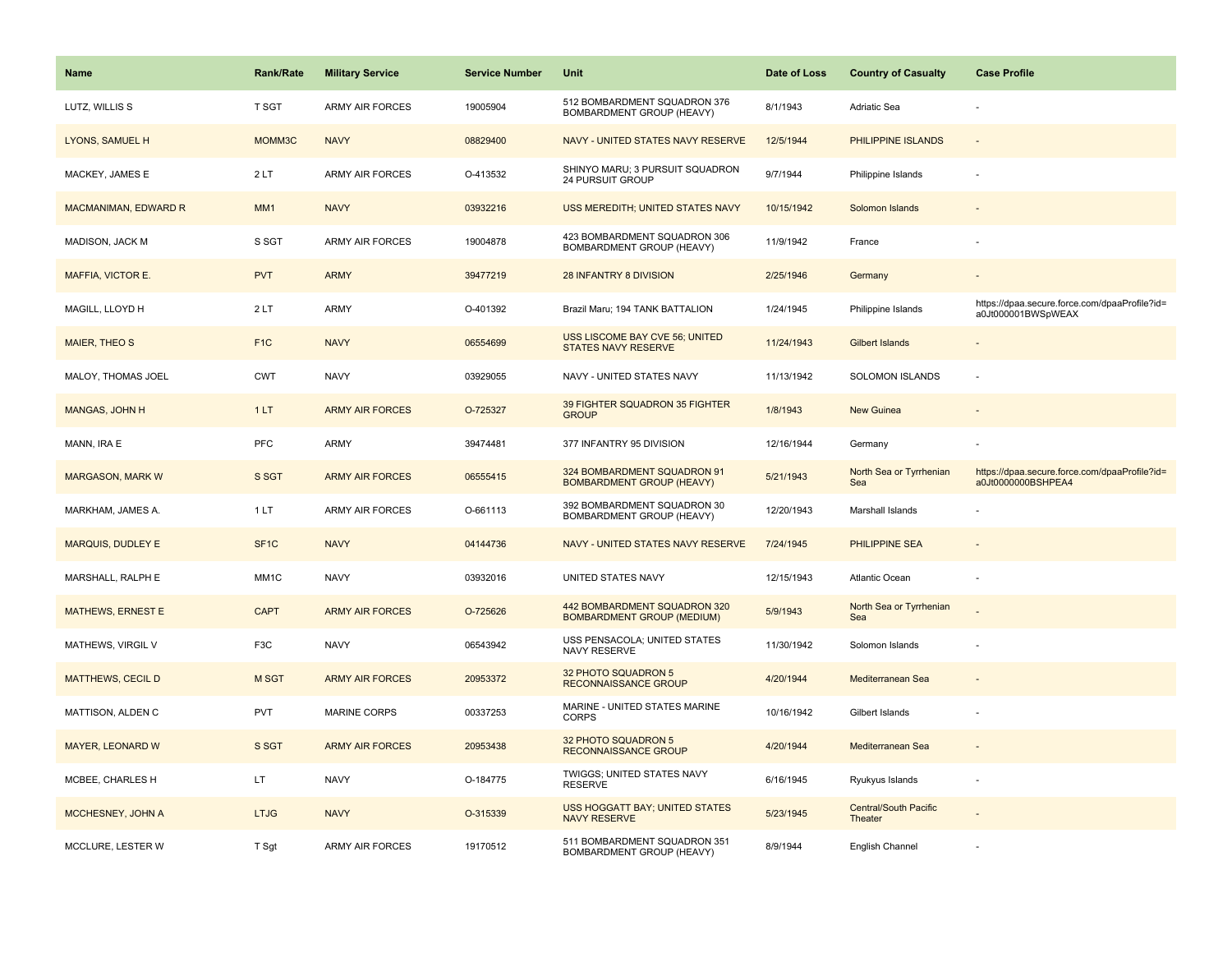| <b>Name</b>               | <b>Rank/Rate</b> | <b>Military Service</b> | <b>Service Number</b> | Unit                                                             | Date of Loss | <b>Country of Casualty</b>       | <b>Case Profile</b>                                                 |
|---------------------------|------------------|-------------------------|-----------------------|------------------------------------------------------------------|--------------|----------------------------------|---------------------------------------------------------------------|
| MCCONNELL, ROBERT B.      | 2d Lt            | <b>ARMY AIR FORCES</b>  | O-663397              | 42 BOMBARDMENT SQUADRON 11<br><b>BOMBARDMENT GROUP (HEAVY)</b>   | 7/24/1943    |                                  |                                                                     |
| MCCOY, KENNETH --         | Pvt              | <b>ARMY</b>             | 19004334              | ARISAN MARU; 59 COAST ARTILLERY<br><b>REGIMENT</b>               | 10/24/1944   | China Seas                       |                                                                     |
| MCDONALD, WILLIAM H       | SEA1             | <b>NAVY</b>             | 06546892              | UNITED STATES NAVY RESERVE                                       | 12/11/1944   | Philippine Islands               |                                                                     |
| MCDONOUGH, JAMES --       | SM <sub>2</sub>  | <b>NAVY</b>             | 06543100              | UNITED STATES NAVY RESERVE                                       | 3/2/1943     | North Atlantic Ocean             |                                                                     |
| <b>MCFALLS, CHARLES J</b> | SEA <sub>2</sub> | <b>NAVY</b>             | 06651866              | <b>MONAGHAN; UNITED STATES NAVY</b><br><b>RESERVE</b>            | 12/18/1944   | <b>Philippine Sea</b>            |                                                                     |
| MCFARLAND, RICHARD R      | Sgt              | <b>ARMY</b>             | 19200809              | 501 PARACHUTE INFANTRY REGIMENT                                  | 10/5/1944    | Holland                          |                                                                     |
| MCGINNIS, NEAL DAVID      | Cpl              | <b>MARINE CORPS</b>     | 00818290              | <b>MARINE - UNITED STATES MARINE</b><br><b>CORPS</b>             | 9/15/1944    | Caroline Islands                 |                                                                     |
| MCHALE, THOMAS D          | ARM1c            | <b>NAVY</b>             | 03937519              | UNITED STATES NAVY                                               | 12/13/1945   | Hawaiian Islands                 |                                                                     |
| MCILVEEN, CLARENCE S      | Capt             | <b>ARMY AIR FORCES</b>  | O-735421              | 550 BOMBARDMENT SQUADRON 385<br><b>BOMBARDMENT GROUP (HEAVY)</b> | 2/24/1944    | Germany                          |                                                                     |
| MCKALSON, BRUCE M         | Lt Cdr           | <b>NAVY</b>             | O-123482              | UNITED STATES NAVY                                               | 9/10/1946    | Marianas Islands                 |                                                                     |
| <b>MCKEE, ROBERT D</b>    | 2d Lt            | <b>ARMY AIR FORCES</b>  | O-808872              | 732 BOMBARDMENT SQUADRON 453<br><b>BOMBARDMENT GROUP (HEAVY)</b> | 4/8/1944     | Germany                          | https://dpaa.secure.force.com/dpaaProfile?id=<br>a0Jt0000000LIG0EAK |
| MCKEEHAN, JAMES O         | BM2C             | <b>COAST GUARD</b>      | 00516944              | COAST GUARD - UNITED STATES<br><b>COAST GUARD</b>                | 9/19/1944    | Baker Island                     |                                                                     |
| MCKENZIE, JOHN G.         | Pfc              | <b>ARMY</b>             | 39344409              | 128 INFANTRY 32 DIVISION                                         | 3/31/1945    | Philippine Islands               |                                                                     |
| MCKINNEY, KENNETH E       | EM <sub>2c</sub> | <b>NAVY</b>             | 03759409              | SHARK; UNITED STATES NAVY                                        | 2/11/1942    | Netherlands East Indies          | ÷.                                                                  |
| MCKNIGHT, ROBERT L        | S Sgt            | <b>ARMY AIR FORCES</b>  | 39306435              | 422 BOMBARDMENT SQUADRON 305<br><b>BOMBARDMENT GROUP (HEAVY)</b> | 2/4/1943     | North Sea or Tyrrhenian<br>Sea   |                                                                     |
| MCLENDON, DARWIN A        | PHM3             | <b>NAVY</b>             | 03933052              | ARISAN MARU; UNITED STATES NAVY                                  | 10/24/1944   | Central/South Pacific<br>Theater |                                                                     |
| <b>MCMILLAN, HAROLD R</b> | 1st Lt           | <b>ARMY AIR FORCES</b>  | O-740099              | 64 BOMBARDMENT SQUADRON 43<br><b>BOMBARDMENT GROUP (HEAVY)</b>   | 2/23/1945    |                                  |                                                                     |
| MEAGHER, HARRY B.         | PVT              | <b>ARMY</b>             | 39328703              | 405 SIGNAL COMPANY (AVIATION)                                    | 3/12/1945    | Philippine Islands               |                                                                     |
| MEDLOCK, FRENDY D         | <b>SGT</b>       | <b>ARMY AIR FORCES</b>  | 06579252              | 93 BOMBARDMENT SQUADRON 19<br><b>BOMBARDMENT GROUP (HEAVY)</b>   | 7/7/1942     | Philippine Islands               | https://dpaa.secure.force.com/dpaaProfile?id=<br>a0Jt0000000Lm1aEAC |
| MEEVE, EDWARD K           | GM3C             | <b>NAVY</b>             | 06547203              | UNITED STATES NAVY RESERVE                                       | 6/16/1943    | Australia                        |                                                                     |
| MEITHOF, CHARLES H        | F <sub>1</sub> C | <b>NAVY</b>             | 03934761              | USS ASTORIA; UNITED STATES NAVY                                  | 8/9/1942     | Solomon Islands                  |                                                                     |
| MELLQUIST, CHARLES D      | 2LT              | <b>ARMY AIR FORCES</b>  | O-748208              | 47 BOMBARDMENT SQUADRON 41<br>BOMBARDMENT GROUP (MEDIUM)         | 1/22/1944    | Marshall Islands                 |                                                                     |
| MERGEL, LLOYD E           | F <sub>1C</sub>  | <b>NAVY</b>             | 08838025              | LUCE; UNITED STATES NAVY RESERVE                                 | 5/4/1945     | China Seas                       |                                                                     |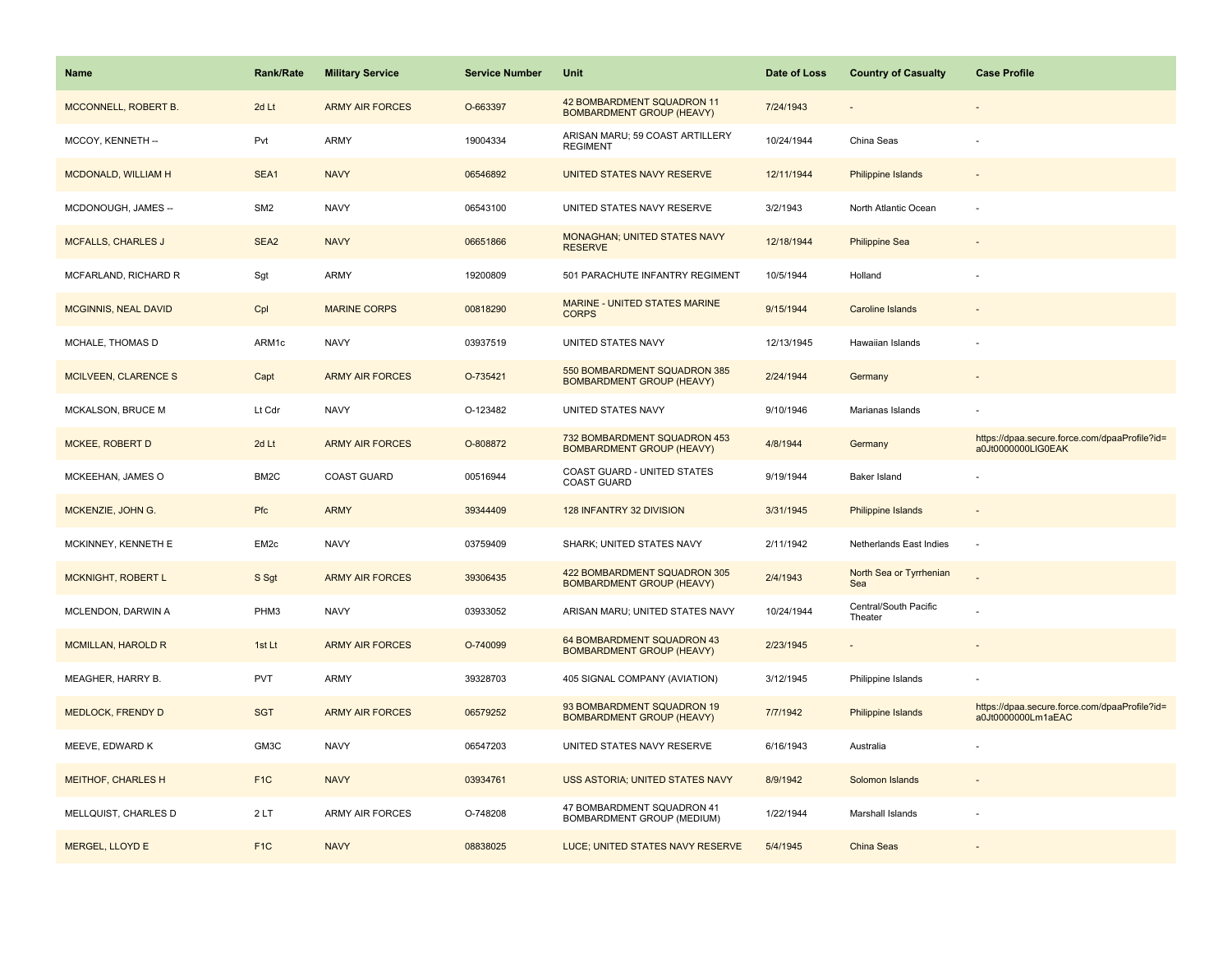| <b>Name</b>                 | <b>Rank/Rate</b>  | <b>Military Service</b> | <b>Service Number</b> | Unit                                                            | Date of Loss | <b>Country of Casualty</b>     | <b>Case Profile</b>                                                 |
|-----------------------------|-------------------|-------------------------|-----------------------|-----------------------------------------------------------------|--------------|--------------------------------|---------------------------------------------------------------------|
| MERSEREAU, JOHN G           | 1LT               | <b>ARMY AIR FORCES</b>  | O-747294              | 373 BOMBARDMENT SQUADRON 308<br>BOMBARDMENT GROUP (HEAVY)       | 6/18/1944    | China                          |                                                                     |
| <b>MEYERS, CHARLES R</b>    | MM <sub>2</sub> C | <b>NAVY</b>             | 06553645              | USS Abner Read; UNITED STATES NAVY<br><b>RESERVE</b>            | 11/1/1944    | <b>Philippine Islands</b>      |                                                                     |
| MICHAEL, CLAIR EDWARD       | MM <sub>1</sub> C | <b>NAVY</b>             | 06557759              | UNITED STATES NAVY RESERVE                                      | 11/2/1943    | Pacific Ocean                  |                                                                     |
| MILES, DONALD R             | S <sub>1</sub> C  | <b>NAVY</b>             | 08910748              | LUCE; UNITED STATES NAVY RESERVE                                | 5/4/1945     | <b>Philippine Sea</b>          |                                                                     |
| MILLER, ALBERT R            | T SGT             | <b>ARMY AIR FORCES</b>  | 20953373              | 32 PHOTO SQUADRON 5<br>RECONNAISSANCE GROUP                     | 4/20/1944    | Mediterranean Sea              |                                                                     |
| <b>MILLER, CHARLES A</b>    | RM3C              | <b>NAVY</b>             | 03932442              | Atik; UNITED STATES NAVY                                        | 3/27/1942    | North Atlantic Ocean           |                                                                     |
| MILLER, EDWARD L            | LT.               | <b>NAVY</b>             | O-122123              | USS SANGAMON; UNITED STATES NAVY<br><b>RESERVE</b>              | 3/24/1945    | Pacific Ocean                  |                                                                     |
| MILLER, GAIL --             | AOM2C             | <b>NAVY</b>             | 03936624              | <b>UNITED STATES NAVY</b>                                       | 1/4/1944     | <b>Marshall Islands</b>        |                                                                     |
| MILLER, JOHN HENRY          | SC <sub>2</sub> C | <b>NAVY</b>             | 03930907              | UNITED STATES NAVY                                              | 12/10/1941   | Philippine Islands             |                                                                     |
| MILLER, RICHARD C           | 2LT               | <b>ARMY AIR FORCES</b>  | O-729648              | 412 BOMBARDMENT SQUADRON 95<br><b>BOMBARDMENT GROUP (HEAVY)</b> | 6/11/1943    | North Sea or Tyrrhenian<br>Sea |                                                                     |
| MILLER, WALTER W            | B <sub>1</sub> C  | <b>NAVY</b>             | 03936212              | NAVY - UNITED STATES NAVY                                       | 7/30/1945    | PHILIPPINE SEA                 | https://dpaa.secure.force.com/dpaaProfile?id=<br>a0Jt0000000LkwyEAC |
| MILLIKEN, WESLEY A          | 2LT               | <b>MARINE CORPS</b>     | O-010317              | MARINE - UNITED STATES MARINE<br><b>CORPS</b>                   | 9/15/1942    | ** Documentation Errors        | $\sim$                                                              |
| MINTURN, FRANCIS A.         | 2LT               | <b>ARMY AIR FORCES</b>  | O-759966              | 751 BOMBARDMENT SQUADRON 457<br>BOMBARDMENT GROUP (HEAVY)       | 7/7/1944     | English Channel                |                                                                     |
| <b>MISENER, NORMAN C.</b>   | <b>PVT</b>        | <b>ARMY AIR FORCES</b>  | 19015092              | 7 MATERIALS SQUADRON 5 AIR BASE<br><b>GROUP</b>                 | 5/5/1942     | Philippine Islands             |                                                                     |
| MOE, WILLIE --              | PFC               | ARMY                    | 39324830              | HMT Rohna; 853 ENGINEERS BATTALION<br>(AVIATION)                | 11/26/1943   | Mediterranean Sea              |                                                                     |
| <b>MOFFITT, CHESTER M</b>   | SM <sub>1</sub> C | <b>NAVY</b>             | 06541504              | S-28; UNITED STATES NAVY RESERVE                                | 7/4/1944     | <b>Hawaiian Islands</b>        |                                                                     |
| MONTAG, DAVID W             | CAPT              | <b>ARMY</b>             | O-351273              | SHINYO MARU; INFANTRY                                           | 9/7/1944     | Philippine Islands             |                                                                     |
| <b>MOON, ROLAND R</b>       | S <sub>1C</sub>   | <b>NAVY</b>             | 06549234              | HULL; UNITED STATES NAVY RESERVE                                | 12/18/1944   | <b>Philippine Sea</b>          | https://dpaa.secure.force.com/dpaaProfile?id=<br>a0Jt0000000XdrCEAS |
| MOORE, CLAYTON L            | MM <sub>2</sub> C | <b>NAVY</b>             | 03932915              | Edsall; UNITED STATES NAVY                                      | 3/1/1942     | Indian Ocean                   |                                                                     |
| MOORE, HAROLD EDWARD        | S <sub>2</sub> C  | <b>NAVY</b>             | 06544477              | USS COLHOUN; UNITED STATES NAVY<br><b>RESERVE</b>               | 8/30/1942    | Solomon Islands                |                                                                     |
| MOOTER, JORDAN L            | MOMM3C            | <b>NAVY</b>             | 03938059              | LST-808; UNITED STATES NAVY                                     | 5/18/1945    | Ryukyus Islands                |                                                                     |
| <b>MORGAN, OSCAR MURRAY</b> | <b>BOSUN</b>      | <b>MERCHANT MARINE</b>  | Z-30759               | SS Lewis L Dyche;                                               | 1/4/1945     |                                |                                                                     |
| MORIARTY, THOMAS H          | S <sub>1</sub> C  | <b>NAVY</b>             | 03932745              | UNITED STATES NAVY                                              | 3/1/1942     | Indian Ocean                   |                                                                     |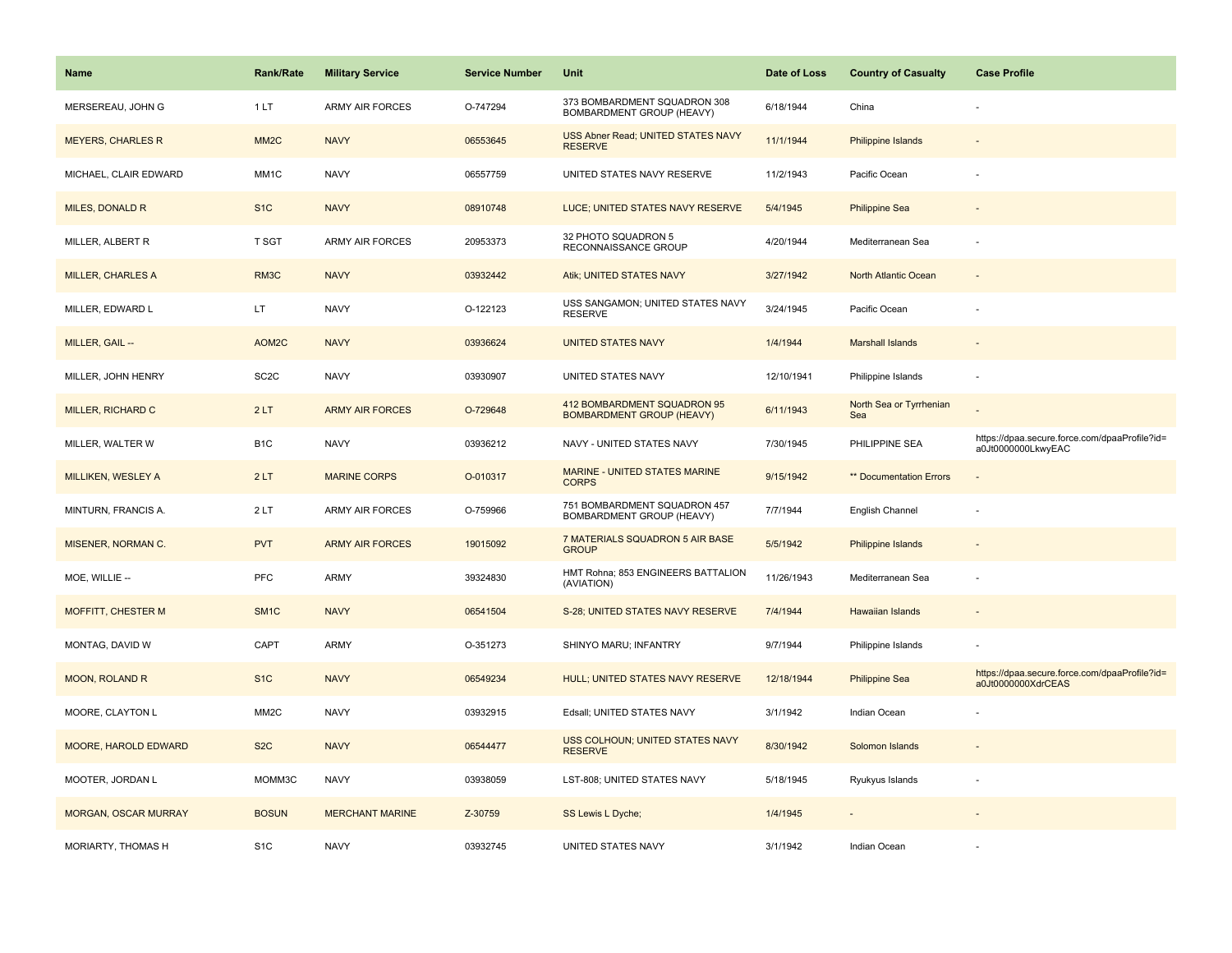| <b>Name</b>                | <b>Rank/Rate</b>  | <b>Military Service</b> | <b>Service Number</b> | Unit                                                          | Date of Loss | <b>Country of Casualty</b>     | <b>Case Profile</b>                                                 |
|----------------------------|-------------------|-------------------------|-----------------------|---------------------------------------------------------------|--------------|--------------------------------|---------------------------------------------------------------------|
| <b>MORRISON, ROBERT N</b>  | LT.               | <b>NAVY</b>             | O-104256              | UNITED STATES NAVY RESERVE                                    | 5/23/1944    | Hawaiian Islands               |                                                                     |
| MORROW, ARTHUR J           | S <sub>2</sub> C  | <b>NAVY</b>             | 08829053              | USS LISCOME BAY; UNITED STATES<br>NAVY RESERVE                | 11/24/1943   | Gilbert Islands                |                                                                     |
| MORROW, EUGENE C           | PHM3C             | <b>NAVY</b>             | 06541354              | USS ASTORIA; UNITED STATES NAVY<br><b>RESERVE</b>             | 8/9/1942     | Solomon Islands                |                                                                     |
| MOSHBERGER, JEROME L       | WT2C              | <b>NAVY</b>             | 03936755              | NAVY - UNITED STATES NAVY                                     | 1/6/1945     | PHILIPPINE ISLANDS             |                                                                     |
| <b>MOULLET, JOSEPH B</b>   | <b>PVT</b>        | <b>ARMY AIR FORCES</b>  | 19004258              | SHINYO MARU; HEADQUARTERS<br><b>SQUADRON 5 AIR BASE GROUP</b> | 9/7/1944     | <b>Philippine Islands</b>      |                                                                     |
| MOYER, LEWIS --            | 2LT               | ARMY AIR FORCES         | O-748744              | 381 FIGHTER SQUADRON 363 FIGHTER<br><b>GROUP</b>              | 3/4/1944     | North Sea or Tyrrhenian<br>Sea |                                                                     |
| <b>MULCRONE, FLOYD R</b>   | BM <sub>1</sub> C | <b>NAVY</b>             | 08832650              | UNITED STATES NAVY RESERVE                                    | 1/6/1946     | <b>Hawaiian Islands</b>        |                                                                     |
| MULDER, JOHN T.            | 2LT               | ARMY                    | O-509594              | 405 INFANTRY 102 DIVISION                                     | 11/25/1945   | Germany                        |                                                                     |
| MULKEY, LEROY H            | <b>CPL</b>        | <b>ARMY AIR FORCES</b>  | 06552770              | SHINYO MARU; HEADQUARTERS<br><b>SQUADRON 5 AIR BASE GROUP</b> | 9/7/1944     | Philippine Islands             |                                                                     |
| MULLICAN, HARLON R         | S <sub>1</sub> C  | <b>NAVY</b>             | 06549805              | Little; UNITED STATES NAVY RESERVE                            | 5/3/1945     | Ryukyus Islands                |                                                                     |
| <b>MULLINS, LAWRENCE W</b> | F <sub>2</sub> C  | <b>NAVY</b>             | 08839033              | HULL; UNITED STATES NAVY RESERVE                              | 12/18/1944   | <b>Philippine Sea</b>          | https://dpaa.secure.force.com/dpaaProfile?id=<br>a0Jt0000000XeoLEAS |
| MUNDELL, JACK ARTHUR       | 2LT               | ARMY AIR FORCES         | O-726452              | AIR CORPS                                                     | 11/8/1942    | Hawaiian Islands               |                                                                     |
| MURPHEY, RAYMOND J         | <b>CPL</b>        | <b>ARMY</b>             | 39327354              | <b>ARMY - 306 QUARTERMASTER</b><br><b>BATTALION</b>           | 4/28/1944    | <b>ENGLISH CHANNEL</b>         |                                                                     |
| MYERS, ALFRED FRANCIS      | RM <sub>2</sub> C | <b>NAVY</b>             | 03933206              | UNITED STATES NAVY                                            | 1/30/1942    | Hawaiian Islands               |                                                                     |
| <b>MYERS, CLAUDE J</b>     | S SGT             | <b>ARMY AIR FORCES</b>  | 39178049              | 72 BOMBARDMENT SQUADRON 5<br><b>BOMBARDMENT GROUP (HEAVY)</b> | 6/16/1943    | Solomon Islands                |                                                                     |
| MYERS, GLEN A              | MM <sub>2</sub> C | <b>NAVY</b>             | 06553678              | NAVY - UNITED STATES NAVY RESERVE                             | 7/30/1945    | PHILIPPINE SEA                 | https://dpaa.secure.force.com/dpaaProfile?id=<br>a0Jt0000000LkpdEAC |
| <b>MYERS, HOMER A</b>      | COX               | <b>NAVY</b>             | 06541587              | UNITED STATES NAVY RESERVE                                    | 5/31/1944    | <b>Aleutian Islands</b>        |                                                                     |
| MYERS, LLOYD E             | 2LT               | ARMY                    | O-890315              | ARISAN MARU; 31 INFANTRY REGIMENT                             | 10/24/1944   | China Seas                     |                                                                     |
| NEIDERHEISER, DL           | <b>PVT</b>        | <b>ARMY</b>             | 39471323              | SS Leopoldville; 264 INFANTRY 66<br><b>DIVISION</b>           | 12/24/1944   | <b>English Channel</b>         |                                                                     |
| NELSON, RUDOLPH C          | 2LT               | <b>ARMY AIR FORCES</b>  | O-744326              | 571 BOMBARDMENT SQUADRON 390<br>BOMBARDMENT GROUP (HEAVY)     | 11/5/1943    | North Sea or Tyrrhenian<br>Sea |                                                                     |
| NENDEL, ROBERT H           | S <sub>2</sub> C  | <b>NAVY</b>             | 06553334              | USS Abner Read; UNITED STATES NAVY<br><b>RESERVE</b>          | 8/18/1943    | <b>Aleutian Islands</b>        |                                                                     |
| NEWMAN, EDWARD             | <b>PFC</b>        | ARMY                    | 39346798              | ARMY - 17 INFANTRY 7 DIVISION                                 | 6/10/1945    | JAPAN/OKINAWA                  |                                                                     |
| NEWTON, JOHN HYDE          | 2LT               | <b>MARINE CORPS</b>     | O-031882              | MARINE - UNITED STATES MARINE<br><b>CORPS</b>                 | 2/16/1945    |                                |                                                                     |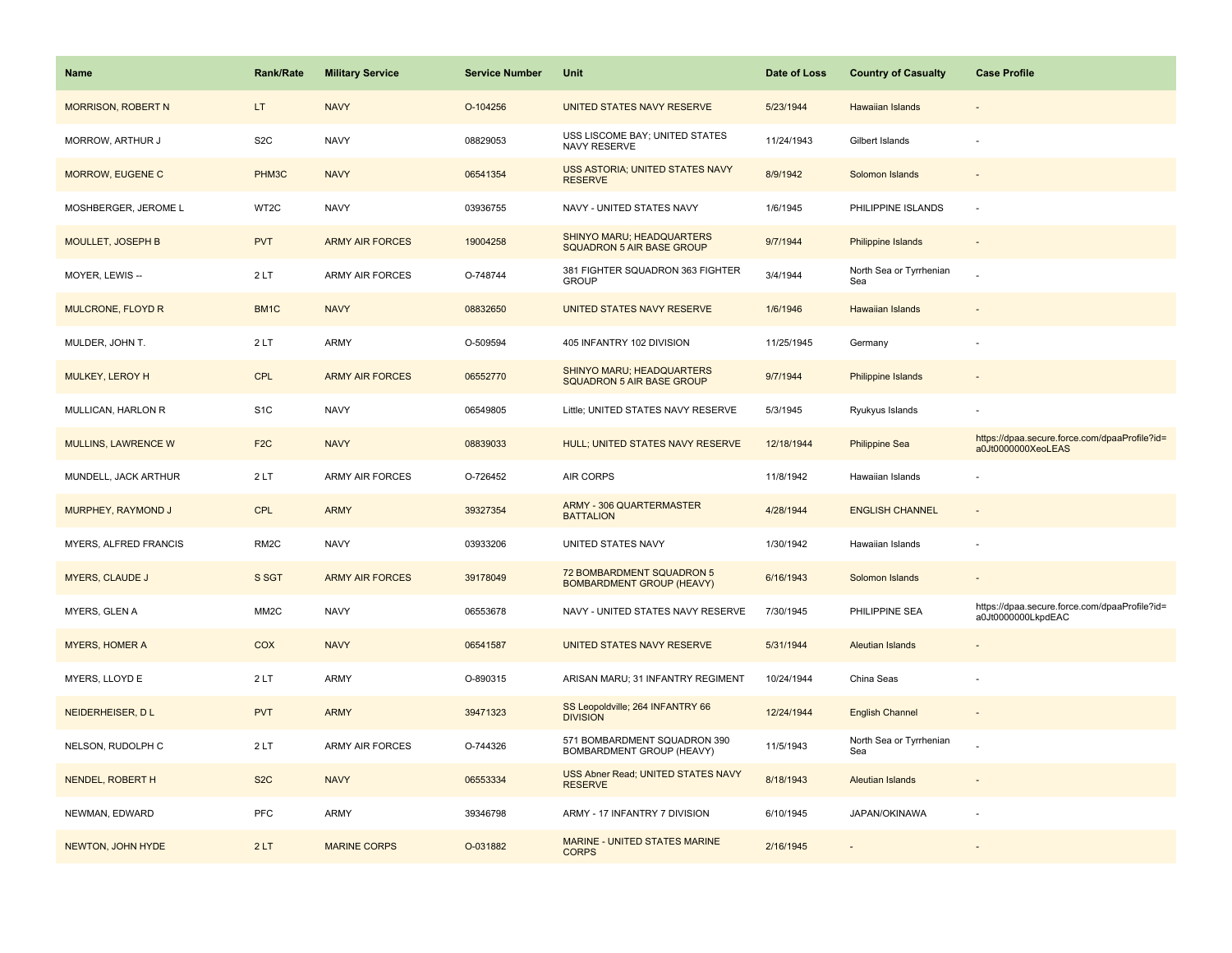| Name                        | <b>Rank/Rate</b>  | <b>Military Service</b> | <b>Service Number</b> | Unit                                                             | Date of Loss | <b>Country of Casualty</b> | <b>Case Profile</b>                                                 |
|-----------------------------|-------------------|-------------------------|-----------------------|------------------------------------------------------------------|--------------|----------------------------|---------------------------------------------------------------------|
| NICOL, ALBERT P             | CAPT              | ARMY                    | O-366218              | ORDNANCE DEPARTMENT                                              | 2/2/1944     | Coral Sea                  |                                                                     |
| NIELSEN, CLIFFORD O         | S <sub>2</sub> C  | <b>NAVY</b>             | 06550518              | USS GWIN; UNITED STATES NAVY<br><b>RESERVE</b>                   | 7/13/1943    | Solomon Islands            |                                                                     |
| NIEMEYER, HAROLD L          | S <sub>2</sub> C  | <b>NAVY</b>             | 06553303              | USS Abner Read; UNITED STATES NAVY<br><b>RESERVE</b>             | 8/18/1943    | Aleutian Islands           |                                                                     |
| NORGREN, WILLARD E          | <b>ENS</b>        | <b>NAVY</b>             | O-351339              | UNITED STATES NAVY RESERVE                                       | 4/5/1945     | <b>Ryukyus Islands</b>     |                                                                     |
| NOYES, ELTON L              | PHM1C             | <b>NAVY</b>             | 03929414              | ARISAN MARU; UNITED STATES NAVY                                  | 10/24/1944   | Philippine Islands         |                                                                     |
| NYSTEEN, HARVEY A           | CPL               | <b>ARMY AIR FORCES</b>  | 39306547              | <b>ARMY AIR FORCE</b>                                            | 8/14/1943    | India                      |                                                                     |
| NYSTEEN, NORMAN A           | 1LT               | <b>ARMY AIR FORCES</b>  | O-407068              | ARMY AIR FORCE                                                   | 6/4/1942     | Alaska                     |                                                                     |
| OCHS, RALPH M               | S <sub>1C</sub>   | <b>NAVY</b>             | 03933968              | USS HELENA; UNITED STATES NAVY                                   | 7/6/1943     | Solomon Islands            |                                                                     |
| ODGERS, ROBERT R.           | CAPT              | <b>ARMY AIR FORCES</b>  | O-745483              | 35 FIGHTER SQUADRON 8 FIGHTER<br><b>GROUP</b>                    | 6/2/1945     | Philippine Islands         |                                                                     |
| OLIVER, JAMES F             | S SGT             | <b>ARMY AIR FORCES</b>  | 39094426              | 400 BOMBARDMENT SQUADRON 90<br><b>BOMBARDMENT GROUP (HEAVY)</b>  | 2/12/1943    | New Guinea                 |                                                                     |
| ORANGE, RODNEY W            | 1LT               | ARMY                    | O-420220              | 162 INFANTRY 41 DIVISION                                         | 12/17/1945   | New Guinea                 |                                                                     |
| <b>OSBORN, URGEL E</b>      | <b>PVT</b>        | <b>ARMY AIR FORCES</b>  | 06566292              | SHINYO MARU; 7 MATERIALS<br>SQUADRON 5 AIR BASE GROUP            | 9/7/1944     | Philippine Islands         |                                                                     |
| OSBORNE, RAYMOND D A        | RM1C              | <b>NAVY</b>             | 03932475              | ARISAN MARU; UNITED STATES NAVY                                  | 10/24/1944   | Philippine Islands         |                                                                     |
| OSTRANDER, LELAND GRIMSTEAD | PHM3C             | <b>NAVY</b>             | 03931873              | <b>USS Arizona; UNITED STATES NAVY</b>                           | 12/7/1941    | <b>Hawaiian Islands</b>    | https://dpaa.secure.force.com/dpaaProfile?id=<br>a0Jt000000mpmTpEAI |
| PAGE, WARREN WILLIAM        | S <sub>1</sub> C  | <b>NAVY</b>             | 03934915              | Lexington; UNITED STATES NAVY                                    | 5/8/1942     | Coral Sea                  |                                                                     |
| <b>PALANUK, EMIL W</b>      | <b>PFC</b>        | <b>ARMY</b>             | 19014615              | ARISAN MARU; 59 COAST ARTILLERY<br><b>REGIMENT</b>               | 10/24/1944   | <b>China Seas</b>          |                                                                     |
| PARIS, NELSON B             | PHOM1C            | <b>NAVY</b>             | 06548047              | UNITED STATES NAVY RESERVE                                       | 1/24/1945    | Austria                    |                                                                     |
| PARKER, JOHN P              | <b>ENS</b>        | <b>NAVY</b>             | O-113122              | USS WASP; UNITED STATES NAVY                                     | 9/15/1942    | Solomon Islands            |                                                                     |
| PARKS, FLOYD E.             | 2LT               | <b>MARINE CORPS</b>     | O-008466              | MARINE - UNITED STATES MARINE<br><b>CORPS</b>                    | 10/9/1942    | Solomon Islands            |                                                                     |
| PARTLOW, JERALD J           | Y <sub>2</sub> C  | <b>NAVY</b>             | 03934552              | <b>USS LISCOME BAY CVE 56; UNITED</b><br><b>STATES NAVY</b>      | 11/24/1943   | <b>Gilbert Islands</b>     |                                                                     |
| PASCHILD, VICTOR --         | 1 LT              | <b>ARMY AIR FORCES</b>  | O-759722              | 672 BOMBARDMENT SQUADRON 417<br><b>BOMBARDMENT GROUP (LIGHT)</b> | 3/27/1945    | Admiralty Islands          | https://dpaa.secure.force.com/dpaaProfile?id=<br>a0Jt0000000XekXEAS |
| PATTERSON, RONALD K         | SF <sub>1</sub> C | <b>NAVY</b>             | 03932006              | USS WASP; UNITED STATES NAVY                                     | 9/15/1942    | Solomon Islands            |                                                                     |
| PAUL, SIDNEY F              | CAPT              | <b>ARMY</b>             | O-308698              | BRAZIL MARU; 45 INFANTRY REGIMENT<br>(PHILIPPINE SCOUT)          | 1/24/1945    | China Seas                 | https://dpaa.secure.force.com/dpaaProfile?id=<br>a0Jt000001CWRU5EAP |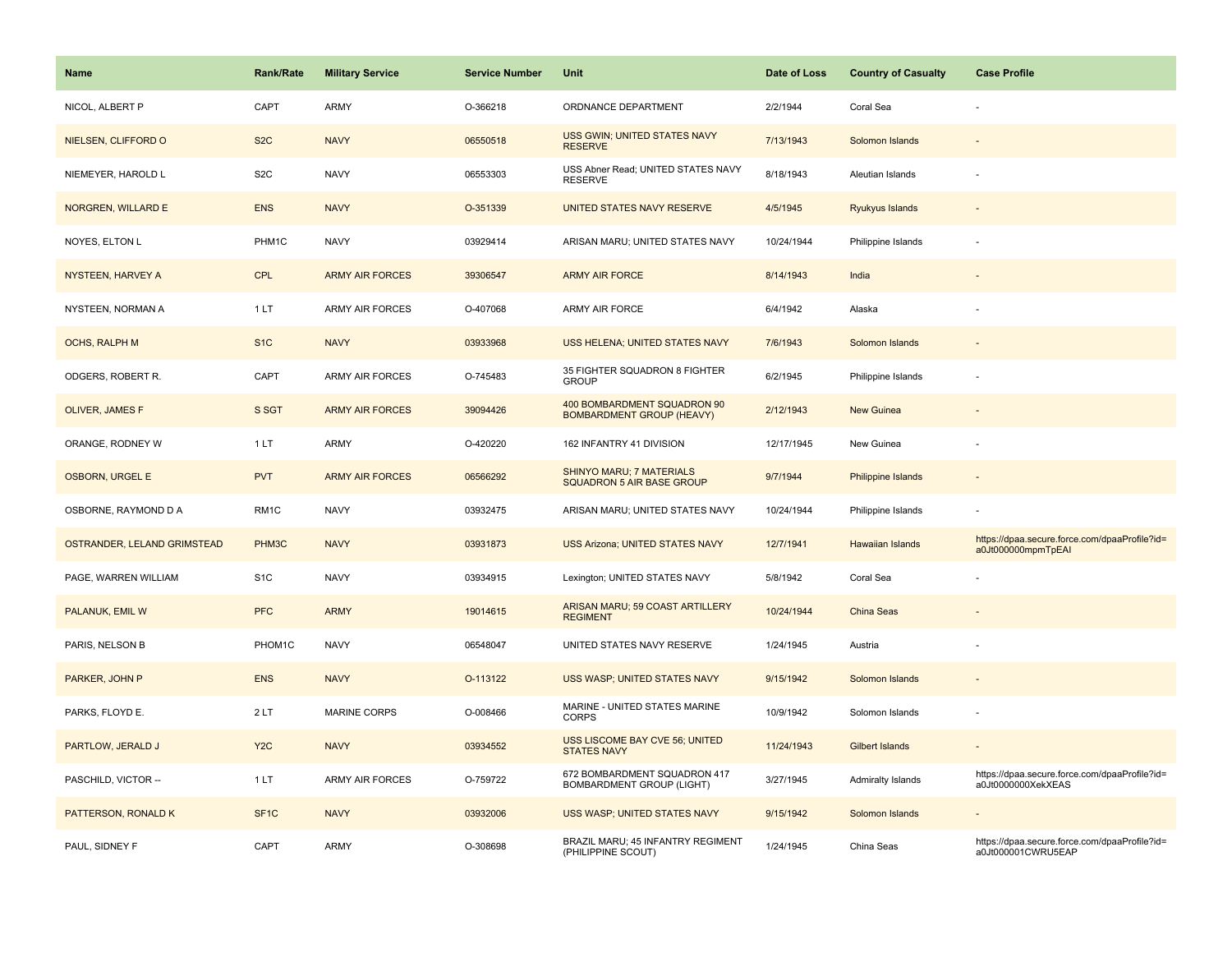| <b>Name</b>             | <b>Rank/Rate</b>  | <b>Military Service</b> | <b>Service Number</b> | Unit                                                             | Date of Loss | <b>Country of Casualty</b>     | <b>Case Profile</b>                                                 |
|-------------------------|-------------------|-------------------------|-----------------------|------------------------------------------------------------------|--------------|--------------------------------|---------------------------------------------------------------------|
| PEARSON, DEWEY HOWARD   | S <sub>1</sub> C  | <b>NAVY</b>             | 03935468              | <b>UNITED STATES NAVY</b>                                        | 12/31/1942   | <b>French Morocco</b>          |                                                                     |
| PEERENBOOM, DONALD G    | SOM3C             | <b>NAVY</b>             | 06557808              | MONAGHAN; UNITED STATES NAVY<br><b>RESERVE</b>                   | 12/18/1944   | Philippine Sea                 |                                                                     |
| PEET, GEORGE V          | MOMM2C            | <b>NAVY</b>             | 06549074              | S-28; UNITED STATES NAVY RESERVE                                 | 7/4/1944     | Hawaiian Islands               |                                                                     |
| PENTECOST, ELVIN L      | 2LT               | <b>ARMY AIR FORCES</b>  | O-822078              | <b>AIR CORPS</b>                                                 | 5/27/1944    | Newfoundland                   |                                                                     |
| PENTNEY, JOHN L         | 2d Lt             | <b>ARMY AIR FORCES</b>  | O-2077398             | 862 BOMBARDMENT SQUADRON 493<br><b>BOMBARDMENT GROUP (HEAVY)</b> | 7/5/1945     | Portugal                       |                                                                     |
| PERDUE, ROBERT S        | CPL               | ARMY AIR FORCES         | 39092161              | USAT DORCHESTER; AIR CORPS                                       | 2/3/1943     | Greenland                      |                                                                     |
| PERRY, RALPH R          | <b>ENS</b>        | <b>NAVY</b>             | O-299931              | <b>TROUT; UNITED STATES NAVY</b>                                 | 2/29/1944    | <b>Philippine Sea</b>          | $\overline{\phantom{a}}$                                            |
| PETERSON, DALE W        | Capt              | <b>ARMY AIR FORCES</b>  | O-413489              | HEADQUARTERS 497 BOMBARDMENT<br>GROUP (VERY HEAVY)               | 1/27/1945    | Bonin & Volcano Islands        |                                                                     |
| PETERSON, DONALD EUGENE | AOM3c             | <b>NAVY</b>             | 3292696               | <b>UNITED STATES NAVY</b>                                        | 11/30/1943   | Portugal                       |                                                                     |
| PETERSON, ROBERT D      | MOMM3C            | <b>NAVY</b>             | 08831796              | LST-531; UNITED STATES NAVY<br><b>RESERVE</b>                    | 4/28/1944    | English Channel                |                                                                     |
| PHILLIPS, KENNETH --    | MOMM3C            | <b>NAVY</b>             | 08831882              | <b>LST-531; UNITED STATES NAVY</b><br><b>RESERVE</b>             | 4/28/1944    | <b>English Channel</b>         |                                                                     |
| PHILLIPS, MARION E      | 2LT               | ARMY AIR FORCES         | O-740548              | 94 FIGHTER SQUADRON 1 FIGHTER<br><b>GROUP</b>                    |              | Sicily                         |                                                                     |
| PIEL, SAMUEL --         | <b>CMM</b>        | <b>NAVY</b>             | 06541393              | FRANKLIN; UNITED STATES NAVY<br><b>RESERVE</b>                   | 3/19/1945    | Japan                          |                                                                     |
| PIERSON, RAY L          | 1LT               | ARMY AIR FORCES         | O-515087              | 1333 ARMY AIR FORCE BASE UNIT                                    | 5/3/1945     | China                          |                                                                     |
| <b>PIPER, CHARLES W</b> | 1LT               | <b>ARMY AIR FORCES</b>  | O-742351              | 822 BOMBARDMENT SQUADRON 38<br><b>BOMBARDMENT GROUP (HEAVY)</b>  | 11/29/1944   | <b>Netherlands East Indies</b> |                                                                     |
| PIRTLE, JAMES G.        | S SGT             | <b>ARMY AIR FORCES</b>  | 39328818              | 858 BOMBARDMENT SQUADRON 492<br>BOMBARDMENT GROUP (HEAVY)        | 9/16/1944    | France                         |                                                                     |
| PITT, GUYLER STORM      | SC <sub>2</sub> C | <b>NAVY</b>             | 03808049              | Jacob Jones; UNITED STATES NAVY                                  | 2/28/1942    | <b>Atlantic Ocean</b>          |                                                                     |
| PITZER, JOHN O          | QM3C              | <b>NAVY</b>             | 08923041              | Mount Hood; UNITED STATES NAVY<br><b>RESERVE</b>                 | 11/10/1944   | Admiralty Islands              | https://dpaa.secure.force.com/dpaaProfile?id=<br>a0Jt0000000Xgx8EAC |
| PLEP, HERBERT O         | MOMM1C            | <b>NAVY</b>             | 06544846              | LCT(5)-242; UNITED STATES NAVY<br><b>RESERVE</b>                 | 12/2/1943    | Italy                          |                                                                     |
| PLUMLEE, HUGH           | Pvt               | <b>MARINE CORPS</b>     | 818248                | MARINE - UNITED STATES MARINE<br>CORPS                           | 11/20/1943   | Gilbert Islands                | https://dpaa.secure.force.com/dpaaProfile?id=<br>a0Jt0000000Xdk9EAC |
| PORTER, ANDREW R        | LT /JG/           | <b>NAVY</b>             | O-125289              | UNITED STATES NAVY RESERVE                                       | 1/17/1944    | Alaska                         |                                                                     |
| POST, HAROLD F          | 2LT               | ARMY AIR FORCES         | O-740551              | 27 FIGHTER SQUADRON 1 FIGHTER<br><b>GROUP</b>                    | 8/21/1944    | Italy                          |                                                                     |
| POST, ROBERT C.         | S SGT             | <b>ARMY AIR FORCES</b>  | 19102517              | 512 BOMBARDMENT SQUADRON 376<br><b>BOMBARDMENT GROUP (HEAVY)</b> | 9/3/1943     | <b>Adriatic Sea</b>            |                                                                     |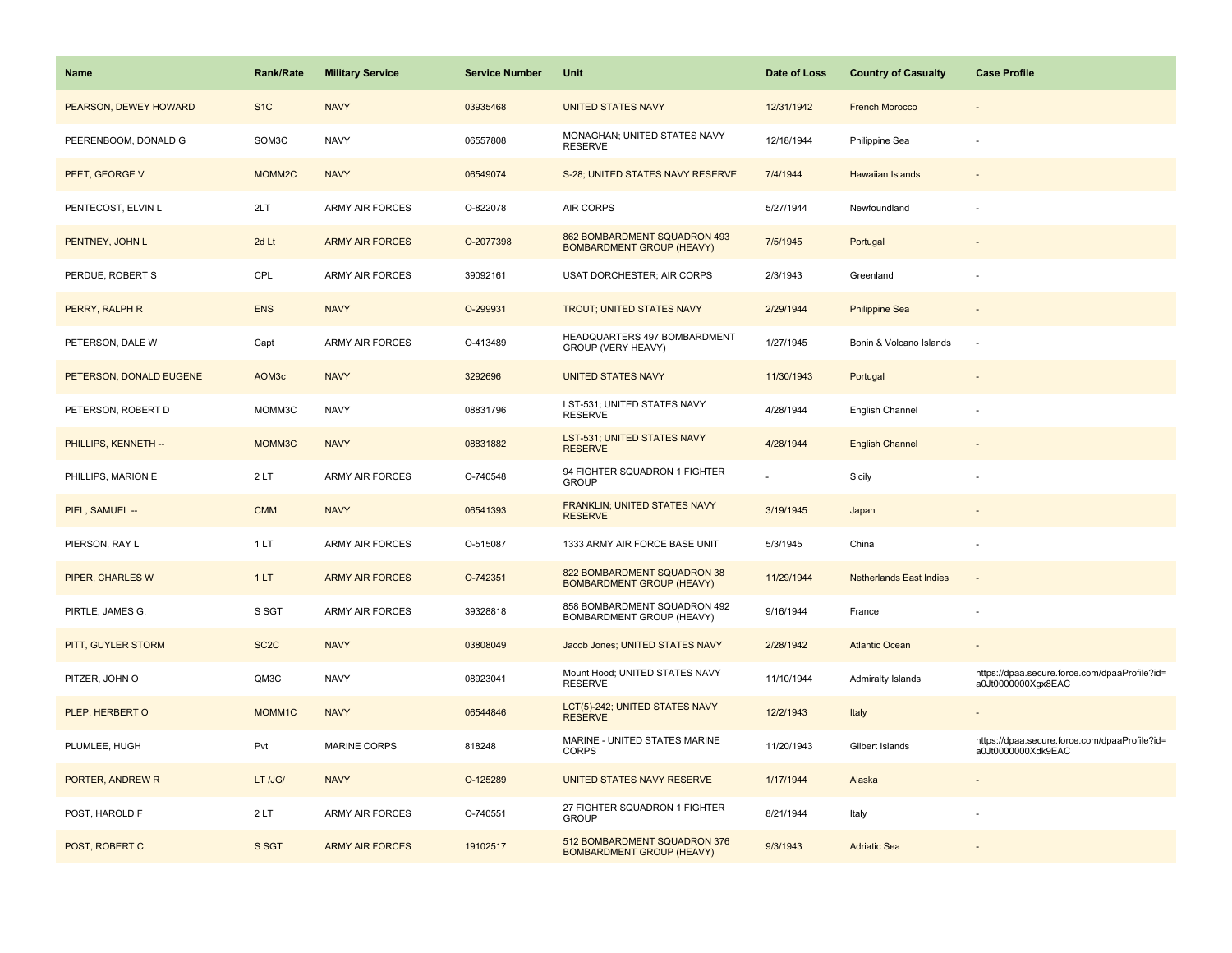| Name                      | <b>Rank/Rate</b>  | <b>Military Service</b> | <b>Service Number</b> | Unit                                                                | Date of Loss | <b>Country of Casualty</b>     | <b>Case Profile</b>                                                 |
|---------------------------|-------------------|-------------------------|-----------------------|---------------------------------------------------------------------|--------------|--------------------------------|---------------------------------------------------------------------|
| POTTER, FRANK M           | SGT               | ARMY                    | 19017155              | SHINYO MARU; HEADQUARTERS<br>COMPANY PHILIPPINES DEPARTMENT         | 9/7/1944     | Philippine Islands             |                                                                     |
| POTTRATZ, STANLEY A       | FC3C              | <b>NAVY</b>             | 03933642              | USS ASTORIA; UNITED STATES NAVY                                     | 8/9/1942     | Solomon Islands                |                                                                     |
| POULSEN, THEONE L         | F <sub>3</sub> C  | <b>NAVY</b>             | 03686508              | UNITED STATES NAVY                                                  | 11/8/1942    | Algeria                        |                                                                     |
| POWELL, KENNETH L.        | 1LT               | <b>ARMY AIR FORCES</b>  | O-770768              | 93 BOMBARDMENT SQUADRON 19<br><b>BOMBARDMENT GROUP (VERY HEAVY)</b> | 6/22/1945    | Japan/Okinawa                  |                                                                     |
| PRATER, ROBERT L          | SC <sub>3</sub> C | <b>NAVY</b>             | 08832511              | Morrison: UNITED STATES NAVY<br><b>RESERVE</b>                      | 5/4/1945     | Ryukyus Islands                |                                                                     |
| PRESNALL, ERCEL F         | <b>SGT</b>        | <b>ARMY</b>             | 06560256              | <b>31 INFANTRY REGIMENT</b>                                         | 6/30/1942    | Philippine Islands             |                                                                     |
| PRICE, ARLAND EARL        | RM <sub>2</sub> C | <b>NAVY</b>             | 03932734              | USS Arizona; UNITED STATES NAVY                                     | 12/7/1941    | Hawaiian Islands               | https://dpaa.secure.force.com/dpaaProfile?id=<br>a0Jt000000mpwlTEAQ |
| PRICE, RICHARD H          | RM <sub>2</sub> C | <b>NAVY</b>             | 03933839              | <b>HOEL; UNITED STATES NAVY</b>                                     | 10/25/1944   | <b>Philippine Sea</b>          |                                                                     |
| PRITCHARD, CHARLES T      | PFC               | <b>ARMY AIR FORCES</b>  | 20939124              | <b>AIR CORPS</b>                                                    | 1/29/1942    | Celebes                        | https://dpaa.secure.force.com/dpaaProfile?id=<br>a0Jt000001jHt57EAC |
| PRUITT, JOHN R            | 2LT               | <b>ARMY AIR FORCES</b>  | O-743498              | 338 FIGHTER SQUADRON 55 FIGHTER<br><b>GROUP</b>                     | 12/22/1943   | Germany                        |                                                                     |
| PULLEN, SAMUEL F          | SC <sub>3</sub> C | <b>NAVY</b>             | 03686833              | USS PENSACOLA; UNITED STATES<br><b>NAVY</b>                         | 11/30/1942   | Solomon Islands                |                                                                     |
| PURDY, JAMES G.           | 2LT               | <b>ARMY AIR FORCES</b>  | O-738461              | 65 BOMBARDMENT SQUADRON 43<br><b>BOMBARDMENT GROUP (HEAVY)</b>      | 8/3/1943     | <b>New Guinea</b>              | https://dpaa.secure.force.com/dpaaProfile?id=<br>a0Jt000001nzT1yEAE |
| QUESSETH, ALFRED O        | <b>CMM</b>        | <b>NAVY</b>             | 03930413              | UNITED STATES NAVY                                                  | 12/10/1941   | Philippine Islands             |                                                                     |
| <b>QUETSCHKE, HENRY R</b> | F <sub>1</sub> C  | <b>NAVY</b>             | 06540762              | USS VIREO; UNITED STATES NAVY<br><b>RESERVE</b>                     | 10/15/1942   | Solomon Islands                |                                                                     |
| QUINN, PATRICK G          | S SGT             | <b>ARMY AIR FORCES</b>  | 19102377              | 75 BOMBARDMENT SQUADRON 42<br>BOMBARDMENT GROUP (MEDIUM)            | 11/24/1944   | Solomon Islands                | https://dpaa.secure.force.com/dpaaProfile?id=<br>a0Jt000001nzT1mEAE |
| RADIGAN, FREDERICK H      | F <sub>1</sub> C  | <b>NAVY</b>             | 06540782              | USS VIREO; UNITED STATES NAVY<br><b>RESERVE</b>                     | 10/15/1942   | Solomon Islands                |                                                                     |
| RAEBURN, EARL L           | CPL               | <b>ARMY AIR FORCES</b>  | 06579725              | 11th Bomb Squadron (H), 7th Bomb Group,<br><b>AIR CORPS</b>         | 1/23/1942    | Pacific Ocean                  |                                                                     |
| RALLS, RICHARD W          | 1LT               | <b>ARMY AIR FORCES</b>  | O-738026              | 332 BOMBARDMENT SQUADRON 94<br><b>BOMBARDMENT GROUP (HEAVY)</b>     | 11/11/1943   | North Sea or Tyrrhenian<br>Sea |                                                                     |
| RAMSEY, FREDERIC H        | CAPT              | <b>MARINE CORPS</b>     | O-004951              | MARINE - UNITED STATES MARINE<br><b>CORPS</b>                       | 2/28/1942    | Java                           |                                                                     |
| RAMSEYER, RAYMOND C       | RT3C              | <b>NAVY</b>             | 08834128              | NAVY - UNITED STATES NAVY                                           | 7/30/1945    | PHILIPPINE SEA                 | https://dpaa.secure.force.com/dpaaProfile?id=<br>a0Jt0000000LkcAEAS |
| RANDALL, WILLIAM F        | S SGT             | <b>ARMY AIR FORCES</b>  | 19061806              | 432 BOMBARDMENT SQUADRON 17<br>BOMBARDMENT GROUP (MEDIUM)           | 3/12/1944    | Mediterranean Sea              |                                                                     |
| RANDLES, WARD M           | <b>T SGT</b>      | <b>ARMY AIR FORCES</b>  | 39092316              | 328 BOMBARDMENT SQUADRON 93<br><b>BOMBARDMENT GROUP (HEAVY)</b>     | 12/22/1943   | North Sea or Tyrrhenian<br>Sea |                                                                     |
| RANNELLS, RAYMOND L       | S <sub>1</sub> C  | <b>NAVY</b>             | 03933298              | USS PRESTON; UNITED STATES NAVY                                     | 11/15/1942   | Solomon Islands                |                                                                     |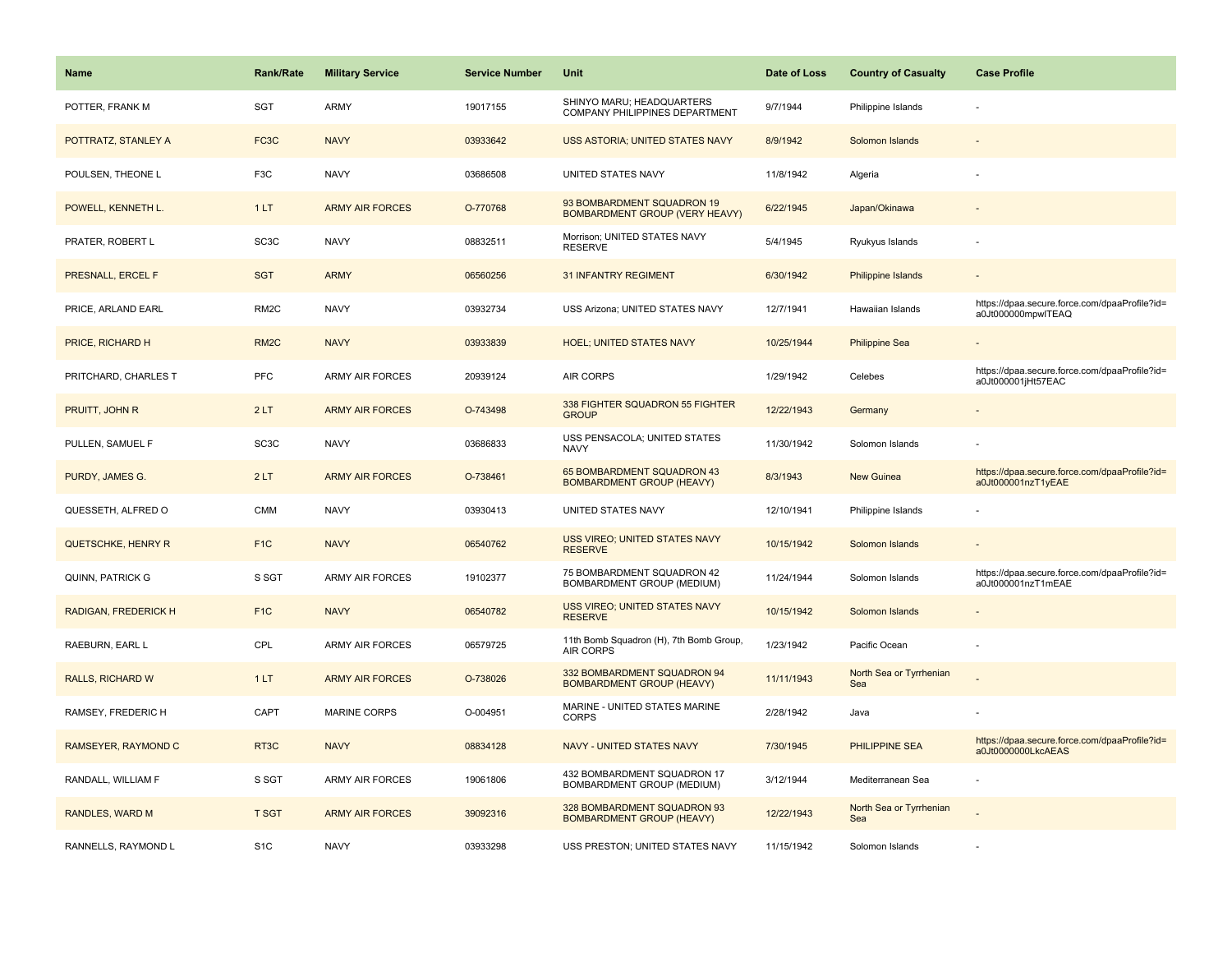| Name                        | <b>Rank/Rate</b>  | <b>Military Service</b> | <b>Service Number</b> | Unit                                                              | Date of Loss | <b>Country of Casualty</b>     | <b>Case Profile</b>                                                 |
|-----------------------------|-------------------|-------------------------|-----------------------|-------------------------------------------------------------------|--------------|--------------------------------|---------------------------------------------------------------------|
| <b>RASMUSSEN, ROBERT S</b>  | 2LT               | <b>ARMY AIR FORCES</b>  | O-728109              | 98 BOMBARDMENT SQUADRON 11<br><b>BOMBARDMENT GROUP (HEAVY)</b>    | 8/22/1943    | <b>Hawaiian Islands</b>        |                                                                     |
| RAYCRAFT, FREDERICK A       | WT3C              | <b>NAVY</b>             | 06557421              | Morrison; UNITED STATES NAVY<br><b>RESERVE</b>                    | 5/4/1945     | Ryukyus Islands                |                                                                     |
| <b>REBER, EHLE H</b>        | 1LT               | <b>ARMY AIR FORCES</b>  | O-414648              | 303 BOMBARDMENT GROUP (HEAVY),<br><b>427 BOMBARDMENT SQUADRON</b> | 1/23/1943    | <b>English Channel</b>         |                                                                     |
| REDDICK, DOUGLAS G          | S <sub>2</sub> C  | <b>NAVY</b>             | 03937504              | USS LISCOME BAY; UNITED STATES<br><b>NAVY</b>                     | 11/24/1943   | Gilbert Islands                |                                                                     |
| REED, FLOYD E               | <b>CEM</b>        | <b>NAVY</b>             | 03717808              | SHARK (SS-314); UNITED STATES NAVY<br><b>RESERVE</b>              | 10/24/1944   | China Seas                     |                                                                     |
| REED, JAMES G               | 2LT               | <b>ARMY AIR FORCES</b>  | O-749062              | 17 PHOTO SQUADRON 4<br>RECONNAISSANCE GROUP                       | 12/6/1943    | Solomon Islands                |                                                                     |
| REILING, EARL L             | RM <sub>2</sub> C | <b>NAVY</b>             | 05100371              | <b>HOEL; UNITED STATES NAVY RESERVE</b>                           | 10/25/1944   | <b>Philippine Sea</b>          |                                                                     |
| REIMANN, CARROLL L          | S SGT             | <b>ARMY AIR FORCES</b>  | 37572550              | 423 BOMBARDMENT SQUADRON 306<br>BOMBARDMENT GROUP (HEAVY)         | 10/22/1944   | North Sea or Tyrrhenian<br>Sea |                                                                     |
| <b>REIMERS, LEO H</b>       | <b>ENS</b>        | <b>NAVY</b>             | O-325636              | UNITED STATES NAVY RESERVE                                        | 7/19/1944    | <b>Atlantic Ocean</b>          |                                                                     |
| REINHARDT, LAWRENCE W       | PFC               | ARMY                    | 19004029              | ARMY - 33 QUARTERMASTER TRUCK<br><b>REGIMENT</b>                  | 7/14/1942    | PHILIPPINE ISLANDS             | https://dpaa.secure.force.com/dpaaProfile?id=<br>a0Jt0000000LlmuEAC |
| <b>REPP, CONRAD WILLIAM</b> | S SGT             | <b>ARMY AIR FORCES</b>  | 39304682              | 396 BOMBARDMENT SQUADRON 41<br><b>BOMBARDMENT GROUP (MEDIUM)</b>  | 4/30/1944    | <b>Marshall Islands</b>        |                                                                     |
| RHINEVAULT, GEORGE B        | <b>SGT</b>        | ARMY AIR FORCES         | 39340396              | 783 BOMBARDMENT SQUADRON 465<br>BOMBARDMENT GROUP (HEAVY)         | 10/21/1945   | Adriatic Sea                   |                                                                     |
| <b>RHODES, CARNEY C</b>     | <b>SGT</b>        | <b>ARMY AIR FORCES</b>  | 19021176              | 303 BOMBARDMENT GROUP (HEAVY),<br>360 BOMBARDMENT SQUADRON        | 10/2/1943    | North Sea or Tyrrhenian<br>Sea |                                                                     |
| RICE, GRANVILLE JACK        | <b>SGT</b>        | <b>MARINE CORPS</b>     | 00246526              | MARINE - UNITED STATES MARINE<br><b>CORPS</b>                     | 10/24/1944   | Pacific Ocean                  |                                                                     |
| RICHARDSON, RICHARD REX     | <b>ENS</b>        | <b>NAVY</b>             | O-329166              | <b>UNITED STATES NAVY</b>                                         | 7/5/1944     | Marianas Islands               | https://dpaa.secure.force.com/dpaaProfile?id=<br>a0Jt000001nzSkHEAU |
| RIDDELL, REX D              | <b>PVT</b>        | ARMY                    | 20933519              | ARMY - 162 INFANTRY 41 DIVISION                                   | 5/28/1944    | <b>NEW GUINEA</b>              |                                                                     |
| RIFFEL, JAMES V             | S SGT             | <b>ARMY AIR FORCES</b>  | 19102848              | 69 BOMBARDMENT SQUADRON 42<br><b>BOMBARDMENT GROUP (MEDIUM)</b>   | 10/6/1943    | Solomon Islands                | https://dpaa.secure.force.com/dpaaProfile?id=<br>a0Jt000001nzUKBEA2 |
| RIGGS, MERLE A              | S <sub>1</sub> C  | <b>NAVY</b>             | 03932865              | Asheville; UNITED STATES NAVY                                     | 3/3/1942     | Indian Ocean                   |                                                                     |
| ROBERTS, EDGAR VERNON       | F <sub>1</sub> C  | <b>NAVY</b>             | 03934353              | USS DUNCAN; UNITED STATES NAVY                                    | 10/12/1942   | Solomon Islands                |                                                                     |
| ROBINSON, JOHN JAMES        | EM1C              | <b>NAVY</b>             | 03932582              | USS Arizona; UNITED STATES NAVY                                   | 12/7/1941    | Hawaiian Islands               | https://dpaa.secure.force.com/dpaaProfile?id=<br>a0Jt0000000BSaREAW |
| ROESBERRY, JACK R           | S <sub>1</sub> C  | <b>NAVY</b>             | 06540904              | NAVY - UNITED STATES NAVY RESERVE                                 | 7/30/1945    | PHILIPPINE SEA                 | https://dpaa.secure.force.com/dpaaProfile?id=<br>a0Jt0000000QrksEAC |
| ROGERS, GEORGE E            | S <sub>1C</sub>   | <b>NAVY</b>             | 08829065              | USS LISCOME BAY; UNITED STATES<br>NAVY RESERVE                    | 11/24/1943   | Gilbert Islands                |                                                                     |
| ROGERS, HOLMES J            | 2LT               | <b>ARMY AIR FORCES</b>  | O-838137              | <b>AIR CORPS</b>                                                  | 5/5/1945     | Pacific Ocean                  |                                                                     |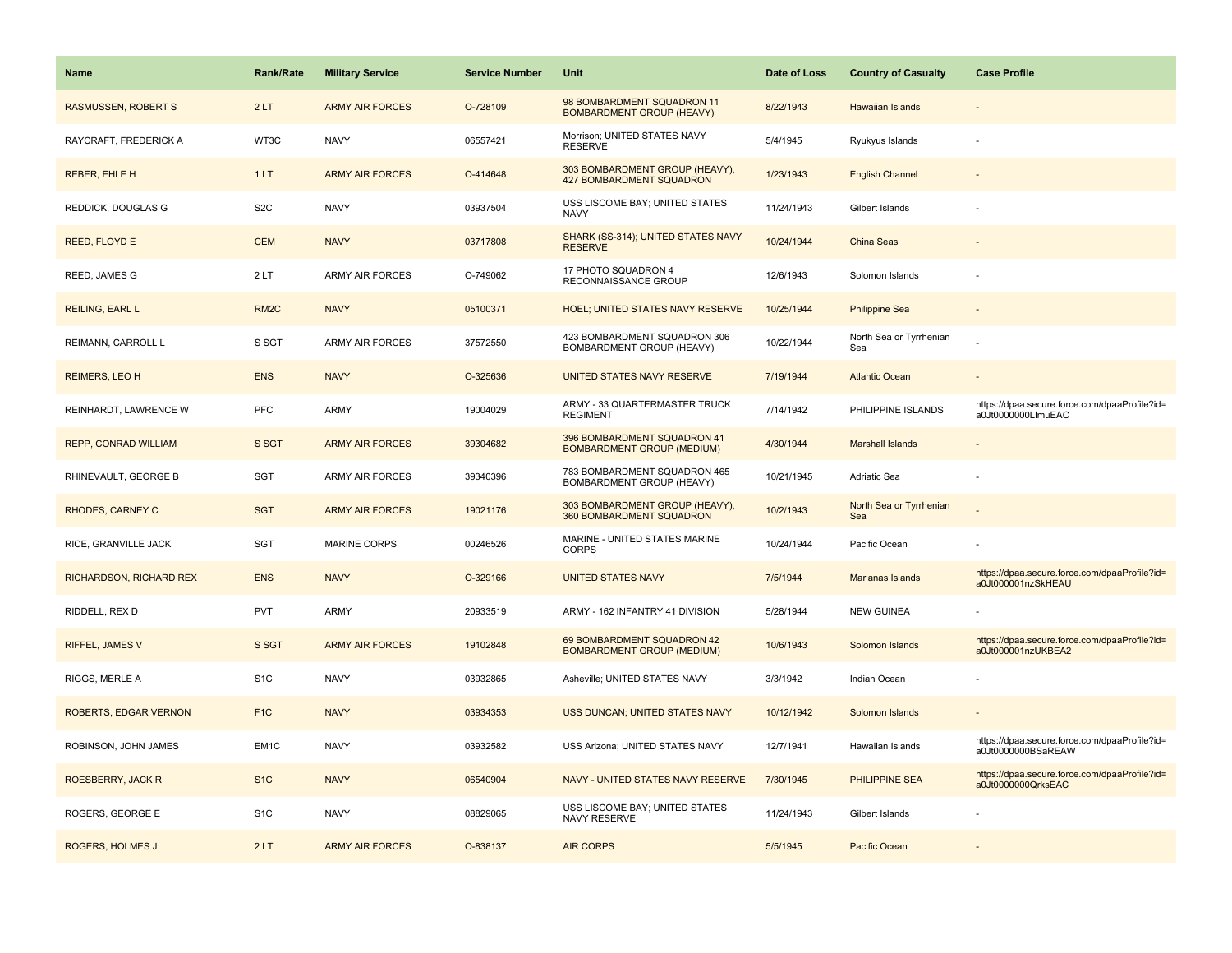| <b>Name</b>           | <b>Rank/Rate</b>  | <b>Military Service</b> | <b>Service Number</b> | Unit                                                                    | Date of Loss | <b>Country of Casualty</b>       | <b>Case Profile</b>                                                 |
|-----------------------|-------------------|-------------------------|-----------------------|-------------------------------------------------------------------------|--------------|----------------------------------|---------------------------------------------------------------------|
| ROMINE, GENE G        | CPL               | <b>ARMY AIR FORCES</b>  | 39331901              | 6 ARMY AIR FORCE COMBAT CAMERA<br>UNIT                                  | 6/3/1944     | Caroline Islands                 |                                                                     |
| ROOFENER, JOE F       | MOMM2C            | <b>NAVY</b>             | 06547992              | <b>LST-342; UNITED STATES NAVY</b><br><b>RESERVE</b>                    | 7/18/1943    | Solomon Islands                  |                                                                     |
| ROSE, HUBERT E        | F <sub>1</sub> C  | <b>NAVY</b>             | 03935705              | NAVY - UNITED STATES NAVY                                               | 11/10/1944   | PACIFIC OCEAN                    | https://dpaa.secure.force.com/dpaaProfile?id=<br>a0Jt0000000Xh8zEAC |
| ROSE, MELVIN B        | AMM3C             | <b>NAVY</b>             | 06551916              | UNITED STATES NAVY RESERVE                                              | 3/22/1944    | Solomon Islands                  |                                                                     |
| ROSENBAUM, MERRILL K  | <b>CEM</b>        | <b>NAVY</b>             | 03933054              | NAVY - UNITED STATES NAVY                                               | 10/25/1944   | PHILIPPINE SEA                   |                                                                     |
| ROSENBERGER, WILLIS L | <b>T SGT</b>      | <b>ARMY AIR FORCES</b>  | 39306134              | 410 BOMBARDMENT SQUADRON 94<br><b>BOMBARDMENT GROUP (HEAVY)</b>         | 6/13/1943    | <b>Baltic Sea</b>                |                                                                     |
| ROSS, RAYMOND HOWARD  | <b>CWT</b>        | <b>NAVY</b>             | 03681467              | Tucker; UNITED STATES NAVY                                              | 8/3/1942     | New Hebrides                     |                                                                     |
| ROSS, RAYMOND R       | AOM <sub>1C</sub> | <b>NAVY</b>             | 03933544              | <b>UNITED STATES NAVY</b>                                               | 6/24/1943    | <b>Atlantic Ocean</b>            |                                                                     |
| ROUSH, ERNEST E       | SGT               | ARMY AIR FORCES         | 19015937              | ARMY AIR FORCE                                                          | 7/19/1943    | India                            | https://dpaa.secure.force.com/dpaaProfile?id=<br>a0Jt0000000XesHEAS |
| ROWE, ALFRED E.       | 2LT               | <b>ARMY AIR FORCES</b>  | O-1821773             | 777 BOMBARDMENT SQUADRON 464<br><b>BOMBARDMENT GROUP (HEAVY)</b>        | 12/7/1945    | Yugoslavia                       |                                                                     |
| ROWE, JAMES E         | S <sub>1</sub> C  | <b>NAVY</b>             | 06550041              | SUBMARINE Albacore; UNITED STATES<br>NAVY RESERVE                       | 11/7/1944    | Japan                            |                                                                     |
| RUSSEL, JAMES A       | <b>PVT</b>        | <b>ARMY</b>             | 19006155              | <b>ARMY - 31 INFANTRY REGIMENT</b>                                      | 6/21/1942    | PHILIPPINE ISLANDS               | https://dpaa.secure.force.com/dpaaProfile?id=<br>a0Jt0000000XlirEAC |
| RUSSELL, JACK LOWELL  | PFC               | <b>MARINE CORPS</b>     | 00321252              | MARINE - UNITED STATES MARINE<br><b>CORPS</b>                           | 6/15/1944    | SAIPAN                           |                                                                     |
| RYAN, JOHN F          | 2LT               | <b>ARMY AIR FORCES</b>  | O-758633              | 349 BOMBARDMENT SQUADRON 100<br><b>BOMBARDMENT GROUP (HEAVY)</b>        | 6/12/1944    | <b>English Channel</b>           |                                                                     |
| RYLEY, CLARENCE E     | <b>SGT</b>        | <b>ARMY AIR FORCES</b>  | 06548690              | SHINYO MARU; 28 BOMBARDMENT<br>SQUADRON 19 BOMBARDMENT GROUP<br>(HEAVY) | 9/7/1944     | Philippine Islands               |                                                                     |
| SACHTER, JAKE --      | ARM1C             | <b>NAVY</b>             | 03932668              | <b>UNITED STATES NAVY</b>                                               | 6/8/1942     | North Atlantic Ocean             |                                                                     |
| SADLER, WILLIAM L     | <b>ENS</b>        | <b>NAVY</b>             | O-321210              | UNITED STATES NAVY RESERVE                                              | 2/9/1945     | Central/South Pacific<br>Theater |                                                                     |
| SAHLFELD, JOSEPH A    | <b>T SGT</b>      | <b>ARMY AIR FORCES</b>  | 39386105              | HEADQUARTERS SQUADRON 52 TROOP<br><b>CARRIER WING</b>                   | 7/10/1943    | Sicily                           |                                                                     |
| SANTILLI, RAY T       | RDM2C             | <b>NAVY</b>             | 08829224              | HOEL; UNITED STATES NAVY RESERVE                                        | 10/25/1944   | Philippine Sea                   |                                                                     |
| SAPP, JAMES A         | <b>PVT</b>        | <b>ARMY</b>             | 20937816              | <b>194 TANK BATTALION</b>                                               | 9/30/1942    | Philippine Islands               | https://dpaa.secure.force.com/dpaaProfile?id=<br>a0Jt0000000LlvNEAS |
| SAVO, VILJO ALBERT    | EM1C              | <b>NAVY</b>             | 03933349              | USS PRESTON; UNITED STATES NAVY                                         | 11/15/1942   | Solomon Islands                  |                                                                     |
| SAWTELL, KENNETH J    | S <sub>2</sub> C  | <b>NAVY</b>             | 06540002              | UNITED STATES NAVY RESERVE                                              | 4/25/1942    | <b>Hawaiian Islands</b>          |                                                                     |
| SAYER, CLARENCE E     | SGT               | ARMY                    | 19015740              | ARISAN MARU; 31 INFANTRY REGIMENT                                       | 10/24/1944   | China Seas                       |                                                                     |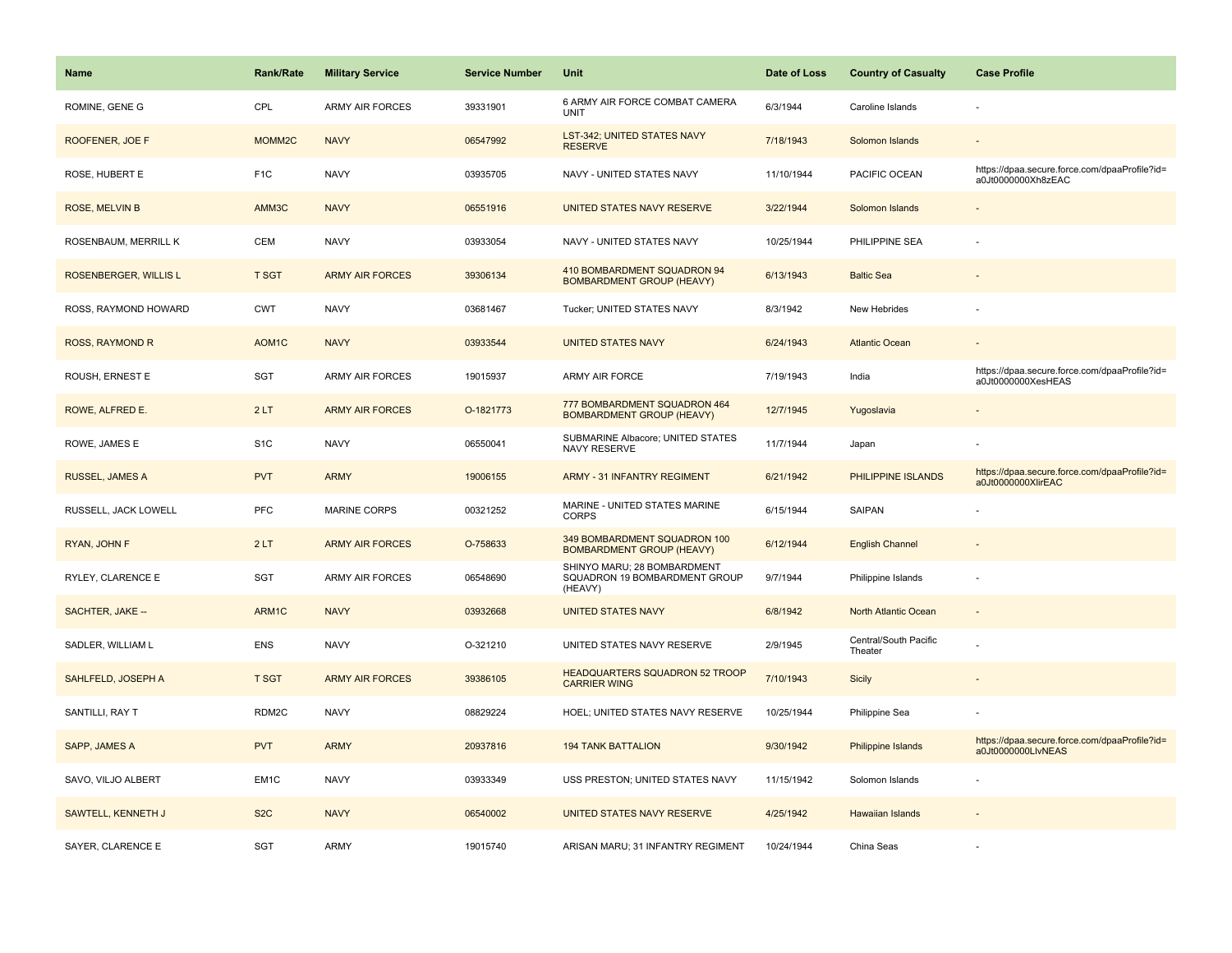| <b>Name</b>                  | <b>Rank/Rate</b>   | <b>Military Service</b> | <b>Service Number</b> | Unit                                                            | Date of Loss | <b>Country of Casualty</b> | <b>Case Profile</b>                                                 |
|------------------------------|--------------------|-------------------------|-----------------------|-----------------------------------------------------------------|--------------|----------------------------|---------------------------------------------------------------------|
| <b>SAYLOR, HARRY WILLIAM</b> | S <sub>2</sub> C   | <b>NAVY</b>             | 03938214              | <b>UNITED STATES NAVY</b>                                       | 7/24/1944    | Marianas Islands           |                                                                     |
| SCHACKMAN, FRANK O           | PFC                | MARINE CORPS            | 00341727              | MARINE - UNITED STATES MARINE<br><b>CORPS</b>                   | 8/28/1942    | Solomon Islands            |                                                                     |
| <b>SCHECK, THEODORE G</b>    | ARM3C              | <b>NAVY</b>             | 06554087              | UNITED STATES NAVY RESERVE                                      | 11/16/1943   | Pacific Ocean              |                                                                     |
| SCHEER, WILLIAM N            | 1stLt              | MARINE CORPS            | O-030589              | MARINE - UNITED STATES MARINE<br><b>CORPS</b>                   | 6/3/1945     | ** Documentation Errors    |                                                                     |
| <b>SCHERER, FRED M</b>       | 1LT                | <b>ARMY AIR FORCES</b>  | O-712042              | <b>22 FIGHTER SQUADRON 36 FIGHTER</b><br><b>GROUP</b>           | 2/25/1945    | Germany                    |                                                                     |
| SCHROEDER, DELBERT E         | Y <sub>2</sub> C   | <b>NAVY</b>             | 03935259              | USS SCULPIN; UNITED STATES NAVY                                 | 11/19/1943   | Gilbert Islands            |                                                                     |
| <b>SCHROEDER, EMIL A</b>     | 1st Lt             | <b>ARMY AIR FORCES</b>  | O-767400              | 47 FIGHTER SQUADRON 15 FIGHTER<br><b>GROUP</b>                  | 6/1/1945     | Japan/Okinawa              |                                                                     |
| SCOTT, DOUGLAS M             | S SGT              | <b>ARMY AIR FORCES</b>  | 39304677              | 415 BOMBARDMENT SQUADRON 98<br>BOMBARDMENT GROUP (HEAVY)        | 3/19/1944    | Mediterranean Sea          |                                                                     |
| <b>SEALE, WILLIAM E</b>      | GM <sub>2</sub> C  | <b>NAVY</b>             | 06542812              | Longshaw; UNITED STATES NAVY<br><b>RESERVE</b>                  | 5/18/1945    | <b>Philippine Sea</b>      |                                                                     |
| SEARLES, PAUL D              | <b>LTJG</b>        | <b>NAVY</b>             | O-175541              | UNITED STATES NAVY RESERVE                                      | 5/1/1944     | Caroline Islands           |                                                                     |
| <b>SELL, FREDERICK C</b>     | <b>PFC</b>         | <b>ARMY AIR FORCES</b>  | 19014964              | 93 BOMBARDMENT SQUADRON 19<br><b>BOMBARDMENT GROUP (HEAVY)</b>  | 8/12/1942    | <b>Philippine Islands</b>  | https://dpaa.secure.force.com/dpaaProfile?id=<br>a0Jt000000MW4xQEAT |
| SEVERSON, JOHN R             | SGT                | <b>ARMY AIR FORCES</b>  | 19048024              | AIR CORPS                                                       | 3/10/1944    | Iceland                    |                                                                     |
| <b>SEXTON, JOSEPH F</b>      | S <sub>2</sub> C   | <b>NAVY</b>             | 06541847              | <b>USS JARVIS; UNITED STATES NAVY</b><br><b>RESERVE</b>         | 8/9/1942     | Solomon Islands            |                                                                     |
| SEXTON, STANLEY D            | MOMM3C             | <b>NAVY</b>             | 08840767              | PC-1128; UNITED STATES NAVY<br><b>RESERVE</b>                   | 10/9/1945    | Japan                      |                                                                     |
| <b>SHAFER, FARREN F</b>      | 2LT                | <b>ARMY AIR FORCES</b>  | O-796611              | 329 BOMBARDMENT SQUADRON 93<br><b>BOMBARDMENT GROUP (HEAVY)</b> | 10/9/1943    | <b>Baltic Sea</b>          |                                                                     |
| SHAVER, IVAN EUGENE          | S <sub>1</sub> C   | <b>NAVY</b>             | 03936072              | UNITED STATES NAVY                                              | 5/31/1943    | Peru                       |                                                                     |
| <b>SHELTON, EROL J</b>       | S <sub>2</sub> C   | <b>NAVY</b>             | 08829069              | USS LISCOME BAY; UNITED STATES<br><b>NAVY RESERVE</b>           | 11/24/1943   | Gilbert Islands            |                                                                     |
| SHERMAN, ARNOLD C            | PVT                | <b>ARMY</b>             | 39477476              | <b>ARMY - INFANTRY</b>                                          | 2/11/1945    | PHILIPPINE SEA             |                                                                     |
| SHIFFER, DONALD A            | MOMM1C             | <b>NAVY</b>             | 03932962              | PICKEREL; UNITED STATES NAVY                                    | 5/6/1943     | Sea of Japan               |                                                                     |
| SHIPLEY, MARION W            | S SGT              | <b>ARMY AIR FORCES</b>  | 06579505              | 437 BOMBARDMENT SQUADRON 319<br>BOMBARDMENT GROUP (MEDIUM)      | 6/18/1943    | Mediterranean Sea          |                                                                     |
| SHUMWAY, KENNETH W           | PHM <sub>2</sub> C | <b>NAVY</b>             | 03932123              | NAVY - UNITED STATES NAVY                                       | 10/24/1944   | PHILIPPINE ISLANDS         | $\sim$                                                              |
| SIBERT, HARRY V              | <b>PVT</b>         | <b>ARMY</b>             | 20934776              | <b>194 TANK BATTALION</b>                                       | 1/22/1942    | Philippine Islands         |                                                                     |
| SIGFRIT, CHARLES E           | RDM3C              | <b>NAVY</b>             | 08838908              | NAVY - UNITED STATES NAVY RESERVE                               | 9/17/1945    | <b>SUMATRA</b>             |                                                                     |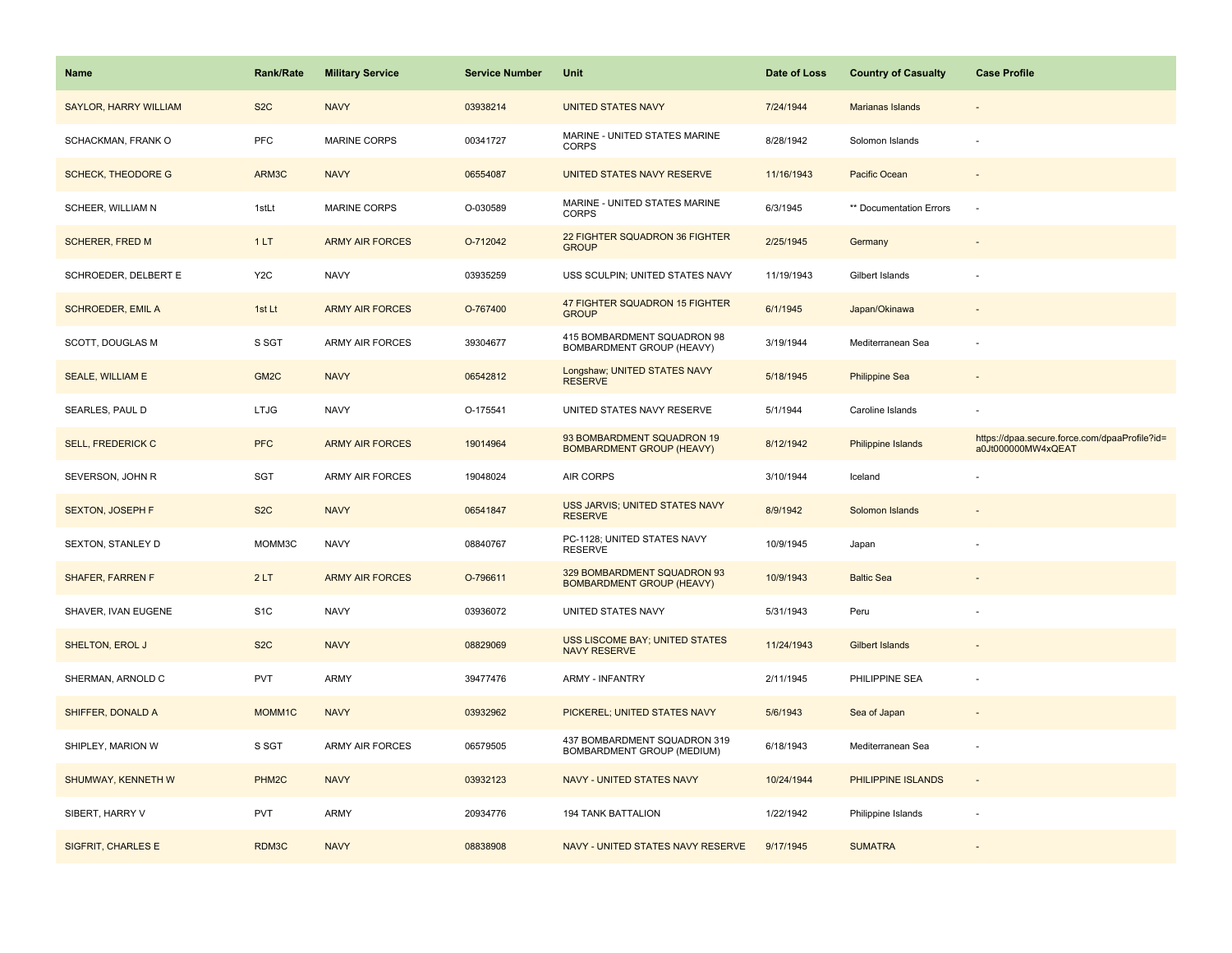| <b>Name</b>             | <b>Rank/Rate</b>  | <b>Military Service</b> | <b>Service Number</b> | Unit                                                           | Date of Loss | <b>Country of Casualty</b>                   | <b>Case Profile</b>                                                 |
|-------------------------|-------------------|-------------------------|-----------------------|----------------------------------------------------------------|--------------|----------------------------------------------|---------------------------------------------------------------------|
| SIMMONS, DAVID G        | RT <sub>2</sub> C | <b>NAVY</b>             | 06555271              | GROWLER; UNITED STATES NAVY<br><b>RESERVE</b>                  | 11/7/1944    | China Seas                                   |                                                                     |
| SIMPSON, ROBERT E       | <b>PVT</b>        | <b>MARINE CORPS</b>     | 00422063              | MARINE - UNITED STATES MARINE<br><b>CORPS RESERVE</b>          | 2/20/1945    | Bonin & Volcano Islands                      | $\sim$                                                              |
| SION, FAIREN R          | T SGT             | <b>ARMY AIR FORCES</b>  | 39094414              | 366 BOMBARDMENT SQUADRON 305<br>BOMBARDMENT GROUP (HEAVY)      | 5/1/1943     | France                                       |                                                                     |
| <b>SJOBLOM, ERHARD</b>  | 2NDLT             | <b>ARMY</b>             | O-391930              | <b>ARMY - 202 ENGINEERS BATTALION</b><br>(FILIPINO ARMY)       | 12/15/1944   | PHILIPPINE ISLANDS                           |                                                                     |
| SKELTON, JOHN H         | <b>PFC</b>        | <b>ARMY</b>             | 39303460              | 31 INFANTRY REGIMENT                                           | 5/6/1942     | Philippine Islands                           |                                                                     |
| <b>SLENKER, LEROY M</b> | <b>PVT</b>        | <b>ARMY</b>             | 19004368              | ARMY - 75 ORDNANCE DEPOT<br><b>COMPANY</b>                     | 11/15/1942   | PHILIPPINE ISLANDS                           | https://dpaa.secure.force.com/dpaaProfile?id=<br>a0Jt000000MeRGjEAN |
| SLICK, GERALD R         | AOM3C             | <b>NAVY</b>             | 06645293              | UNITED STATES NAVY RESERVE                                     | 5/25/1945    | China                                        |                                                                     |
| <b>SMALL, ROBERT B</b>  | <b>ENS</b>        | <b>NAVY</b>             | O-158225              | NAVY - UNITED STATES NAVY RESERVE                              | 7/10/1943    | <b>ATLANTIC OCEAN</b>                        |                                                                     |
| SMALLEY, HOWARD J       | S <sub>1</sub> C  | <b>NAVY</b>             | 06558939              | NAVY - UNITED STATES NAVY RESERVE                              | 2/21/1945    | <b>BONIN &amp; VOLCANO</b><br><b>ISLANDS</b> |                                                                     |
| SMITH, ALBERT E         | <b>PVT</b>        | <b>ARMY</b>             | 19014228              | ARISAN MARU; 33 QUARTERMASTER<br><b>TRUCK REGIMENT</b>         | 10/24/1944   | China Seas                                   |                                                                     |
| SMITH, ALBERT M         | 1 LT              | <b>ARMY</b>             | O-342421              | 1 REGIMENT 1 ARMORED DIVISION                                  | 2/14/1943    | Tunisia                                      |                                                                     |
| SMITH, DONALD P         | S <sub>1C</sub>   | <b>NAVY</b>             | 06547465              | <b>USS LISCOME BAY; UNITED STATES</b><br><b>NAVY RESERVE</b>   | 11/24/1943   | <b>Gilbert Islands</b>                       |                                                                     |
| SMITH, DOUGLAS J        | 2 LT              | ARMY AIR FORCES         | O-749088              | 32 PHOTO SQUADRON 5<br>RECONNAISSANCE GROUP                    | 4/20/1944    | Mediterranean Sea                            |                                                                     |
| SMITH, ERNEST A         | <b>LTJG</b>       | <b>NAVY</b>             | O-263595              | NAVY - UNITED STATES NAVY RESERVE                              | 10/13/1945   | <b>FORMOSA</b>                               |                                                                     |
| SMITH, EVERETT M        | Ens               | <b>NAVY</b>             | O-347125              | UNITED STATES NAVY RESERVE                                     | 1/10/1945    | Pacific Ocean                                |                                                                     |
| SMITH, FRED A           | AS                | <b>NAVY</b>             | 06541324              | UNITED STATES NAVY RESERVE                                     | 4/9/1942     | <b>Atlantic Ocean</b>                        |                                                                     |
| SMITH, JOHN J           | SGT               | <b>ARMY AIR FORCES</b>  | 39092656              | 332 BOMBARDMENT SQUADRON 94<br>BOMBARDMENT GROUP (HEAVY)       | 11/11/1943   | North Sea or Tyrrhenian<br>Sea               |                                                                     |
| <b>SMITH, KENNETH L</b> | QM <sub>1</sub> C | <b>NAVY</b>             | 06546965              | UNITED STATES NAVY RESERVE                                     | 10/9/1945    | Japan                                        |                                                                     |
| SMITH, LUCIEN M         | 1 LT              | <b>ARMY AIR FORCES</b>  | O-434695              | 74 SQUADRON 3 FERRY GROUP                                      | 2/21/1944    | Atlantic Ocean                               |                                                                     |
| SMITH, RALPH F          | <b>CPL</b>        | <b>ARMY</b>             | 39320993              | 301 INFANTRY 94 DIVISION                                       | 4/7/1945     | Germany                                      |                                                                     |
| SMITH, RICHARD V        | <b>PFC</b>        | <b>ARMY</b>             | 19020686              | 31 INFANTRY REGIMENT                                           | 1/25/1942    | Philippine Islands                           |                                                                     |
| SMITH, ROBERT L         | S SGT             | <b>ARMY AIR FORCES</b>  | 39303760              | 77 BOMBARDMENT SQUADRON 28<br><b>BOMBARDMENT GROUP (HEAVY)</b> | 9/11/1943    | Kurile Islands                               |                                                                     |
| SMURTHWAITE, JESSE G    | PVT               | <b>ARMY AIR FORCES</b>  | 19020924              | SHINYO MARU; HEADQUARTERS<br>SQUADRON 5 AIR BASE GROUP         | 9/7/1944     | Philippine Islands                           |                                                                     |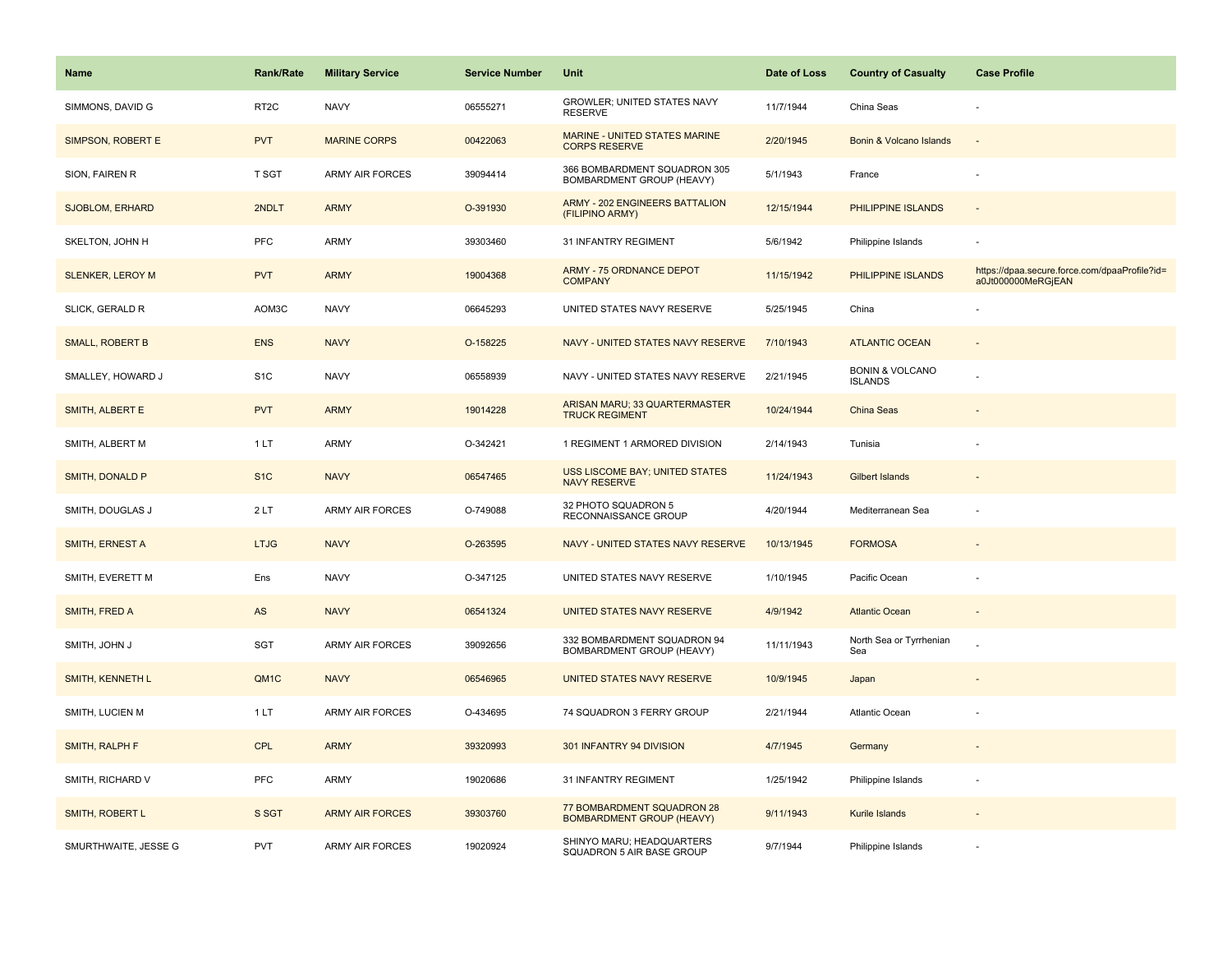| Name                        | <b>Rank/Rate</b> | <b>Military Service</b> | <b>Service Number</b> | Unit                                                             | Date of Loss | <b>Country of Casualty</b>              | <b>Case Profile</b>                                                 |
|-----------------------------|------------------|-------------------------|-----------------------|------------------------------------------------------------------|--------------|-----------------------------------------|---------------------------------------------------------------------|
| SNUFFER, BENJAMIN E         | ARM2C            | <b>NAVY</b>             | 03935007              | <b>UNITED STATES NAVY</b>                                        | 11/15/1943   | Gilbert Islands                         |                                                                     |
| SPARKS, CHRISTOPHER M       | SM <sub>1C</sub> | <b>NAVY</b>             | 06541221              | OMMANEY BAY; UNITED STATES NAVY<br><b>RESERVE</b>                | 1/4/1945     | Philippine Islands                      |                                                                     |
| <b>SPARKS, DREXEL D</b>     | 1LT              | <b>ARMY AIR FORCES</b>  | O-929471              | 332 BOMBARDMENT SQUADRON 94<br><b>BOMBARDMENT GROUP (HEAVY)</b>  | 5/31/1945    | North Sea or Tyrrhenian<br>Sea          |                                                                     |
| SPATA, JOHN JUSTIN          | S <sub>2</sub> C | <b>NAVY</b>             | 03934932              | USS Peary; UNITED STATES NAVY                                    | 2/19/1942    | Australia                               |                                                                     |
| SPENCE, JOHN SILAS          | <b>CPL</b>       | <b>MARINE CORPS</b>     | 00321292              | MARINE - UNITED STATES MARINE<br><b>CORPS</b>                    | 11/20/1943   | <b>GILBERT ISLANDS</b>                  | https://dpaa.secure.force.com/dpaaProfile?id=<br>a0Jt0000000XjCAEA0 |
| SPICER, WILLIAM M           | S <sub>1</sub> C | <b>NAVY</b>             | 06541595              | UNITED STATES NAVY RESERVE                                       | 5/30/1943    | Alaska                                  |                                                                     |
| SPIGLER, JOHN H             | Capt             | <b>ARMY AIR FORCES</b>  | O-278170              | <b>HEADQUARTERS UNITED STATES ARMY</b><br><b>FORCES FAR EAST</b> | 4/16/1942    | Philippine Islands                      | https://dpaa.secure.force.com/dpaaProfile?id=<br>a0Jt000001nOGA4EAO |
| STAHLECKER, HAROLD R        | CPL              | <b>MARINE CORPS</b>     | 00278219              | MARINE - UNITED STATES MARINE<br><b>CORPS</b>                    | 10/24/1944   | Pacific Ocean                           |                                                                     |
| <b>STARK, SAMUEL F</b>      | LT.              | <b>NAVY</b>             | O-179171              | <b>MONAGHAN; UNITED STATES NAVY</b><br><b>RESERVE</b>            | 12/18/1944   | <b>Philippine Sea</b>                   |                                                                     |
| STARR, JACK C               | S <sub>2</sub> C | <b>NAVY</b>             | 03936432              | USS JARVIS; UNITED STATES NAVY                                   | 8/9/1942     | Solomon Islands                         |                                                                     |
| <b>STEELE, DONALD MERLE</b> | 1stLt            | <b>MARINE CORPS</b>     | O-33089               |                                                                  | 6/9/1945     | Japan                                   |                                                                     |
| STEELE, MARION W            | 2LT              | ARMY AIR FORCES         | O-763388              | 436 FIGHTER SQUADRON 479 FIGHTER<br><b>GROUP</b>                 | 11/6/1944    | North Sea or Tyrrhenian<br>Sea          |                                                                     |
| <b>STEVENSON, HAROLD</b>    | Maj              | <b>ARMY</b>             | O-143191              | <b>INFANTRY</b>                                                  | 1/28/1945    | <b>Philippine Islands</b>               | https://dpaa.secure.force.com/dpaaProfile?id=<br>a0Jt000001CR1BIEA1 |
| STEWART, GLENN S            | Ens              | <b>NAVY</b>             | O-199413              | USS HOUSTON (CA-30); UNITED STATES<br><b>NAVY</b>                | 3/1/1942     | Java                                    |                                                                     |
| <b>STEWART, RUSSELL C</b>   | PHM3C            | <b>NAVY</b>             | 03933387              | ARISAN MARU; UNITED STATES NAVY                                  | 10/24/1944   | <b>Central/South Pacific</b><br>Theater |                                                                     |
| STILWELL, F E L             | T SGT            | <b>ARMY AIR FORCES</b>  | 10601380              | AIR CORPS                                                        | 12/1/1943    |                                         |                                                                     |
| STOCK, FLOYD W              | <b>PVT</b>       | <b>ARMY AIR FORCES</b>  | 39387585              | INDIA CHINA WING ARMY TRANSPORT<br><b>COMMAND</b>                | 5/25/1944    | <b>Burma</b>                            |                                                                     |
| STOUT, ROY A                | SM3C             | <b>NAVY</b>             | 03935914              | UNITED STATES NAVY                                               | 1/1/1943     | Mediterranean Sea                       |                                                                     |
| STREIT, WILLIAM F           | <b>LTJG</b>      | <b>NAVY</b>             | O-095990              | UNITED STATES NAVY RESERVE                                       | 8/9/1942     | Solomon Islands                         |                                                                     |
| STROM, DONALD A             | S <sub>2</sub> C | <b>NAVY</b>             | 06556203              | NAVY - UNITED STATES NAVY RESERVE                                | 7/30/1945    | PHILIPPINE SEA                          | https://dpaa.secure.force.com/dpaaProfile?id=<br>a0Jt0000000XmVKEA0 |
| STUBBLEFIELD, D F           | S <sub>1</sub> C | <b>NAVY</b>             | 03933602              | <b>UNITED STATES NAVY</b>                                        | 5/7/1942     | <b>Coral Sea</b>                        |                                                                     |
| STUCKEY, JOHN W             | <b>ENS</b>       | <b>NAVY</b>             | O-337054              | NAVY - UNITED STATES NAVY RESERVE                                | 2/17/1945    | PACIFIC OCEAN                           |                                                                     |
| STURDIVAN, JESS E           | TM <sub>1C</sub> | <b>NAVY</b>             | 03935004              | <b>GOLET: UNITED STATES NAVY</b>                                 | 7/12/1944    | Japan                                   |                                                                     |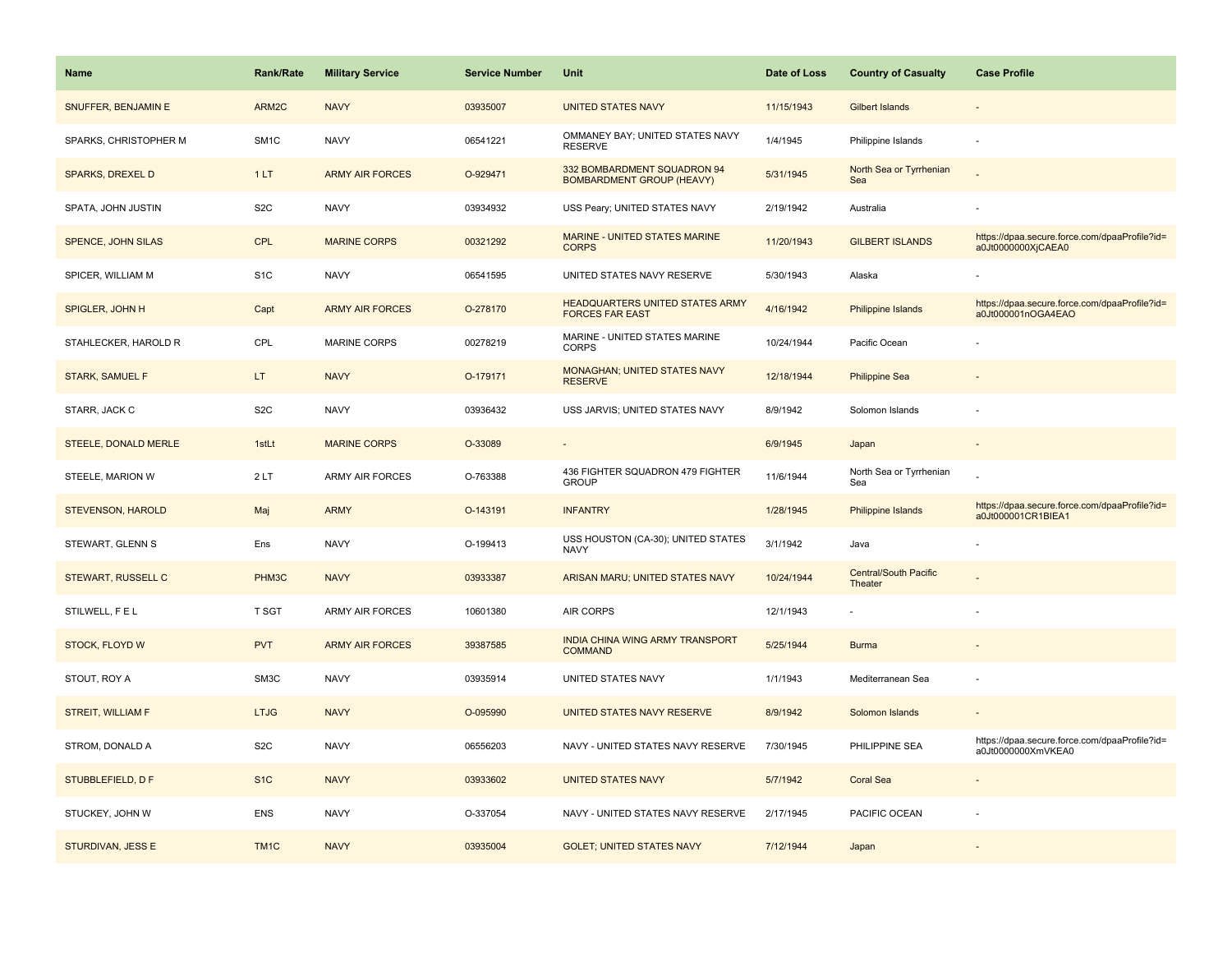| <b>Name</b>              | Rank/Rate         | <b>Military Service</b> | <b>Service Number</b> | Unit                                                             | Date of Loss | <b>Country of Casualty</b>     | <b>Case Profile</b>                                                 |
|--------------------------|-------------------|-------------------------|-----------------------|------------------------------------------------------------------|--------------|--------------------------------|---------------------------------------------------------------------|
| STURGILL, ELMOR          | TEC <sub>4</sub>  | ARMY                    | 20934628              | <b>INFANTRY</b>                                                  | 12/14/1943   | Pacific Ocean                  |                                                                     |
| SUSANKA, WILLIAM L       | 2d Lt             | <b>ARMY AIR FORCES</b>  | O-770835              | 23 BOMBARDMENT SQUADRON 5<br><b>BOMBARDMENT GROUP (HEAVY)</b>    | 1/5/1945     | <b>Borneo</b>                  |                                                                     |
| SUTHERLAND, EMIL H       | MOMM1C            | <b>NAVY</b>             | 03932445              | GOLET; UNITED STATES NAVY                                        | 7/12/1944    | Japan                          |                                                                     |
| SUTTON, HAROLD LLOYD     | F <sub>2</sub> C  | <b>NAVY</b>             | 06541157              | USS VIREO; UNITED STATES NAVY<br><b>RESERVE</b>                  | 10/15/1942   | Solomon Islands                |                                                                     |
| SUTTON, VERNON A         | <b>PVT</b>        | <b>ARMY</b>             | 19052488              | ARMY - 31 INFANTRY REGIMENT                                      | 7/19/1942    | PHILIPPINE ISLANDS             | https://dpaa.secure.force.com/dpaaProfile?id=<br>a0Jt0000000XkKKEA0 |
| <b>SWAIN, ROBERT H</b>   | <b>PVT</b>        | <b>ARMY</b>             | 39693342              | <b>83 CHEMICAL BATTALION</b>                                     | 1/26/1944    | North Sea or Tyrrhenian<br>Sea |                                                                     |
| SWANSON, KENNETH W       | SGT               | <b>ARMY AIR FORCES</b>  | 39324941              | 878 BOMBARDMENT SQUADRON 499<br>BOMBARDMENT GROUP (VERY HEAVY)   | 12/18/1944   | Japan/Okinawa                  | ÷,                                                                  |
| <b>SWASKI, FRANK A</b>   | <b>SGT</b>        | <b>ARMY AIR FORCES</b>  | 39331608              | 514 BOMBARDMENT SQUADRON 376<br><b>BOMBARDMENT GROUP (HEAVY)</b> | 7/8/1944     | <b>Adriatic Sea</b>            |                                                                     |
| SWETLAND, GEORGE L       | <b>PFC</b>        | <b>ARMY</b>             | 06251943              | 83 CHEMICAL BATTALION                                            | 1/26/1944    | North Sea or Tyrrhenian<br>Sea |                                                                     |
| <b>TAYLOR, HOMER LEE</b> | MM <sub>1C</sub>  | <b>NAVY</b>             | 03931128              | USS LITTLE; UNITED STATES NAVY                                   | 9/5/1942     | Solomon Islands                |                                                                     |
| TAYLOR, KENDRICK K       | <b>PFC</b>        | ARMY                    | 06574502              | 31 INFANTRY REGIMENT                                             | 5/29/1942    | Philippine Islands             | https://dpaa.secure.force.com/dpaaProfile?id=<br>a0Jt000001nzTwxEAE |
| <b>TAYLOR, RUSSEL H</b>  | S <sub>1</sub> C  | <b>NAVY</b>             | 06550039              | USS SCULPIN; UNITED STATES NAVY<br><b>RESERVE</b>                | 11/19/1943   | <b>Gilbert Islands</b>         |                                                                     |
| TEATS, GRANT W           | Ens               | <b>NAVY</b>             | O-098722              | USS HORNET (CV-8); UNITED STATES<br><b>NAVY RESERVE</b>          | 6/4/1942     | Midway Island                  |                                                                     |
| TEN EYCK, LAWRENCE A     | <b>CEMP</b>       | <b>NAVY</b>             | 06553159              | UNITED STATES NAVY RESERVE                                       | 10/2/1945    | <b>Hawaiian Islands</b>        |                                                                     |
| TERPENING, ARTHUR R      | COX               | <b>NAVY</b>             | 06544246              | USS LISCOME BAY; UNITED STATES<br>NAVY RESERVE                   | 11/24/1943   | Gilbert Islands                |                                                                     |
| THAYER, HAROLD A.        | 2d Lt             | <b>ARMY AIR FORCES</b>  | O-728431              | 424 BOMBARDMENT SQUADRON 307<br><b>BOMBARDMENT GROUP (HEAVY)</b> | 4/29/1943    |                                |                                                                     |
| THENELL, NORMAN P        | T SGT             | ARMY AIR FORCES         | 06575377              | Hokusen Maru; 7 MATERIALS SQUADRON<br>5 AIR BASE GROUP           | 10/6/1944    | China Seas                     |                                                                     |
| THOMAS, JOHN --          | CM <sub>2</sub> C | <b>NAVY</b>             | 03933448              | <b>USS NEW ORLEANS; UNITED STATES</b><br><b>NAVY</b>             | 11/30/1942   | Solomon Islands                |                                                                     |
| THOMAS, ROBERT B         | <b>LTJG</b>       | <b>NAVY</b>             | O-272330              | Longshaw; UNITED STATES NAVY<br><b>RESERVE</b>                   | 5/18/1945    | Philippine Sea                 |                                                                     |
| THOMMEN, HARVEY H        | TM3C              | <b>NAVY</b>             | 08828628              | SHARK (SS-314); UNITED STATES NAVY<br><b>RESERVE</b>             | 10/24/1944   | <b>China Seas</b>              |                                                                     |
| THOMPSON, DAVID JAMES    | 1STLT             | <b>MARINE CORPS</b>     | O-026607              | MARINE - UNITED STATES MARINE<br><b>CORPS</b>                    | 3/17/1945    | <b>CAROLINE ISLANDS</b>        | ÷,                                                                  |
| THOMPSON, GEORGE E       | S SGT             | <b>ARMY AIR FORCES</b>  | 19021103              | 38 BOMBARDMENT SQUADRON 30<br><b>BOMBARDMENT GROUP (HEAVY)</b>   | 9/11/1944    | Marianas Islands               |                                                                     |
| THOMPSON, HAROLD M       | T SGT             | <b>ARMY AIR FORCES</b>  | 39092072              | 565 BOMBARDMENT SQUADRON 389<br>BOMBARDMENT GROUP (HEAVY)        | 11/21/1944   | <b>British Isles</b>           |                                                                     |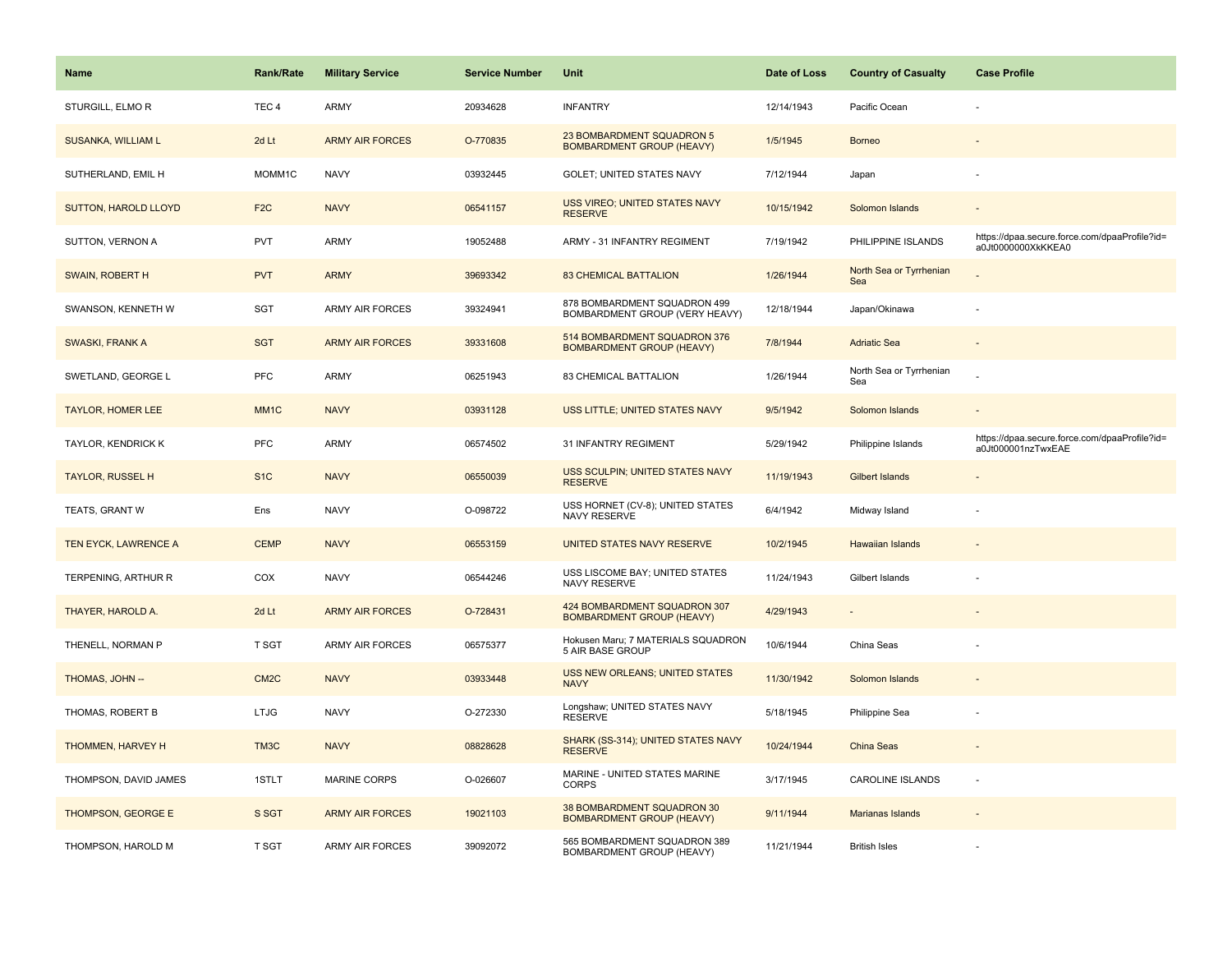| <b>Name</b>               | <b>Rank/Rate</b>  | <b>Military Service</b> | <b>Service Number</b> | Unit                                                           | Date of Loss | <b>Country of Casualty</b> | <b>Case Profile</b>                                                 |
|---------------------------|-------------------|-------------------------|-----------------------|----------------------------------------------------------------|--------------|----------------------------|---------------------------------------------------------------------|
| THOMPSON, JAMES --        | AMM1c             | <b>NAVY</b>             | 3935817               | <b>UNITED STATES NAVY</b>                                      | 3/19/1945    | <b>Philippine Sea</b>      |                                                                     |
| THOMPSON, KENNETH R       | 2d Lt             | ARMY                    | O-1179648             | SHIPS COMPLEMENT SEATTLE PORT OF<br><b>EMBARKATION</b>         | 12/28/1944   | Philippine Islands         | $\sim$                                                              |
| THOMPSON, PAUL R          | <b>CMOMM</b>      | <b>NAVY</b>             | 03933869              | <b>SCAMP; UNITED STATES NAVY</b>                               | 12/5/1944    | Bonin & Volcano Islands    |                                                                     |
| THOMSON, KENNETH E        | 2d Lt             | <b>ARMY AIR FORCES</b>  | O-771157              | ARMY AIR FORCE                                                 | 7/14/1945    | India                      |                                                                     |
| <b>THOMSON, NORMAN D</b>  | <b>SGT</b>        | <b>ARMY AIR FORCES</b>  | 06579592              | <b>20 PURSUIT SQUADRON 24 PURSUIT</b><br><b>GROUP</b>          | 7/15/1942    | Philippine Islands         | https://dpaa.secure.force.com/dpaaProfile?id=<br>a0Jt000000O6BlpEAF |
| THORNBURG, THEODORE R     | <b>LTJG</b>       | <b>NAVY</b>             | O-251368              | UNITED STATES NAVY RESERVE                                     | 10/25/1944   | Philippine Islands         |                                                                     |
| TIMONEY, LLOYD B          | <b>LTJG</b>       | <b>NAVY</b>             | O-104938              | UNITED STATES NAVY RESERVE                                     | 9/28/1943    | Pacific Ocean              |                                                                     |
| TOBIN, HARRY R            | SC <sub>3</sub> C | <b>NAVY</b>             | 08830266              | NAVY - UNITED STATES NAVY RESERVE                              | 10/25/1944   | PHILIPPINE SEA             |                                                                     |
| <b>TODD, GROVER E</b>     | MM <sub>2</sub> C | <b>NAVY</b>             | 03929538              | Langley; UNITED STATES NAVY                                    | 3/1/1942     | <b>Indian Ocean</b>        |                                                                     |
| TOLL, ROY E               | SGT               | <b>ARMY AIR FORCES</b>  | 39338713              | 351 BOMBARDMENT SQUADRON 100<br>BOMBARDMENT GROUP (HEAVY)      | 1/10/1945    | Germany                    |                                                                     |
| <b>TOSCH, ROBERT W</b>    | 1st Lt            | <b>ARMY AIR FORCES</b>  | O-672905              | HEADQUARTERS 380 BOMBARDMENT<br><b>GROUP (HEAVY)</b>           | 7/19/1944    | <b>New Guinea</b>          | https://dpaa.secure.force.com/dpaaProfile?id=<br>a0Jt00000004qCgEAI |
| TOULOUSE, DARREL J        | S <sub>1</sub> C  | <b>NAVY</b>             | 06555993              | UNITED STATES NAVY RESERVE                                     | 10/20/1943   | Atlantic Ocean             |                                                                     |
| TOWNE, QUENTIN H          | 1st Lt            | <b>ARMY AIR FORCES</b>  | O-763789              | <b>427 NIGHT FIGHTER SQUADRON</b>                              | 7/29/1945    | China                      |                                                                     |
| TROTTER, RALPH G          | S <sub>1</sub> C  | <b>NAVY</b>             | 06549660              | NAVY - UNITED STATES NAVY RESERVE                              | 3/19/1945    | <b>JAPAN</b>               |                                                                     |
| <b>TROYER, ROBERT B</b>   | S <sub>1C</sub>   | <b>NAVY</b>             | 06541548              | UNITED STATES NAVY RESERVE                                     | 5/30/1943    | Alaska                     |                                                                     |
| TRULOVE, CARL J           | S SGT             | <b>ARMY</b>             | 39387393              | 398 BOMBARDMENT SQUADRON 504<br>BOMBARDMENT GROUP (VERY HEAVY) | 3/24/1945    | Marianas Islands           |                                                                     |
| TWIDWELL, WILFRED L       | <b>PFC</b>        | <b>ARMY AIR FORCES</b>  | 39464195              | 32 PHOTO RECONNAISSANCE<br><b>SQUADRON</b>                     | 4/20/1944    | Mediterranean Sea          |                                                                     |
| TWOMBLY, ROYAL JOHN       | PFC               | MARINE CORPS            | 420416                | MARINE - UNITED STATES MARINE<br><b>CORPS</b>                  | 7/21/1944    | Marianas Islands           |                                                                     |
| <b>UMPHREY, RICHARD V</b> | LT.               | <b>NAVY</b>             | O-136943              | <b>UNITED STATES NAVY</b>                                      | 2/12/1945    | Morotai, Ceram, Amboina    | $\sim$                                                              |
| UTLEY, WALTER A           | 1LT               | <b>ARMY AIR FORCES</b>  | O-735348              | 535 BOMBARDMENT SQUADRON 381<br>BOMBARDMENT GROUP (HEAVY)      | 12/1/1943    | Germany                    | https://dpaa.secure.force.com/dpaaProfile?id=<br>a0Jt00000004s6MEAQ |
| UTTER, ROY ALFRED         | AMM3C             | <b>NAVY</b>             | 06602894              | <b>USS INDEPENDENCE; UNITED STATES</b><br><b>NAVY RESERVE</b>  | 10/27/1943   | Pacific Ocean              |                                                                     |
| VALLIERE, HARRY F         | SM3C              | <b>NAVY</b>             | 03932847              | USS HOUSTON (CA-30); UNITED STATES<br><b>NAVY</b>              | 3/1/1942     | Java                       |                                                                     |
| VAN CLEVE, MERRILL G      | TM <sub>2</sub> C | <b>NAVY</b>             | 03932939              | PICKEREL; UNITED STATES NAVY                                   | 5/6/1943     | Sea of Japan               |                                                                     |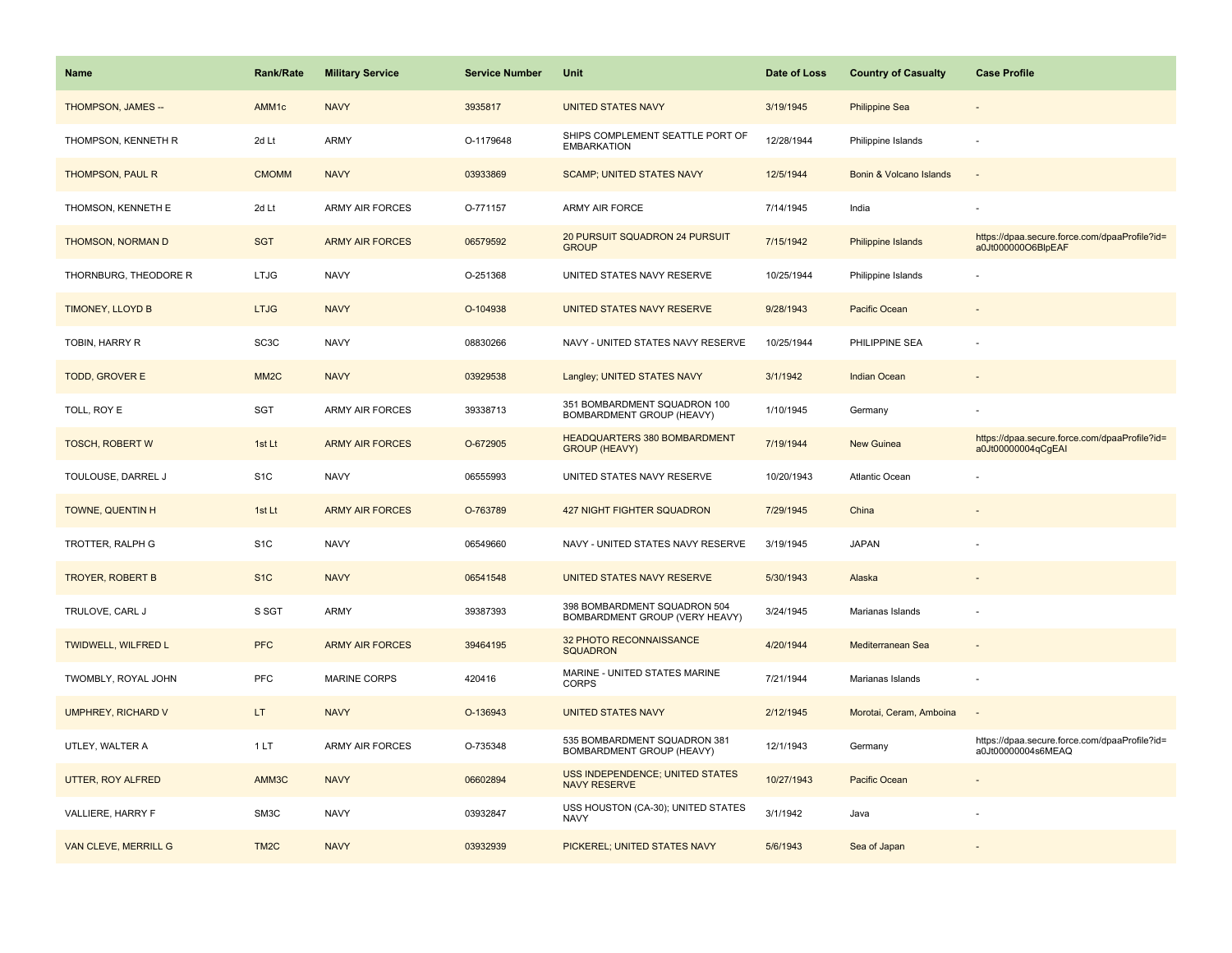| <b>Name</b>                  | <b>Rank/Rate</b>  | <b>Military Service</b> | <b>Service Number</b> | Unit                                                               | Date of Loss | <b>Country of Casualty</b>            | <b>Case Profile</b>                                                 |
|------------------------------|-------------------|-------------------------|-----------------------|--------------------------------------------------------------------|--------------|---------------------------------------|---------------------------------------------------------------------|
| VANDER AUWERA, R J           | FC3C              | <b>NAVY</b>             | 03933492              | USS HOUSTON (CA-30); UNITED STATES<br><b>NAVY</b>                  | 3/1/1942     | Java                                  |                                                                     |
| <b>VANNICE, RICHARD LYLE</b> | <b>LTJG</b>       | <b>NAVY</b>             | O-250813              | UNITED STATES NAVY RESERVE                                         | 3/7/1945     | Wake Island                           | https://dpaa.secure.force.com/dpaaProfile?id=<br>a0Jt000001nzZhJEAU |
| VAUGHAN, HOUSTON A           | FM SGT            | <b>MARINE CORPS</b>     | 00267869              | MARINE - UNITED STATES MARINE<br><b>CORPS</b>                      | 2/28/1942    | Java                                  |                                                                     |
| <b>VENTRELLA, JOSEPH S</b>   | MOMM2C            | <b>COAST GUARD</b>      | 00227979              | <b>COAST GUARD - UNITED STATES</b><br><b>COAST GUARD</b>           | 5/4/1942     | Pacific Ocean: North<br>American Area |                                                                     |
| VERBOORT, CECIL A.           | PFC               | <b>ARMY</b>             | 39307515              | 180 INFANTRY 45 DIVISION                                           | 11/4/1943    | Italy                                 |                                                                     |
| <b>VOZAK, LEO CARL</b>       | RM3C              | <b>NAVY</b>             | 04144656              | UNITED STATES NAVY RESERVE                                         | 5/9/1942     | <b>Aleutian Islands</b>               |                                                                     |
| WAGNER, AUBREY J.            | CPL               | <b>MARINE CORPS</b>     | 00315445              | MARINE - UNITED STATES MARINE<br><b>CORPS</b>                      | 10/9/1942    | Solomon Islands                       |                                                                     |
| <b>WAGNON, GEORGE M</b>      | <b>CAPT</b>       | <b>ARMY</b>             | O-317940              | <b>ARMY - QUARTERMASTER CORPS</b>                                  | 1/25/1945    | PHILIPPINE ISLANDS                    | https://dpaa.secure.force.com/dpaaProfile?id=<br>a0Jt000001Cbs01EAB |
| WAGONER, LEO A               | Y3C               | <b>NAVY</b>             | 03934094              | Asheville; UNITED STATES NAVY                                      | 3/3/1942     | Indian Ocean                          |                                                                     |
| <b>WALKER, CLYDE ALLEN</b>   | <b>SGT</b>        | <b>ARMY AIR FORCES</b>  | 39325795              | 1551 ARMY AIR FORCE BASE UNIT                                      | 6/21/1945    | <b>Admiralty Islands</b>              |                                                                     |
| WALKER, MARVIN R             | 2d Lt             | <b>ARMY AIR FORCES</b>  | O-743548              | 419 NIGHT FIGHTER SQUADRON                                         | 3/16/1944    | Solomon Islands                       |                                                                     |
| <b>WALLACE, ERNEST L.</b>    | <b>PFC</b>        | <b>ARMY AIR FORCES</b>  | 06560212              | <b>HEADQUARTERS SQUADRON UNITED</b><br>STATES ARMY FORCES FAR EAST | 10/15/1942   | <b>Philippine Islands</b>             | https://dpaa.secure.force.com/dpaaProfile?id=<br>a0Jt0000000XeTQEA0 |
| WALLACE, RALPH LEROY         | F <sub>3</sub> C  | <b>NAVY</b>             | 03934273              | USS Arizona; UNITED STATES NAVY                                    | 12/7/1941    | Hawaiian Islands                      | https://dpaa.secure.force.com/dpaaProfile?id=<br>a0Jt00000004ovAEAQ |
| <b>WALLACE, RAY WALKER</b>   | <b>PFC</b>        | <b>MARINE CORPS</b>     | 00270588              | MARINE - UNITED STATES MARINE<br><b>CORPS</b>                      | 10/24/1944   | <b>Pacific Ocean</b>                  |                                                                     |
| WALLET, LEROY L              | <b>LTJG</b>       | <b>NAVY</b>             | 306015                | USS BUNKER HILL; UNITED STATES<br><b>NAVY RESERVE</b>              | 4/17/1945    | Central/South Pacific<br>Theater      |                                                                     |
| <b>WALSTROM, PAUL W</b>      | <b>PFC</b>        | <b>ARMY</b>             | 39342304              | <b>INFANTRY</b>                                                    | 4/18/1946    | Japan/Okinawa                         |                                                                     |
| <b>WALTON, DALLAS M</b>      | COX               | <b>NAVY</b>             | 03932330              | USS NEW ORLEANS; UNITED STATES<br><b>NAVY</b>                      | 11/30/1942   | Solomon Islands                       |                                                                     |
| <b>WARD, HARRY L</b>         | <b>T SGT</b>      | <b>ARMY AIR FORCES</b>  | 39325179              | 323 BOMBARDMENT SQUADRON 91<br><b>BOMBARDMENT GROUP (HEAVY)</b>    | 5/30/1944    | Germany                               |                                                                     |
| WARREN, DONALD P             | S <sub>2</sub> C  | <b>NAVY</b>             | 06543565              | USS LISCOME BAY CVE 56; UNITED<br>STATES NAVY RESERVE              | 11/24/1943   | Gilbert Islands                       |                                                                     |
| <b>WARREN, WILLIAM R</b>     | RT <sub>3</sub> C | <b>NAVY</b>             | 06552189              | Indianapolis; UNITED STATES NAVY<br><b>RESERVE</b>                 | 7/30/1945    | <b>Philippine Sea</b>                 | https://dpaa.secure.force.com/dpaaProfile?id=<br>a0Jt0000000XmMNEA0 |
| WASHBURN, ROBERT CAMPBELL    | CPL               | <b>MARINE CORPS</b>     | 00890842              | MARINE - UNITED STATES MARINE<br><b>CORPS</b>                      | 9/22/1944    | Caroline Islands                      | https://dpaa.secure.force.com/dpaaProfile?id=<br>a0Jt000001nzVFoEAM |
| <b>WASHER, HARRY E</b>       | 2d Lt             | <b>ARMY AIR FORCES</b>  | O-725646              | 71 BOMBARDMENT SQUADRON 38<br><b>BOMBARDMENT GROUP (MEDIUM)</b>    | 10/23/1942   | Australia                             |                                                                     |
| WATKINS, WILFRED P           | 2d Lt             | <b>ARMY AIR FORCES</b>  | O-770488              | 548 NIGHT FIGHTER SQUADRON                                         | 4/20/1945    | Bonin & Volcano Islands               |                                                                     |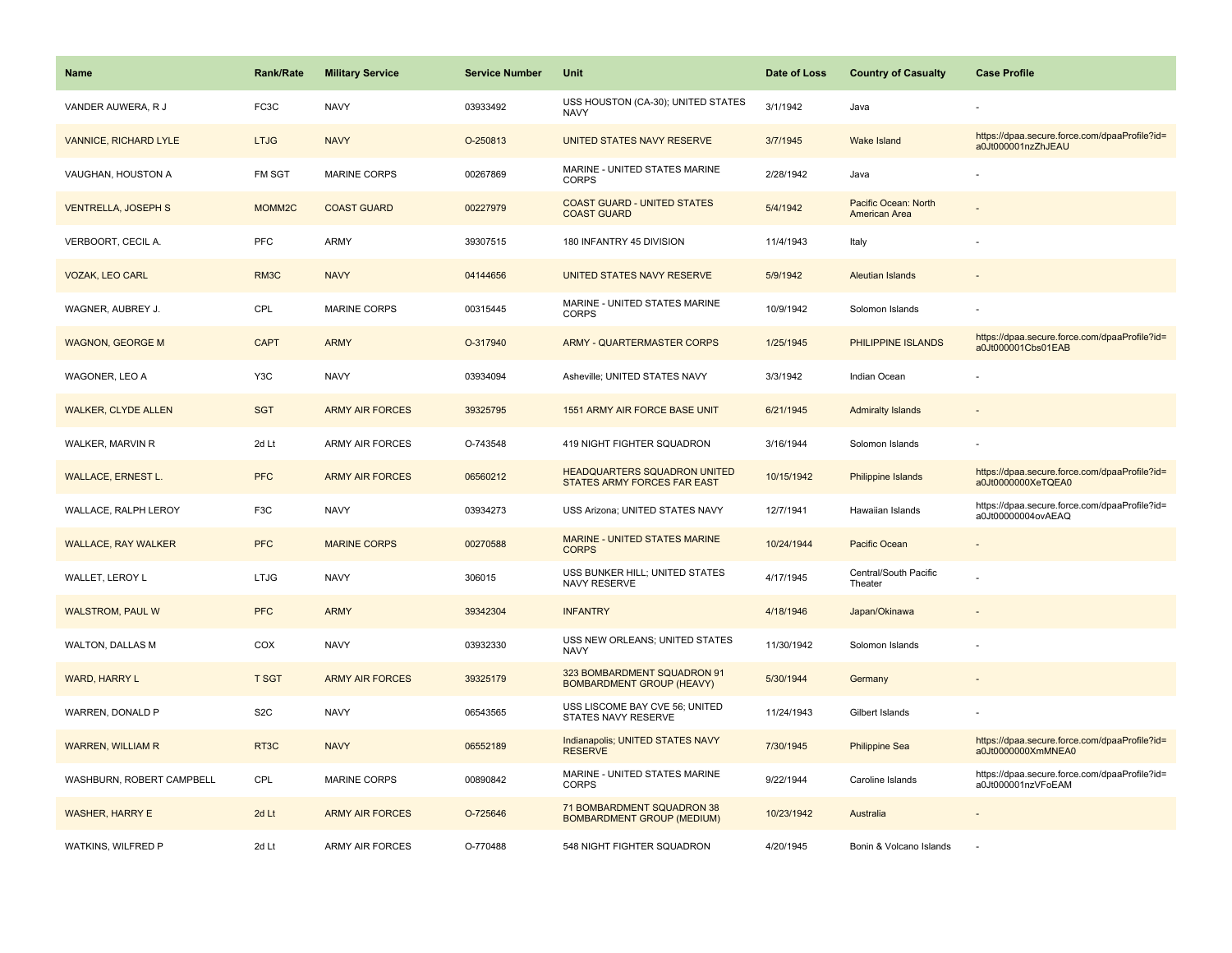| Name                        | <b>Rank/Rate</b>  | <b>Military Service</b> | <b>Service Number</b> | Unit                                                            | Date of Loss | <b>Country of Casualty</b>     | <b>Case Profile</b>                                                 |
|-----------------------------|-------------------|-------------------------|-----------------------|-----------------------------------------------------------------|--------------|--------------------------------|---------------------------------------------------------------------|
| <b>WATSON, JAMES F</b>      | 2LT               | <b>ARMY AIR FORCES</b>  | O-748855              | 382 FIGHTER SQUADRON 363 FIGHTER<br><b>GROUP</b>                | 3/4/1944     | North Sea or Tyrrhenian<br>Sea |                                                                     |
| WATTERSON, THOMAS WHIPPLE   | ARM3c             | <b>NAVY</b>             | 6552900               | USS Enterprise; UNITED STATES NAVY<br><b>RESERVE</b>            | 3/30/1944    | Caroline Islands               |                                                                     |
| WEAVER, WOODROW --          | B <sub>1</sub> C  | <b>NAVY</b>             | 02721148              | USS ASTORIA; UNITED STATES NAVY                                 | 8/9/1942     | Solomon Islands                |                                                                     |
| <b>WEBB, JAMES R</b>        | <b>PVT</b>        | <b>ARMY</b>             | 39460551              | ARMY - 853 ENGINEERS BATTALION<br>(AVIATION)                    | 11/27/1943   | MEDITERRANEAN SEA              |                                                                     |
| <b>WEDER, RONALD OSWALD</b> | F <sub>3</sub> C  | <b>NAVY</b>             | 06546722              | USS WALKE; UNITED STATES NAVY<br><b>RESERVE</b>                 | 11/15/1942   | Solomon Islands                |                                                                     |
| WEEKS, HOWARD C             | <b>SGT</b>        | <b>ARMY AIR FORCES</b>  | 39309596              | 32 PHOTO RECONNAISSANCE<br>SQUADRON                             | 4/20/1944    | Mediterranean Sea              |                                                                     |
| <b>WEINBERG, LANE M</b>     | S <sub>1</sub> C  | <b>NAVY</b>             | 03935910              | <b>UNITED STATES NAVY</b>                                       | 3/9/1943     | <b>Atlantic Ocean</b>          |                                                                     |
| WELLMAN, CLARENCE L         | 1LT               | <b>ARMY AIR FORCES</b>  | O-2056505             | <b>AIR CORPS</b>                                                | 6/3/1945     | Dakar                          |                                                                     |
| <b>WELLS, GOODWINS</b>      | 1LT               | <b>ARMY AIR FORCES</b>  | O-748297              | 412 BOMBARDMENT SQUADRON 95<br><b>BOMBARDMENT GROUP (HEAVY)</b> | 6/14/1944    | North Sea or Tyrrhenian<br>Sea | https://dpaa.secure.force.com/dpaaProfile?id=<br>a0Jt000001ZYGq2EAH |
| WELLS, RICHARD W            | TM3C              | <b>NAVY</b>             | 08828644              | SHARK (SS-314); UNITED STATES NAVY                              | 10/24/1944   | China Seas                     |                                                                     |
| <b>WEST, STEVE C</b>        | TM <sub>2</sub> C | <b>NAVY</b>             | 03932227              | Edsall; UNITED STATES NAVY                                      | 3/1/1942     | <b>Indian Ocean</b>            |                                                                     |
| WESTFALL, WADE --           | 2d Lt             | <b>ARMY AIR FORCES</b>  | O-747932              | 498 BOMBARDMENT SQUADRON 345<br>BOMBARDMENT GROUP (MEDIUM)      | 3/29/1944    | New Guinea                     | https://dpaa.secure.force.com/dpaaProfile?id=<br>a0Jt000001nzWlbEAM |
| <b>WESTIN, DONALD VERN</b>  | F <sub>3</sub> C  | <b>NAVY</b>             | 03934260              | <b>USS Arizona; UNITED STATES NAVY</b>                          | 12/7/1941    | <b>Hawaiian Islands</b>        | https://dpaa.secure.force.com/dpaaProfile?id=<br>a0Jt00000004ow3EAA |
| WHITE, CECIL MARVIN         | <b>PVT</b>        | MARINE CORPS            | 00818218              | MARINE - UNITED STATES MARINE<br><b>CORPS</b>                   | 2/15/1945    | <b>NEW BRITAIN ISLAND</b>      |                                                                     |
| <b>WHITE, GLEN ALBERT</b>   | F <sub>1C</sub>   | <b>NAVY</b>             | 03933613              | USS Utah; UNITED STATES NAVY                                    | 12/7/1941    | <b>Hawaiian Islands</b>        | https://dpaa.secure.force.com/dpaaProfile?id=<br>a0Jt000000sPLz0EAG |
| WHITE, PAUL NMI             | CAPT              | ARMY                    | O-391998              | 357 INFANTRY 90 DIVISION                                        | 8/5/1944     | France                         |                                                                     |
| WHITEIS, JOHN L             | <b>PFC</b>        | <b>ARMY AIR FORCES</b>  | 00506039              | ARMY AIR FORCES - UNITED STATES<br><b>MARINE CORPS</b>          | 11/17/1943   | Solomon Islands                |                                                                     |
| WHITTINGHILL, JAMES D       | AMM1C             | <b>NAVY</b>             | 03936492              | FRANKLIN; UNITED STATES NAVY                                    | 10/19/1944   | Philippine Islands             |                                                                     |
| <b>WIBLE, AUSTIN L</b>      | 2d Lt             | <b>ARMY AIR FORCES</b>  | O-2058602             | 60 BOMBARDMENT SQUADRON 39<br>BOMBARDMENT GROUP (VERY HEAVY)    | 5/29/1945    | Japan/Okinawa                  |                                                                     |
| <b>WICK, EVERETT MORRIS</b> | FC3C              | <b>NAVY</b>             | 03933511              | USS Arizona; UNITED STATES NAVY                                 | 12/7/1941    | Hawaiian Islands               | https://dpaa.secure.force.com/dpaaProfile?id=<br>a0Jt0000000BSpdEAG |
| <b>WIENERT, RALPH M</b>     | <b>CEM</b>        | <b>NAVY</b>             | 03928483              | USS HOUSTON (CA-30); UNITED STATES<br><b>NAVY</b>               | 3/1/1942     | Java                           |                                                                     |
| WILCOX, ERNEST M.           | FLT <sub>0</sub>  | <b>ARMY AIR FORCES</b>  | T-190668              | ARMY AIR FORCE                                                  | 7/1/1943     | India                          |                                                                     |
| <b>WILCOX, HARRY E</b>      | RDM2C             | <b>NAVY</b>             | 06544244              | USS BRAINE; UNITED STATES NAVY<br><b>RESERVE</b>                | 5/27/1945    | Japan                          |                                                                     |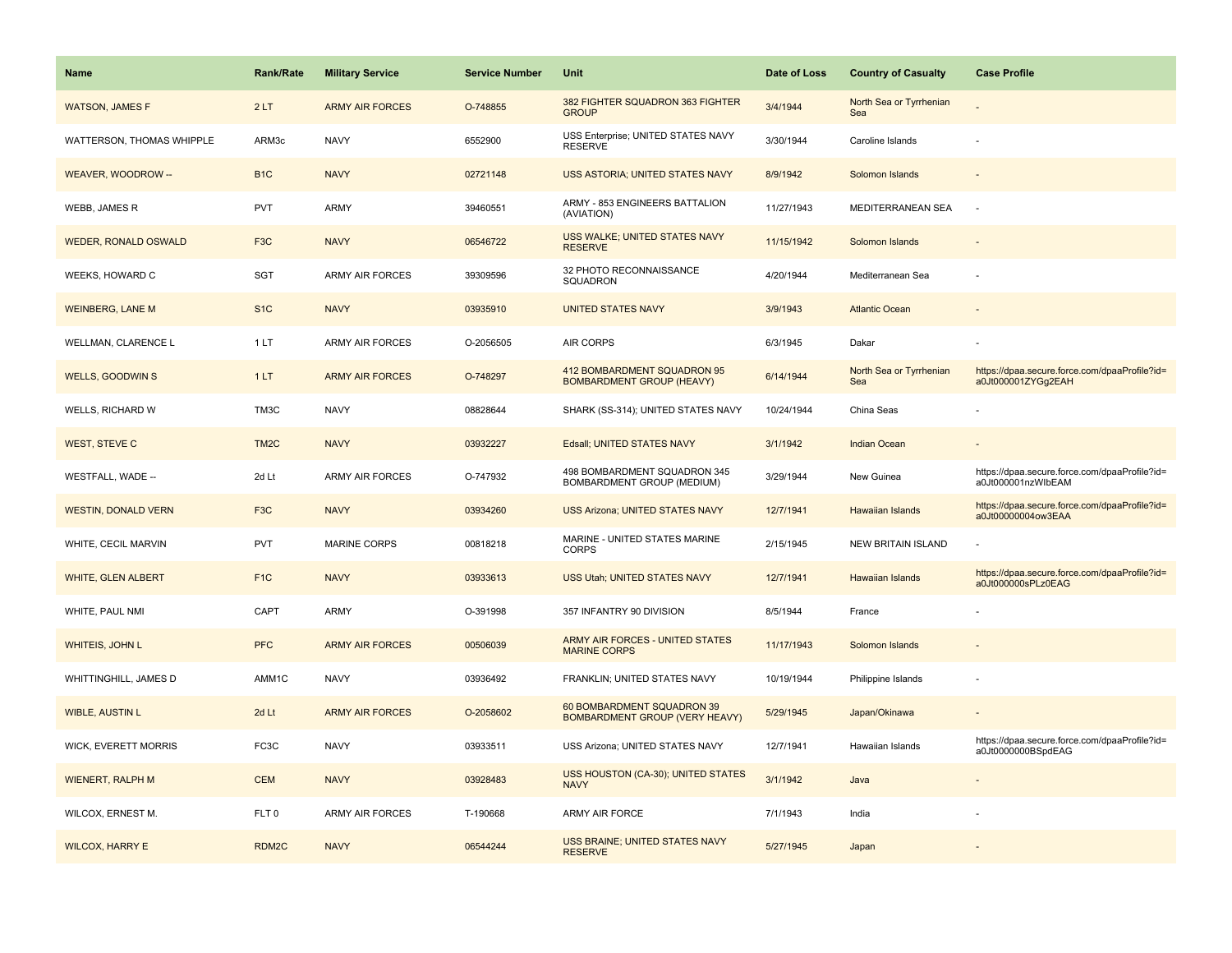| <b>Name</b>                  | <b>Rank/Rate</b>  | <b>Military Service</b> | <b>Service Number</b> | Unit                                                                                             | Date of Loss | <b>Country of Casualty</b>     | <b>Case Profile</b>                                                 |
|------------------------------|-------------------|-------------------------|-----------------------|--------------------------------------------------------------------------------------------------|--------------|--------------------------------|---------------------------------------------------------------------|
| WILKINS, JOHN C.             | Maj               | ARMY AIR FORCES         | O-22851               | HEADQUARTERS 20 FIGHTER GROUP                                                                    | 11/7/1944    | English Channel                |                                                                     |
| <b>WILLIAMS, DAVID S</b>     | 2LT               | <b>ARMY AIR FORCES</b>  | O-2058324             | 351 BOMBARDMENT SQUADRON 100<br><b>BOMBARDMENT GROUP (HEAVY)</b>                                 | 1/10/1945    | Germany                        |                                                                     |
| WILLIAMS, EARL C             | Capt              | ARMY                    | O-375045              | <b>INFANTRY</b>                                                                                  | 1/20/1942    | Philippine Islands             |                                                                     |
| <b>WILLIAMS, EDWARD O.</b>   | S SGT             | <b>ARMY AIR FORCES</b>  | 19110353              | 10TH ARMY AIR FORCES - 82<br><b>BOMBARDMENT SQUADRON 12</b><br><b>BOMBARDMENT GROUP (MEDIUM)</b> | 10/30/1944   | <b>Burma</b>                   |                                                                     |
| WILLIAMS, HENRY L.           | 1 LT              | ARMY AIR FORCES         | O-675896              | 777 BOMBARDMENT SQUADRON 464<br>BOMBARDMENT GROUP (HEAVY)                                        | 12/7/1945    |                                |                                                                     |
| <b>WILLIAMS, THURMAN A</b>   | TM <sub>1</sub> C | <b>NAVY</b>             | 03933773              | SWORDFISH; UNITED STATES NAVY                                                                    | 1/29/1945    | Ryukyus Islands                |                                                                     |
| WILLIS, ALBERT M             | CPL               | ARMY                    | 06566143              | ARMY - 2 GENERAL HOSPITAL                                                                        | 12/31/1944   | <b>FORMOSA</b>                 | https://dpaa.secure.force.com/dpaaProfile?id=<br>a0Jt000000PgMJGEA3 |
| <b>WILLIS, JOSEPH R</b>      | <b>SGT</b>        | <b>ARMY AIR FORCES</b>  | 39319051              | 25 BOMBARDMENT SQUADRON 40<br>BOMBARDMENT GROUP (VERY HEAVY)                                     | 5/14/1945    | <b>Marianas Islands</b>        |                                                                     |
| <b>WILSON, CHARLES R</b>     | QM3C              | <b>NAVY</b>             | 06558786              | Bismarck Sea; UNITED STATES NAVY<br><b>RESERVE</b>                                               | 2/21/1945    | Bonin & Volcano Islands        |                                                                     |
| <b>WILSON, JAMES L</b>       | S <sub>1</sub> C  | <b>NAVY</b>             | 03932395              | USS HOUSTON (CA-30); UNITED STATES<br><b>NAVY</b>                                                | 3/1/1942     | Java                           |                                                                     |
| WILSON, MURRAY L             | <b>CTM</b>        | <b>NAVY</b>             | 03928727              | SPENCE; UNITED STATES NAVY<br><b>RESERVE</b>                                                     | 12/18/1944   | Philippine Sea                 |                                                                     |
| <b>WILSON, OWEN FRANKLIN</b> | S <sub>1</sub> C  | <b>NAVY</b>             | 06542615              | <b>SS NATHANIEL HAWTHORNE: UNITED</b><br>STATES NAVY RESERVE                                     | 11/7/1942    | Venezuela                      |                                                                     |
| WILSON, PHILLIP E            | S <sub>1</sub> C  | <b>NAVY</b>             | 03932967              | USS HOUSTON (CA-30); UNITED STATES<br><b>NAVY</b>                                                | 3/1/1942     | Java                           |                                                                     |
| <b>WIROSTEK, ROBERT H</b>    | 2d Lt             | <b>ARMY AIR FORCES</b>  | O-2045310             | 98 BOMBARDMENT SQUADRON 11<br><b>BOMBARDMENT GROUP (HEAVY)</b>                                   | 1/3/1944     | <b>Marshall Islands</b>        |                                                                     |
| WITTERS, KEYNON L            | AMM2C             | <b>NAVY</b>             | 06547168              | USS SARATOGA; UNITED STATES NAVY<br><b>RESERVE</b>                                               | 2/21/1945    | Bonin & Volcano Islands        |                                                                     |
| <b>WOLFE, FLOYD R</b>        | GM3C              | <b>NAVY</b>             | 06556762              | Indianapolis; UNITED STATES NAVY<br><b>RESERVE</b>                                               | 7/30/1945    | <b>Philippine Sea</b>          | https://dpaa.secure.force.com/dpaaProfile?id=<br>a0Jt0000000XmKMEA0 |
| WOLFE, GIDEON J              | S <sub>2</sub> C  | <b>NAVY</b>             | 06558736              | HULL; UNITED STATES NAVY RESERVE                                                                 | 12/18/1944   | Philippine Sea                 | https://dpaa.secure.force.com/dpaaProfile?id=<br>a0Jt0000000XeqLEAS |
| WOLFE, JOHN B                | WT1C              | <b>NAVY</b>             | 03932064              | Langley; UNITED STATES NAVY                                                                      | 2/27/1942    | Java                           |                                                                     |
| WOMACK, WILLIAM J            | S <sub>2</sub> C  | <b>NAVY</b>             | 06557606              | USS LISCOME BAY; UNITED STATES<br>NAVY RESERVE                                                   | 11/24/1943   | Gilbert Islands                |                                                                     |
| WOOD, EUGENE W               | FLT O             | <b>ARMY AIR FORCES</b>  | T-000070              | 412 BOMBARDMENT SQUADRON 95<br><b>BOMBARDMENT GROUP (HEAVY)</b>                                  | 6/11/1943    | North Sea or Tyrrhenian<br>Sea |                                                                     |
| WOODRUFF, GLENN B            | MUS1C             | <b>NAVY</b>             | 03932899              | USS HELENA; UNITED STATES NAVY                                                                   | 7/6/1943     | Solomon Islands                |                                                                     |
| <b>WORKING, JAMES W</b>      | RT3C              | <b>NAVY</b>             | 08831131              | MONAGHAN; UNITED STATES NAVY<br><b>RESERVE</b>                                                   | 12/18/1944   | <b>Philippine Sea</b>          |                                                                     |
| WORLAND, MANUEL F            | S <sub>1</sub> C  | <b>NAVY</b>             | 06554550              | GAMBIER BAY; UNITED STATES NAVY<br><b>RESERVE</b>                                                | 10/25/1944   | Philippine Sea                 |                                                                     |